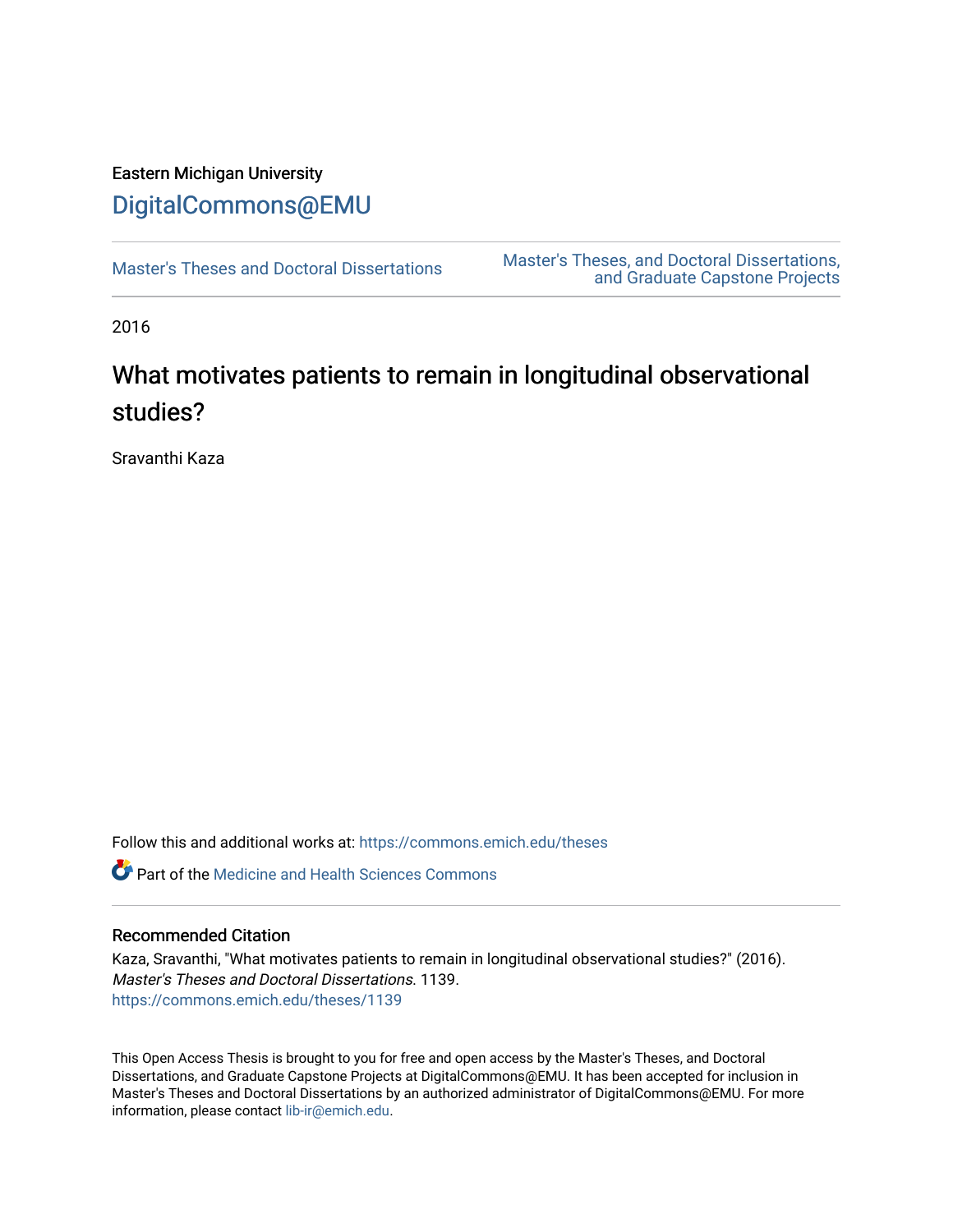### What Motivates Patients to Remain in Longitudinal Observational Studies?

by

Sravanthi Kaza, B. Pharm, CCRP

### Thesis

Submitted to College of Health and Human Sciences

Eastern Michigan University

in partial fulfillment of the requirements

for the degree of

### MASTER OF SCIENCE

in

Clinical Research Administration

Thesis Committee:

Stephen Sonstein, PhD,Chair Anna Suk-Fong Lok, MD Irwin Martin, PhD

> September 19, 2016 Ypsilanti, Michigan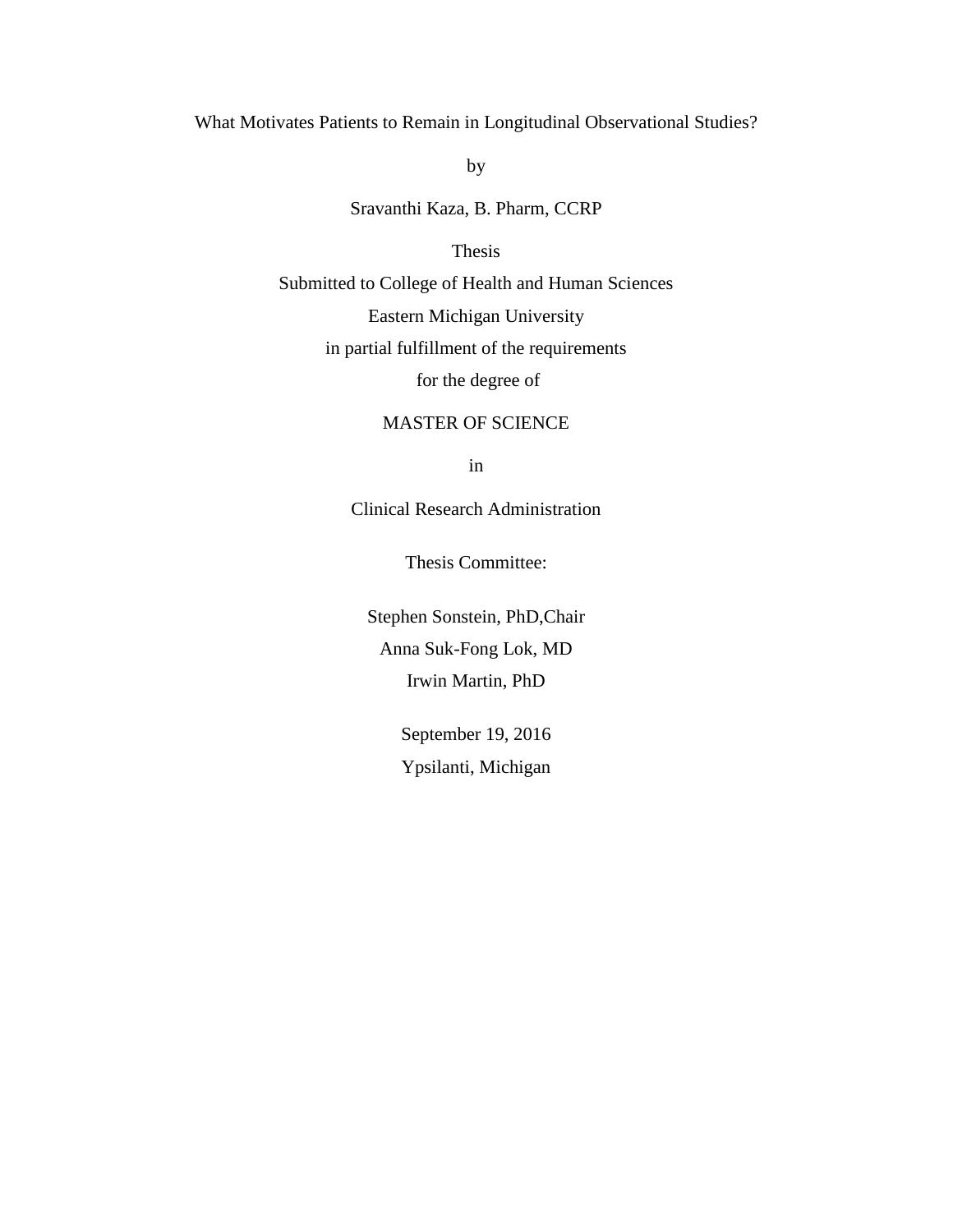ii

# **Dedication**

This thesis is dedicated to my parents, Ravichandran Kaza and Padmavathi Kaza for their constant encouragement; to my very supportive husband, Vamsidhar Yelavarthi; to my most precious child, Yuktha; and to my amazing mentor, Anna Lok.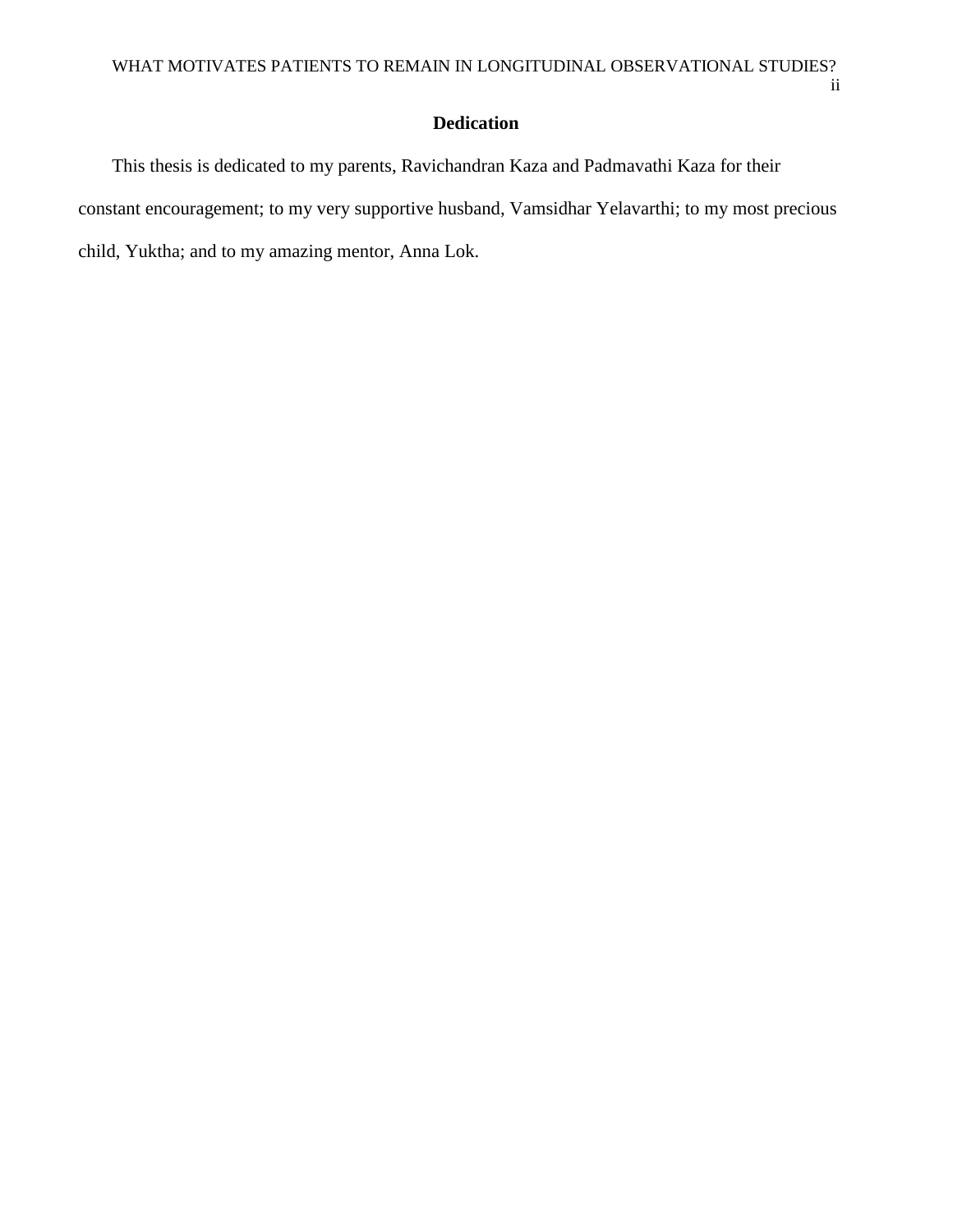iii

#### **Acknowledgements**

I owe my deepest gratitude to my thesis chair and my mentor, Dr. Anna Lok, for all her guidance, encouragement, and support. Dr. Lok has been the ideal supervisor and the motivation for my research work. My thesis would not have been possible without her guidance and encouragement.

This gratitude extends to my thesis committee members— Dr. Stephen Sonstein and Dr. Irwin Martin —who have generously given their time and expertise to better my work. I am especially grateful to Dr. Stephen Sonstein, for his extended, long-term support from the start to the end in accomplishing my master's degree at Eastern Michigan University.

Special tributes go to my parents, who are my constant support and encouragement and who have the greatest belief in me. My husband, aka soulmate, has been a constant support in completing this project. My newborn, Yuktha, thank you for being such a nice, calm baby and letting me work on my project and helping me reach a milestone. My appreciation extends to the HBRN Study participants who participated in the survey.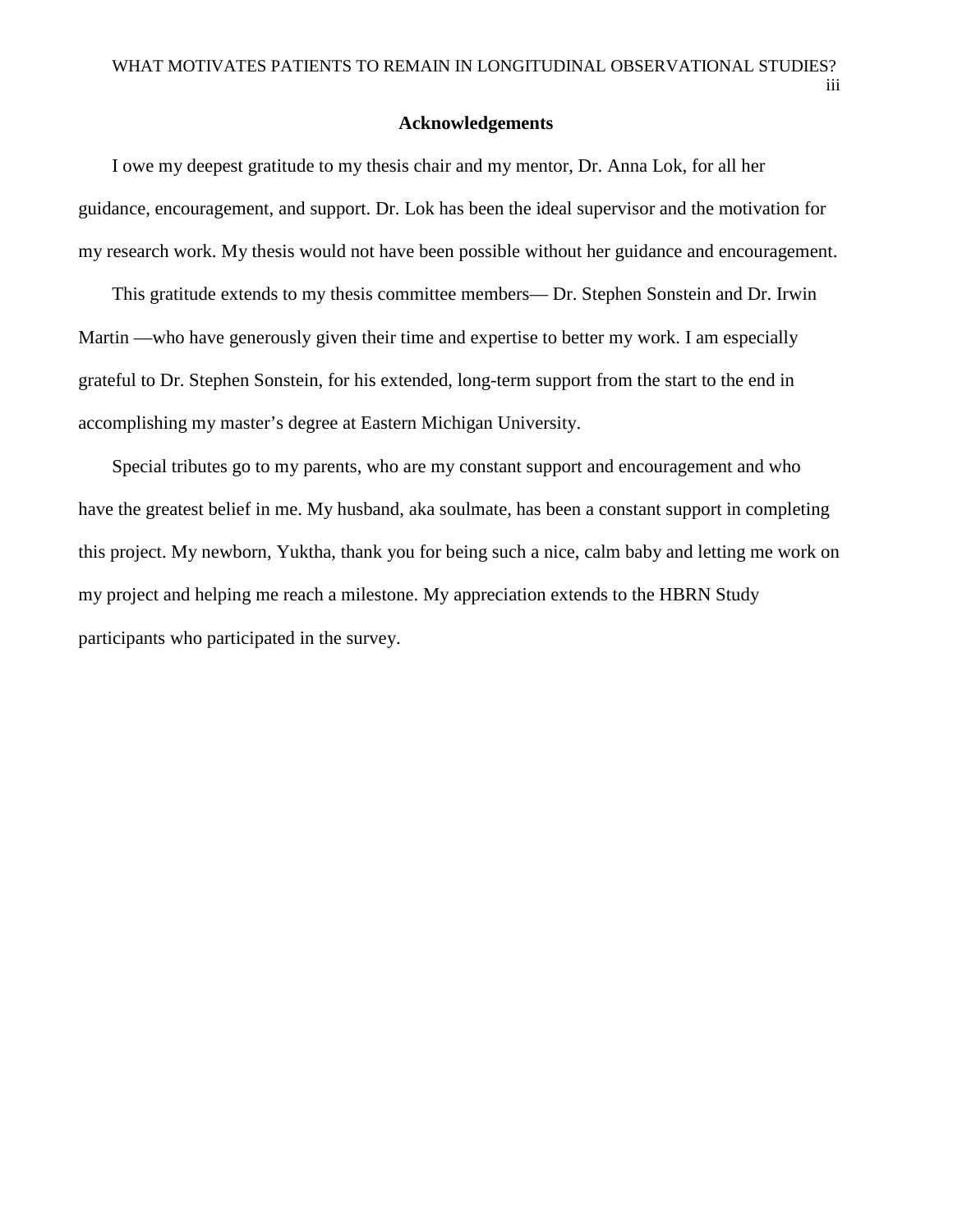iv

#### **Abstract**

*Background:* Low retention rates threaten the validity of clinical research studies and generalizability of the results.

*Aims:* To survey Hepatitis B Research Network (HBRN) Cohort Study participants to evaluate University of Michigan retention strategies, to develop best practices, and to identify other strategies that will improve retention.

*Methods:* 90 patients that are currently participating in the HBRN Cohort study at the University of Michigan were surveyed.

*Results:* Participants were a good mix of male (51.2%) and female (46.5%), mostly non-Hispanic, between the age of 40 and 60 years (50%). Roughly half were Asian Chinese (50.2%), had some graduate school education or a professional degree (54.7%), and an annual income of more than \$100,000 (45.4%). All the participants had medical insurance (private 87.2% vs. government 12.8%). Average participation in the study was 3.95 years. 22.1% of the participants reported they had missed at least one study visit and the main reason was they forgot the appointment. Participants reported that no co-pay to see the specialists is a better motivating factor than receiving financial compensation for staying in the study (38.4% vs. 18.6%). Participants reported that the overall experience at the visit was the main motivating factor for them to stay in the study. Eighty-nine % of participants responded they are likely to stay in the study that is currently projected to end in late 2019 and moving away from the study site is the main reason why they would discontinue participation in the study.

*Conclusion:* Overall, participants in the HBRN study seem to be satisfied with how the study is being conducted at our site and willing to stay in the study until 2019, but the results did help us identify a few areas for improvement.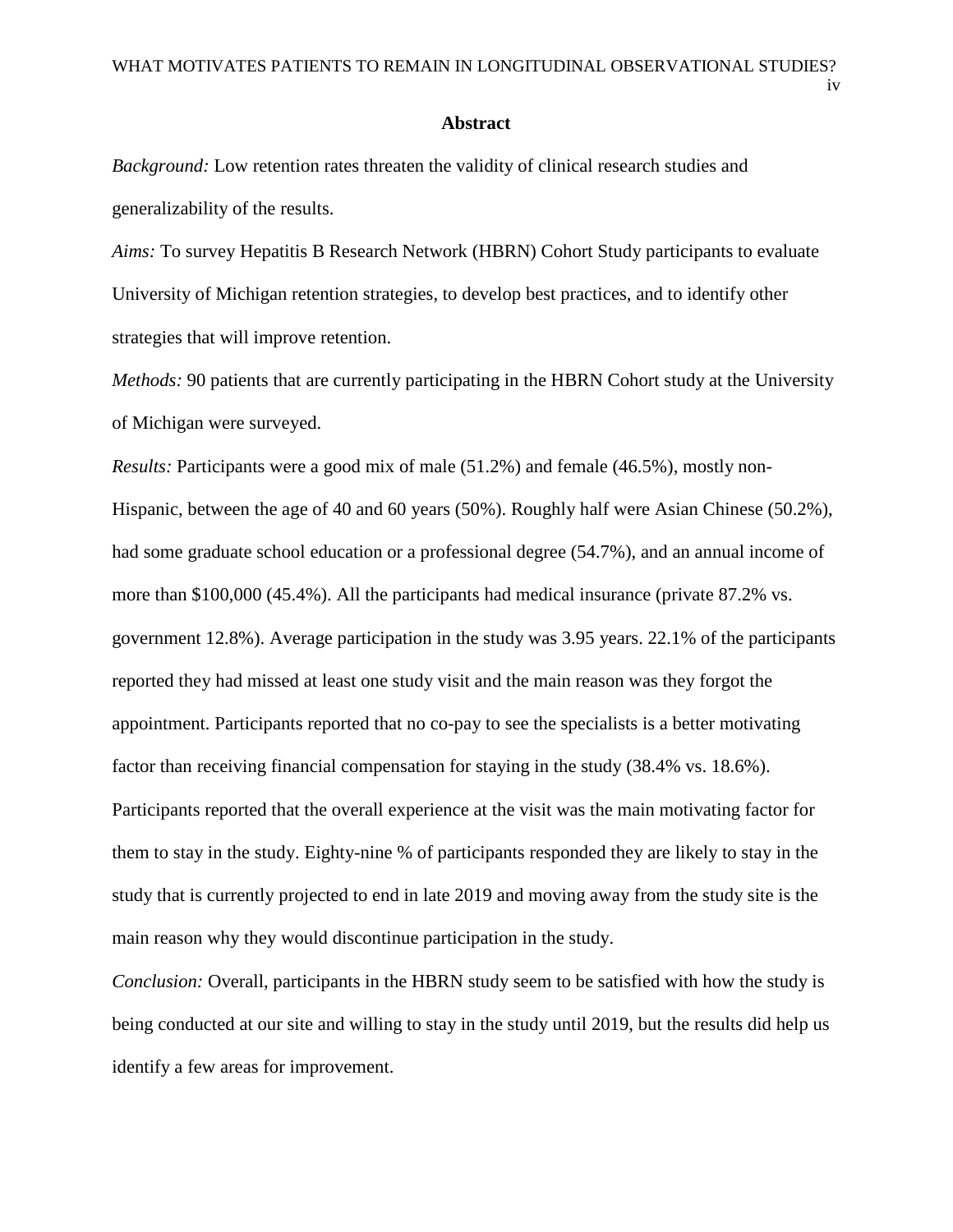v

| Appendix A: University Of Michigan IRBMED (Institutional Review Board) Notice of     |
|--------------------------------------------------------------------------------------|
|                                                                                      |
| Appendix B: University Human Subjects Review Committee (UHSRC) Notice of Exemption41 |
|                                                                                      |
|                                                                                      |
|                                                                                      |
|                                                                                      |

## Table of Contents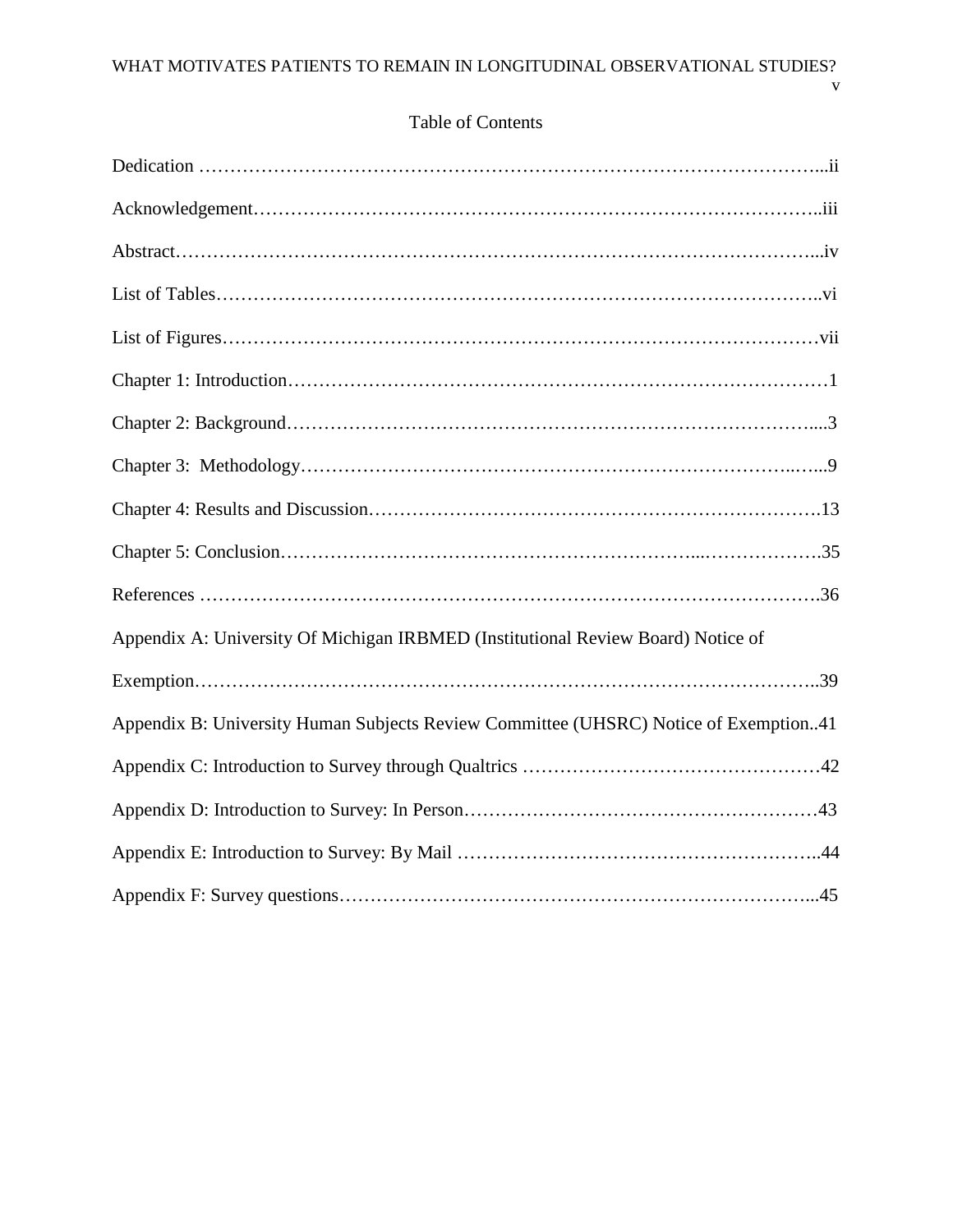# List of Tables

| Table 2: Retention strategies employed at University Of Michigan 7                               |
|--------------------------------------------------------------------------------------------------|
|                                                                                                  |
|                                                                                                  |
| Table 5: Response of participants to questions on motivators to continue participation in the    |
|                                                                                                  |
| Table 6: Responses of participants to questions on demotivators to continue participation in the |
|                                                                                                  |
| Table 7: Comments from participants on what more can be provided to help them stay in the        |
|                                                                                                  |
|                                                                                                  |
|                                                                                                  |
| Table 9: Characteristics of participants who are likely vs. unlikely to stay in the study        |
|                                                                                                  |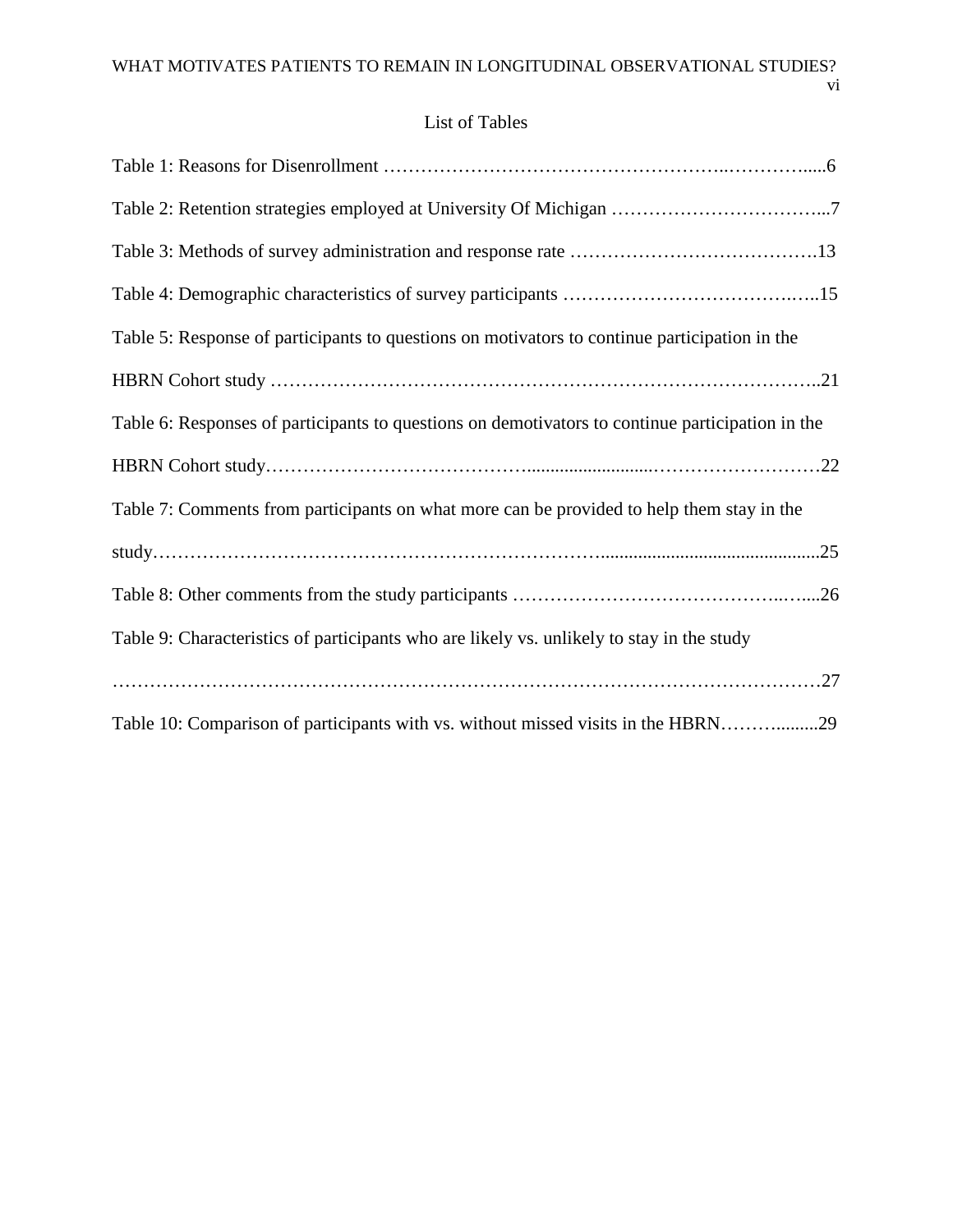# List of Figures

| Figure 2: Distribution of duration of participation in the HBRN Cohort Study17               |  |
|----------------------------------------------------------------------------------------------|--|
|                                                                                              |  |
| Figure 4: Distribution of co-pay at each visit among the 36 participants who had copay       |  |
|                                                                                              |  |
|                                                                                              |  |
| Figure 6: Distribution or participants' response regarding likelihood of staying in the HBRN |  |
|                                                                                              |  |
| Figure 7: Possible reasons that may lead to withdrawal from the HBRN Cohort Study24          |  |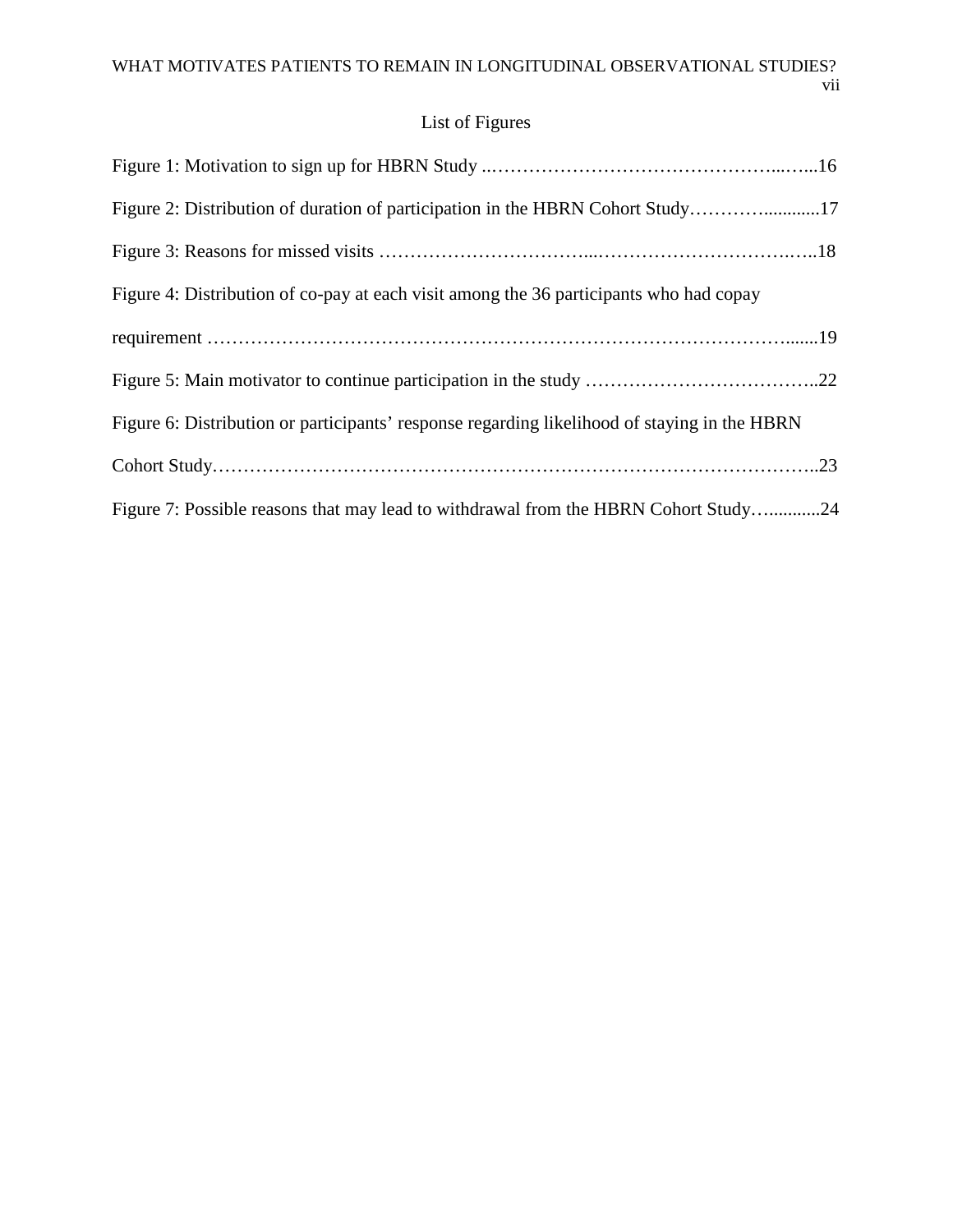#### **Chapter 1: Introduction**

A longitudinal observational study is a study that involves repeated observations of the same subjects over long periods of time and in which the investigators do not seek to intervene, only observe the course of events. Longitudinal studies are designed to examine associations between exposure to known or suspected causes of disease and subsequent morbidity or mortality (Coggon, Rose, & Barker, 2003). Since the first requirement of most longitudinal studies is the identification of the individuals forming the study group, longitudinal studies in epidemiology are usually referred to as cohort studies (Breslow et al., 1987).

Though cohort studies are complex to organize and expensive to conduct, longitudinal cohort studies remain important as many outcome variables can be examined in a single study and sometimes they are the only methods available (Mann, 2003). Well-characterized cohorts permit calculation of the effect of each variable on the probability of developing the outcome of interest. However, the validity of results from cohort studies can be severely compromised if the recruitment is low, if there is systematic bias in enrollment, or if there is a significant loss to follow-up of study participants with time.

Low retention rates in a study threaten the internal and external validity of a study (Amico, 2009). The study results may be biased by differential dropout between comparison groups or by differences in characteristics or outcomes between those participants who drop out and those that continue to participate. Low retention rates also threaten the generalizability of the results of a study and its statistical power (Friedman, Furberg, & DeMets, 2010; Szklo & Nieto, 2014).

Loss of patients over time is a common occurrence in prospective cohort studies due to subject relocation, loss of interest in the study, inconvenience of having to travel to study site for visits, lack of transportation, interference with work or family responsibilities, financial burden (transportation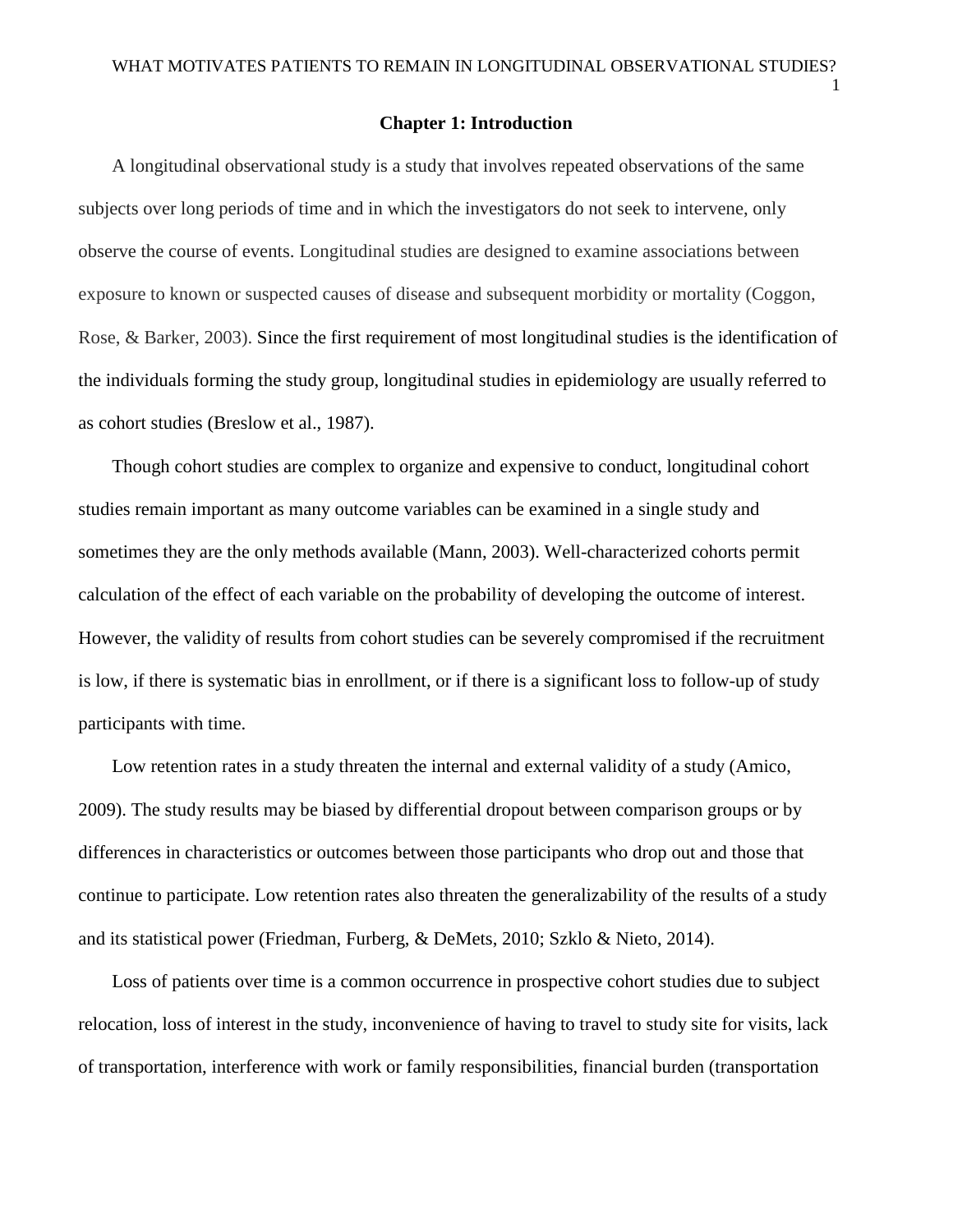for study visits, cost for standard of care evaluations and tests, lost wages due to time off work, child care), and poor rapport with study team (McSweeney, Pettey, Fischer, & Spellman, 2009; Nicholson et al., 2011; Tupasi et al., 2016; Walker et al., 2011).

Recruitment and retention are the cornerstones for research and often retention is less emphasized than recruitment. Literature review of retention strategies used in studies (Booker, Harding, & Benzeval, 2011; Bower et al., 2014; Butler et al., 2013; Hunt & White, 1998; Nicholson et al., 2011; Steinhauser et al., 2006; Tansey, Matte, Needham, & Herridge, 2007; Wijk, 2014) can mainly be categorized into 1) incentives to participants (Monetary and non-monetary), 2) frequent communications with participants which include sending reminder appointment letters, conveying research findings to participants and establishing trusting relationship with participants, 3) participant convenience, e.g. flexibility in scheduling appointments, and 4) participant contact, which includes frequent updating of participant contact information.

Most of the literature on participant retention is based on "lessons learned" and "what we used" and is mostly focused on "clinical trials" and not observational studies (Booker et al., 2011; Bower et al., 2014; Butler et al., 2013; Hunt & White, 1998; Steinhauser et al., 2006; Tansey et al., 2007; Wijk, 2014). Clinical trials differ from observational studies in that most trials offer potential direct benefit to the participant, e.g., free drugs, laboratory and other tests, clinical evaluations, and possibly a cure. Observational studies generally do not offer these benefits, instead, they often involve lengthy office visits, questionnaires to be answered, and blood draws.

Though there are many published studies that discussed the strategies that were employed to retain participants in a study, few studies actually asked the participants if the adopted strategies facilitated their continued participation in the study and what factors motivated them to remain in a longitudinal study.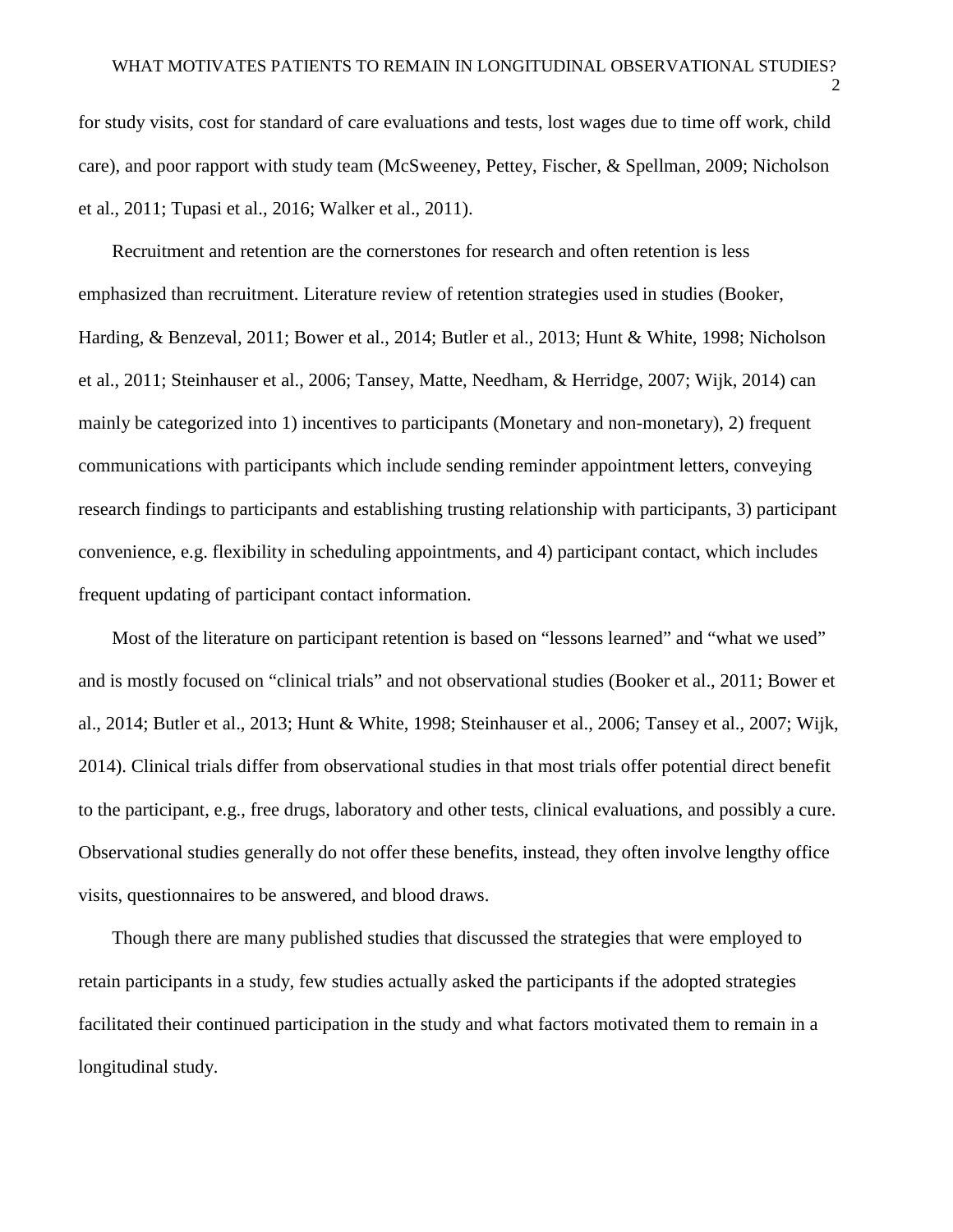3

#### **Chapter 2: Background**

University of Michigan has been participating in a National Institutes of Health (NIH) funded prospective observational study–the Hepatitis B Research Network (HBRN) Cohort Study since 20[1](#page-10-0)0. This study includes 21 adult clinical sites across the United States and in Toronto, Canada.<sup>1</sup> The investigators developed the study protocols and the Data Coordinating Center developed the electronic database and Manual of Procedures. Study coordinators were trained on the conduct of the study.

The HBRN Cohort study enrolls patients who meet the following criteria:

#### **Inclusion criteria.**

- 1. At least 18 years of age
- 2. Hepatitis B infection as determined by presence of hepatitis B surface antigen in the serum

#### **Exclusion criteria.**

- 1. History of hepatic decompensation based on clinical or laboratory criteria
- 2. Hepatocellular carcinoma (HCC)
- 3. History of solid organ transplantation or bone marrow transplantation
- 4. Current hepatitis B antiviral treatment
- 5. Chronic immunosuppression therapy
- 6. Known HIV co-infection
- 7. Medical or social condition which, in the opinion of the investigator, would make the patient unsuitable for the study or interfere with or prevent follow up per protocol.

<span id="page-10-0"></span> $1$  Information regarding the HBRN Cohort study and the study design information was directly extracted from HBRN Cohort study protocol. The official Study website is<http://www.hepbnet.org/> . Anna SF Lok, MD, is the consortium chair and principal investigator for the study at University of Michigan; she can be contacted at [aslok@med.umich.edu](mailto:aslok@med.umich.edu) .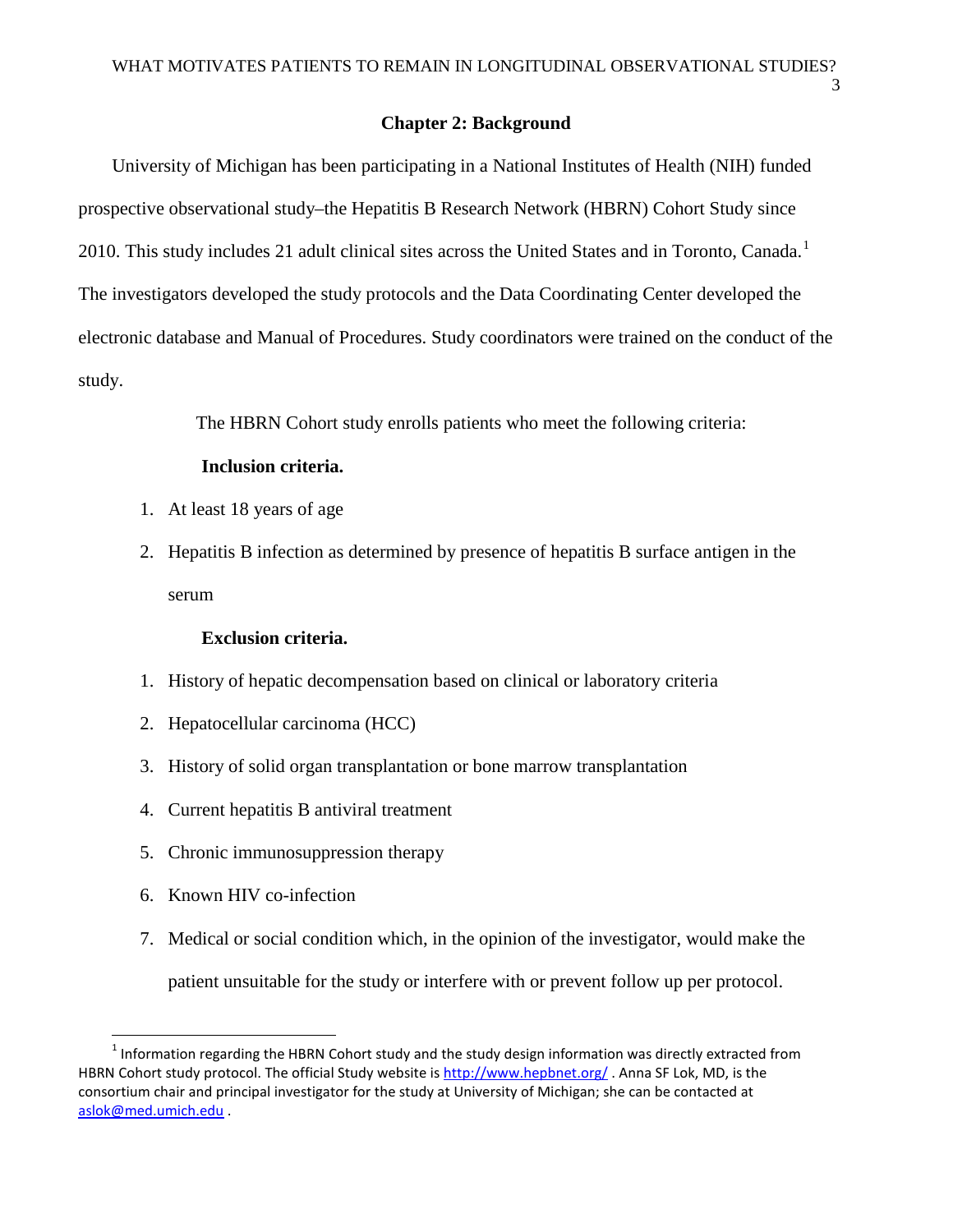4

8. Unable or unwilling to return for follow-up visits

### **The Objectives of the Study:**

#### **Primary Aim.**

• To describe participants with hepatitis B virus (HBV) infection in a prospective cohort in the United States (US) and Canada and identify predictors of disease activation and progression

### **Secondary Aims.**

- To describe clinical, virological, and immunological characteristics of participants with HBV in the U.S. and Canada
- To evaluate changes in HBV infection status and quantitative HBsAg levels and factors associated with those changes
- To develop a bank of bio specimens (e.g., serum, plasma, DNA, lymphocytes, liver tissue) obtained from participants with HBV infection
- To identify participants with HBV infection who are potential candidates in one of the treatment studies to be conducted by HBRN
- To describe the natural history of hepatitis B infection in pregnancy

The HBRN Cohort Study is a prospective observational study in which participants receive standard of care that is billed to their health care insurance and clinical data (including laboratory, radiology, and histology results) are collected for the research. Participants are required to undergo a baseline evaluation and follow-up visits at Week 12, 24, 48, and every 24 weeks thereafter.

Baseline visit takes about two hours for

• reviewing the consent with the patient and consenting the patient;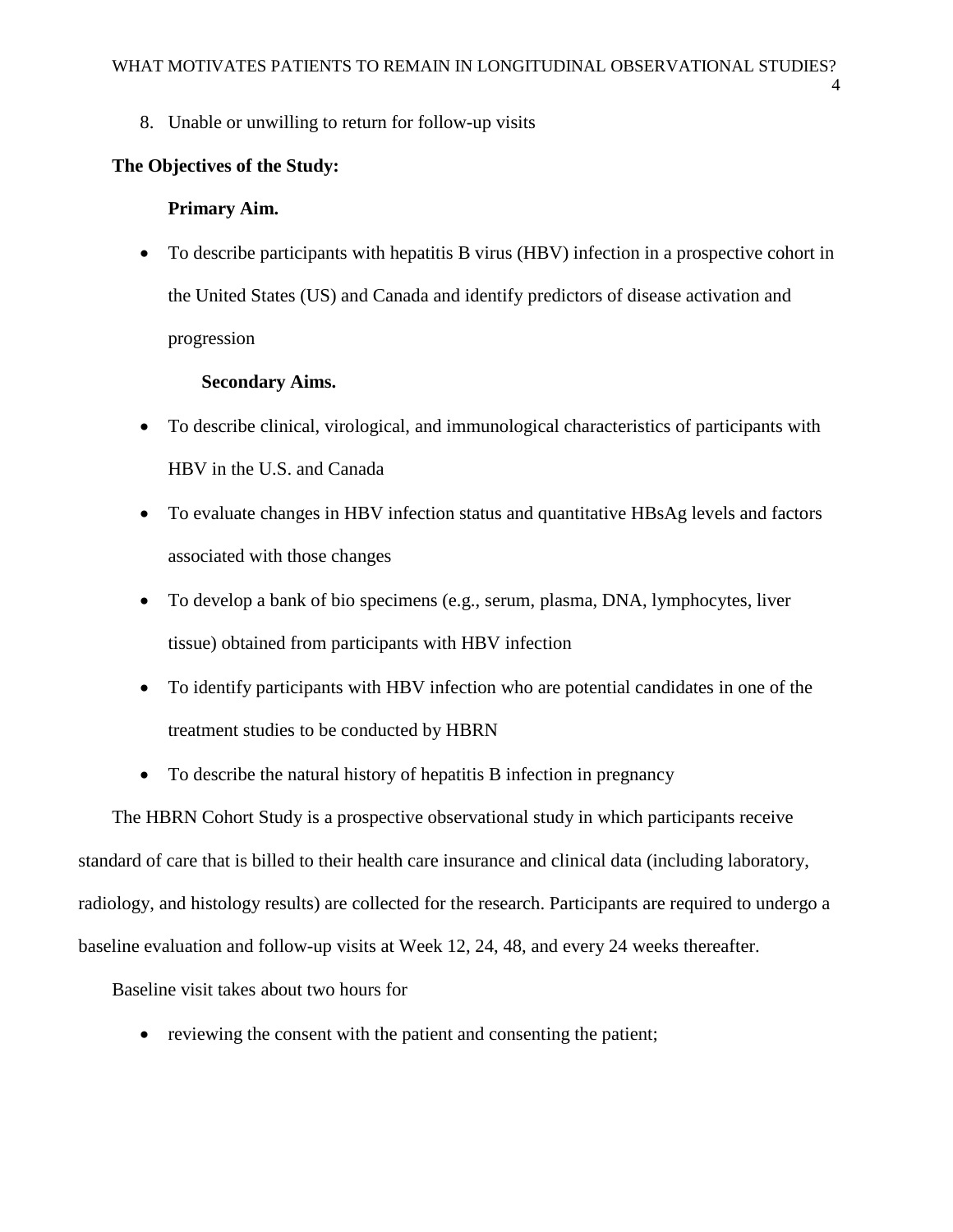- questionnaires on health behavior, symptoms, and quality of life (SF-36) to be completed by the participant;
- collection of information on family history, past medical history, antiviral therapy for HBV, and medication history; most likely source of the HBV infection, and the HBV phenotype that best describes the participant;
- brief physical examination;
- blood drawn for laboratory tests related to hepatitis B and liver disease (10−16 ml);
- blood drawn (with consent) to prepare and obtain serum or plasma for research testing including genetic testing (about 45 ml).

Follow-up visits take about 45 minutes to complete and include

- physical examination;
- blood drawn for laboratory tests related to hepatitis B and liver disease (10−16ml);
- interim history;
- assessment for possible interim occurrence of any events related to disease progression (e.g., cirrhosis, hepatic decompensation, HCC, or liver transplantation);
- interim antiviral treatment and any changes in medications;
- liver biopsy data (if one was performed for clinical indication);
- for participants who consented, serum/plasma samples for research testing (24 ml at annual visits and 20 ml at semiannual visits).

The study began enrolling in January 2011. Initially, the study was to continue for 6 years, but NIH recently extended the funding period and maximum follow-up may be up to 10 years. While a longer follow-up period will increase the number of events and the power of the data analysis, a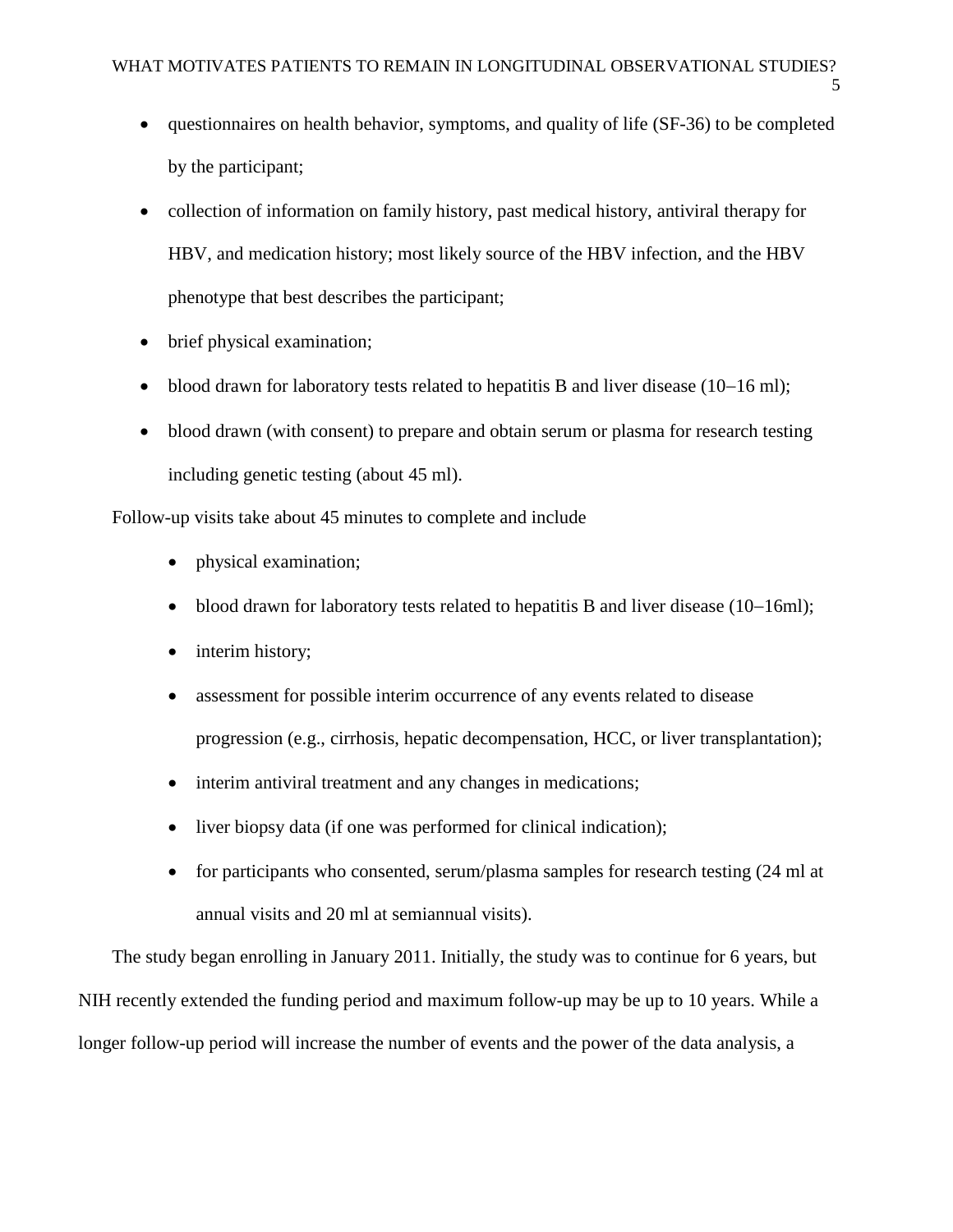6

major concern of the NIH, the Data and Safety Monitoring Board, and the investigators is the validity of the data due to participant attrition over time.

The current retention rate in this cohort at University of Michigan is 86.6 % while the overall retention rate is 75.7%. The major reasons for disenrollment are shown in Table 1 and University of Michigan retention strategies are shown in Table 2.

Table 1

|                                                         | <b>University of Michigan</b> | <b>Overall HBRN Cohort</b> |
|---------------------------------------------------------|-------------------------------|----------------------------|
| No. of participants consented<br>(as of $5/2/16$ )      | 119                           | 2015                       |
| No. of participants disenrolled<br>(as of $5/2/16$ )    | $16(13.4\%)$                  | 490 (24.3%)                |
| <b>Reasons for disenrollment:</b>                       |                               |                            |
| <b>Withdrew Consent</b>                                 | 2(12.5%)                      | 152 (31.0%)                |
| Relocation to cities/states<br>outside HBRN study sites | 6(37.5%)                      | 87 (17.8%)                 |
| Lost to follow-up                                       | 4(25%)                        | 149 (30.4%)                |
| Non-compliant with the<br>protocol                      | $\Omega$                      | 48 (9.8%)                  |
| Ineligible patient enrolled                             | $\overline{0}$                | $4(0.8\%)$                 |
| Screen failures (HBsAg<br>negative at baseline)         | 4(25%)                        | 21 (4.3%)                  |
| Other                                                   | $\boldsymbol{0}$              | 29 (5.9%)                  |

Reasons for Disenrollment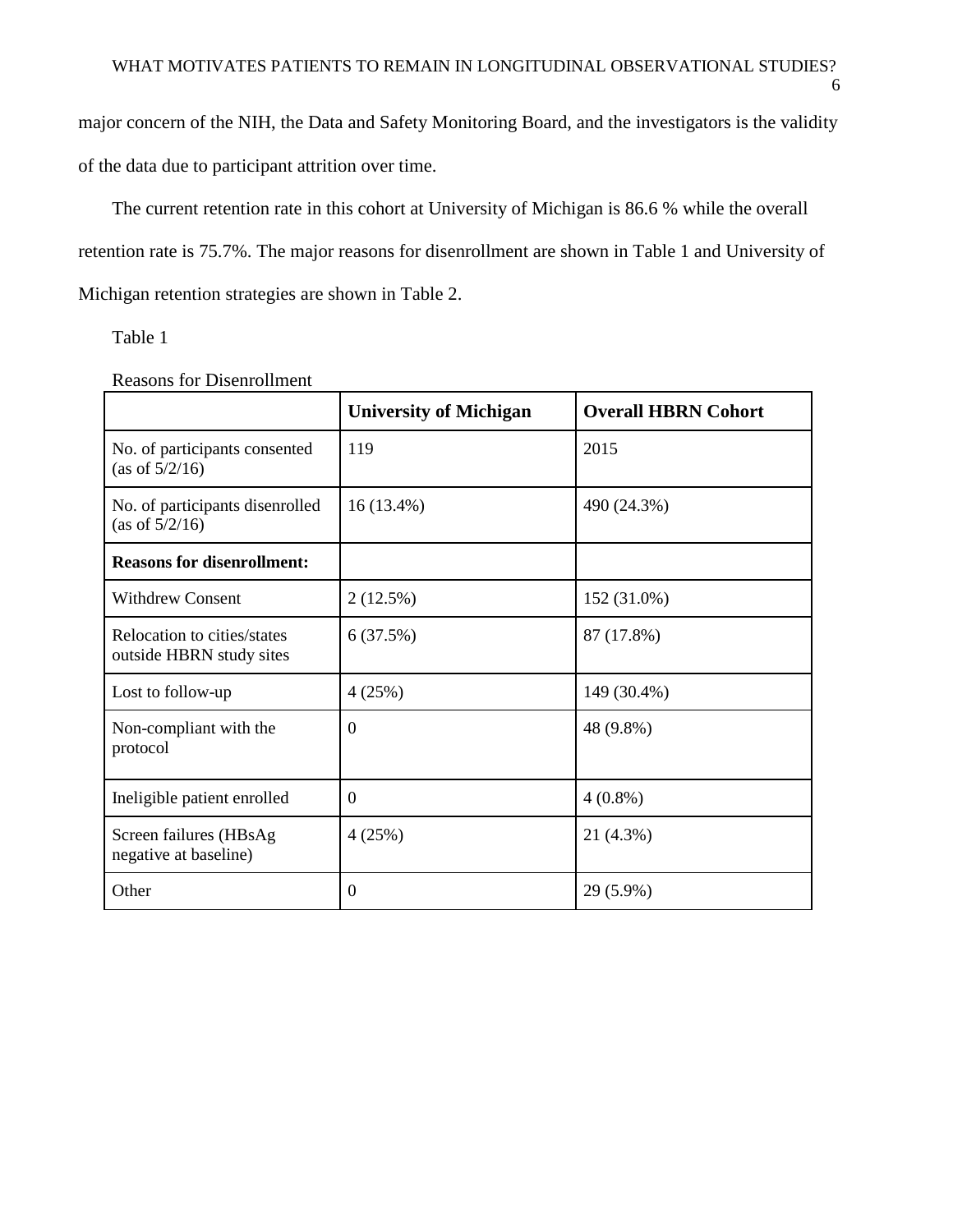# Table 2

Retention Strategies Employed at University Of Michigan

| Category                   | Strategies used since inception of study                                  |
|----------------------------|---------------------------------------------------------------------------|
| <b>Incentive</b>           | Provide \$25 subject fee at each visit on same day of visit               |
|                            | Eliminate Co-pay for the visit (Clinic visit and research visit are       |
|                            | combined) [NB co-pay for tests not eliminated]                            |
|                            | Use patient care dollars to cover co-pays of tests when the participant   |
|                            | has a lapse between health insurance coverage or high co-pays for tests   |
| <b>Patient convenience</b> | Combining clinic visits with research visits to avoid multiple visits to  |
|                            | the hospital                                                              |
|                            | Flexibility in scheduling appointments (more options of days and times)   |
|                            | and options to reschedule with less hassles                               |
|                            | Scheduling next appointment at their current visit and giving             |
|                            | participants time to plan ahead                                           |
|                            | Scheduling multiple appointments on the same day (e.g., ultrasound and    |
|                            | study visit)                                                              |
|                            | Access to specialists with no wait or minimal wait as a part of the study |
|                            | If participant cannot make it to the clinic within the protocol window,   |
|                            | they were encouraged to get local labs drawn and to complete the          |
|                            | questionnaire at home and sent back to study site.                        |
| <b>Overall experience</b>  | Visits are shorter and more efficient when compared to clinic (e.g., on   |
| for the visit              | site blood draw with no wait time)                                        |
|                            | Same staff at each visit helps build relationship                         |
|                            | Complimentary refreshments at each visit, especially after a fasting      |
|                            | blood draw                                                                |
| <b>Participant contact</b> | Updating participant information (Addresses, phone numbers $\&$           |
|                            | insurances) at least yearly                                               |
|                            | Collecting participant alternative contact information                    |
|                            | Asking what is the best mode of contact (email, phone, regular mail) and  |
|                            | noting participant preferences                                            |
|                            | Sending reminder appointment letters at least 2 weeks ahead of time       |
|                            | with date, time and location of visit.                                    |
| Communication              | Encouraging participants to communicate and ask questions and to          |
|                            | alert study staff with any changes to medications, health conditions,     |
|                            | etc.                                                                      |
|                            | Bi-yearly newsletters are sent to participants on what's happening in     |
|                            | the study, what we have learned so far from the information collected     |
|                            | and some educational articles with regard to the disease and brief        |
|                            | overview of published papers from the study                               |
|                            | Providing a direct phone number and email for participants to contact     |
|                            | study team and prompt response to questions and requests for changes      |
|                            | in appointment                                                            |
|                            | Follow-up email or phone call is made to communicate results to the       |
|                            | participant after each visit.                                             |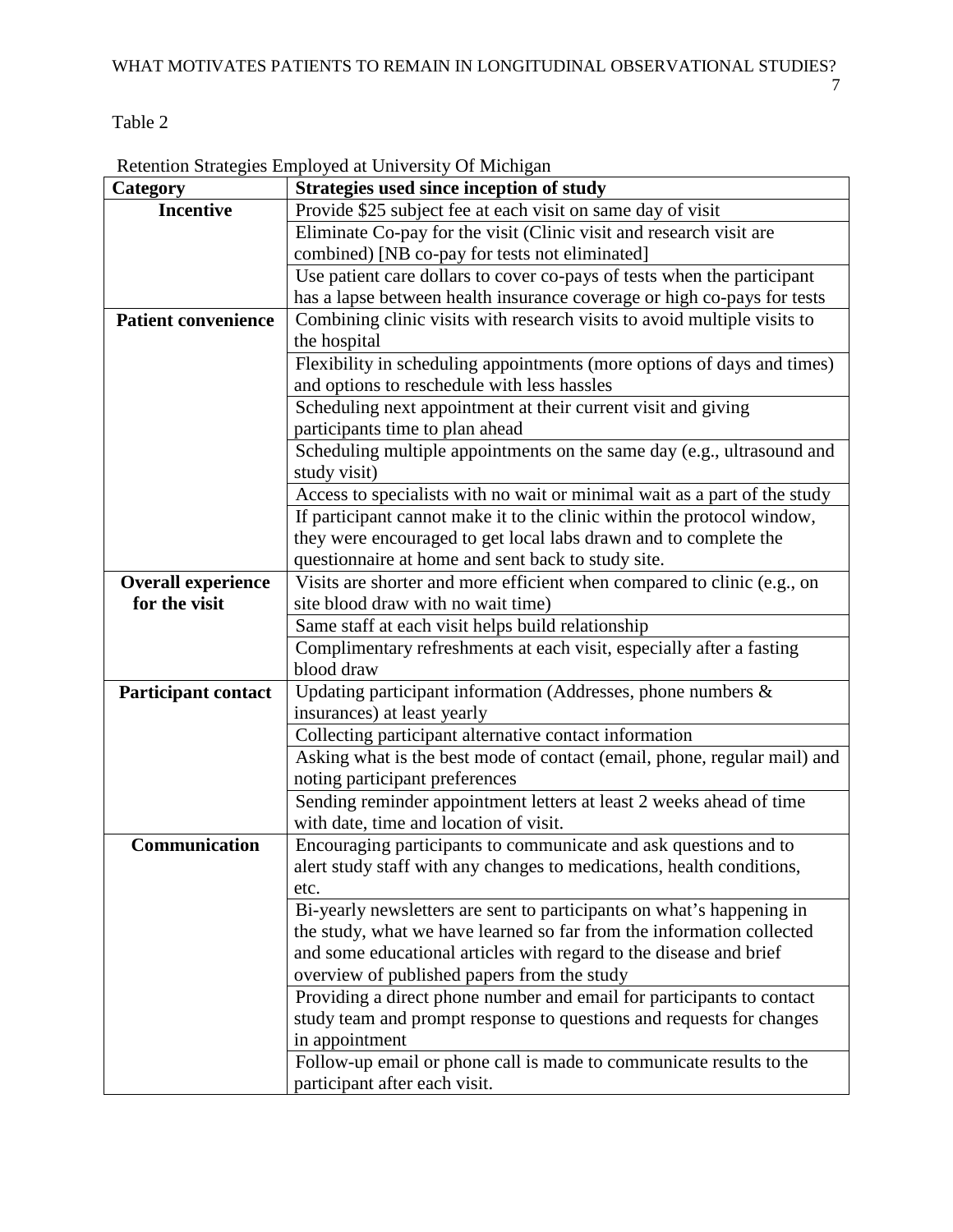The HBRN study has a Recruitment and Retention committee that oversees recruitment and retention and develops policies to improve these processes. Recently, the committee was charged to examine the practices for participant retention adopted at each site with the goal of identifying best practices that can be shared across the network.

I have been involved in the HBRN Adult Cohort Study since the beginning of the study and have been the primary study coordinator at the University of Michigan site since August 2010. Although our retention rate is higher than the overall retention rate for the entire network, I decided to conduct a survey of our participants to understand what motivates them to stay in the study and what more can we do to facilitate their continued participation in the study.

The aims of this retention survey study are as follows:

- 1) To determine HBRN Cohort Study participants' evaluation of the University of Michigan retention strategies
- 2) To identify other strategies that will improve retention rate among HBRN Cohort Study participants at the University of Michigan
- 3) To develop best practices for retention in the HBRN Cohort Study that can be shared with other sites

#### **Clinical Significance:**

Results of this study will provide us an insight on what motivates participants to stay in a longterm observational study and what can be done to further improve participants' experience in observational studies and thereby their retention in these studies. Our findings will help us retain HBRN participants in the remaining 4 years of this study and will be shared with other sites in HBRN such that overall retention can be improved.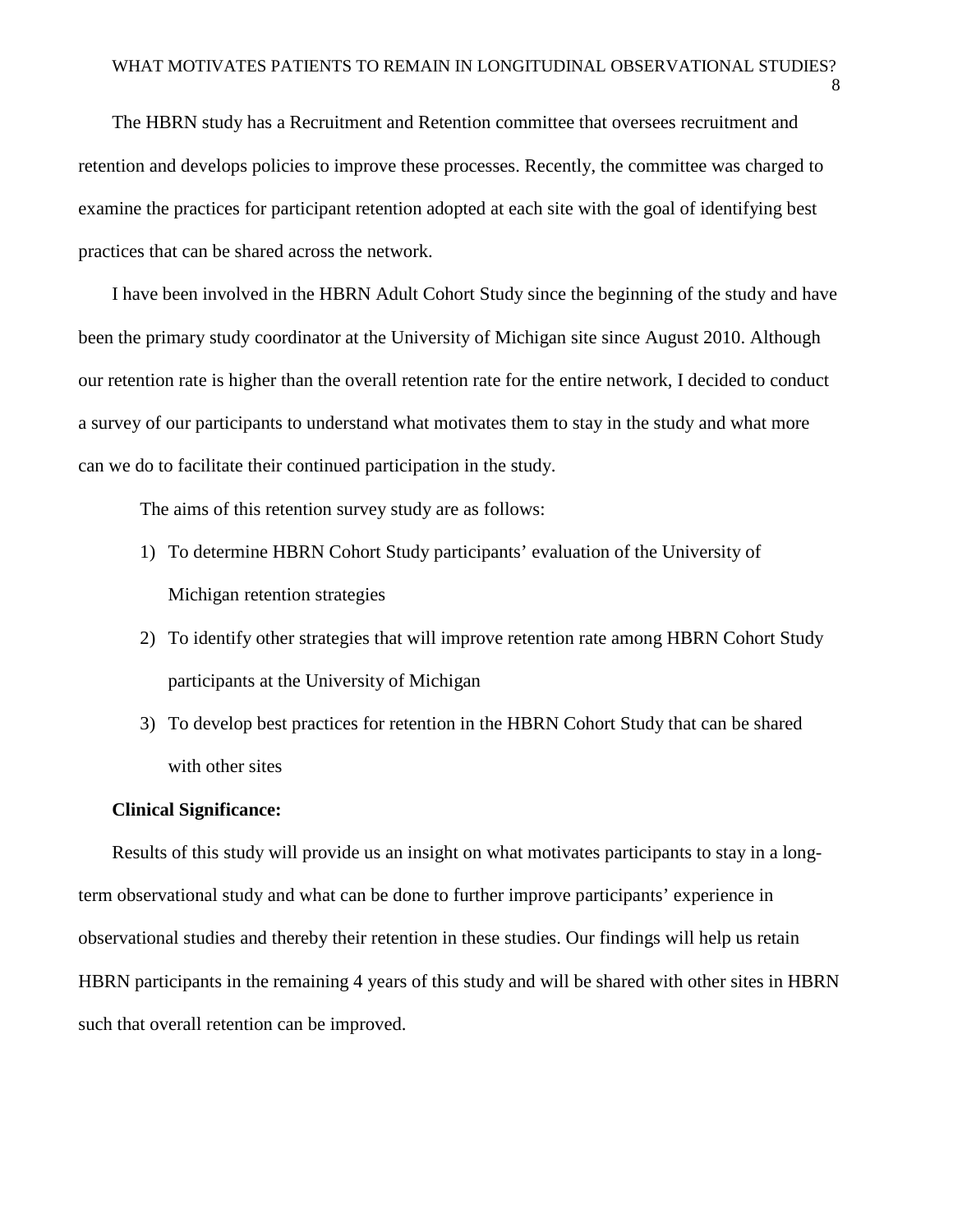9

### **Chapter 3: Methodology**

The study was designed to ask our participants in HBRN cohort study to evaluate the strategies we at University of Michigan employ for participant retention and to identify other strategies that may improve retention rates in the HBRN Cohort study at University of Michigan. To meet these research goals, a questionnaire was developed drawing on surveys used in similar studies previously published.

### **Study Population**

University of Michigan HBRN cohort study enrolled 119 participants between January 2011 and Nov 2015. Over a period of 6 years, 2 participants have transferred to a different site within the network, 2 participants have died, and 16 participants were disenrolled from the study for various reasons as noted in table 1. Thus, we are actively following 99 participants in the study.

#### **Exclusion Criteria**

Non-English speaking participants.Of the 99 participants actively followed, four are non-English speaking, and the survey was administered to 95 participants.

#### **Research Design**

#### **Pre-Study Phase.**

- Reviewed literature on patient recruitment and retention.
- Designed study, questionnaire, informed consent, and intervention plan.
- Obtained approval from thesis committee.
- Obtained approval of the study from University of Michigan IRBMED & EMU's University Human Subjects Review Committee (UHSRC)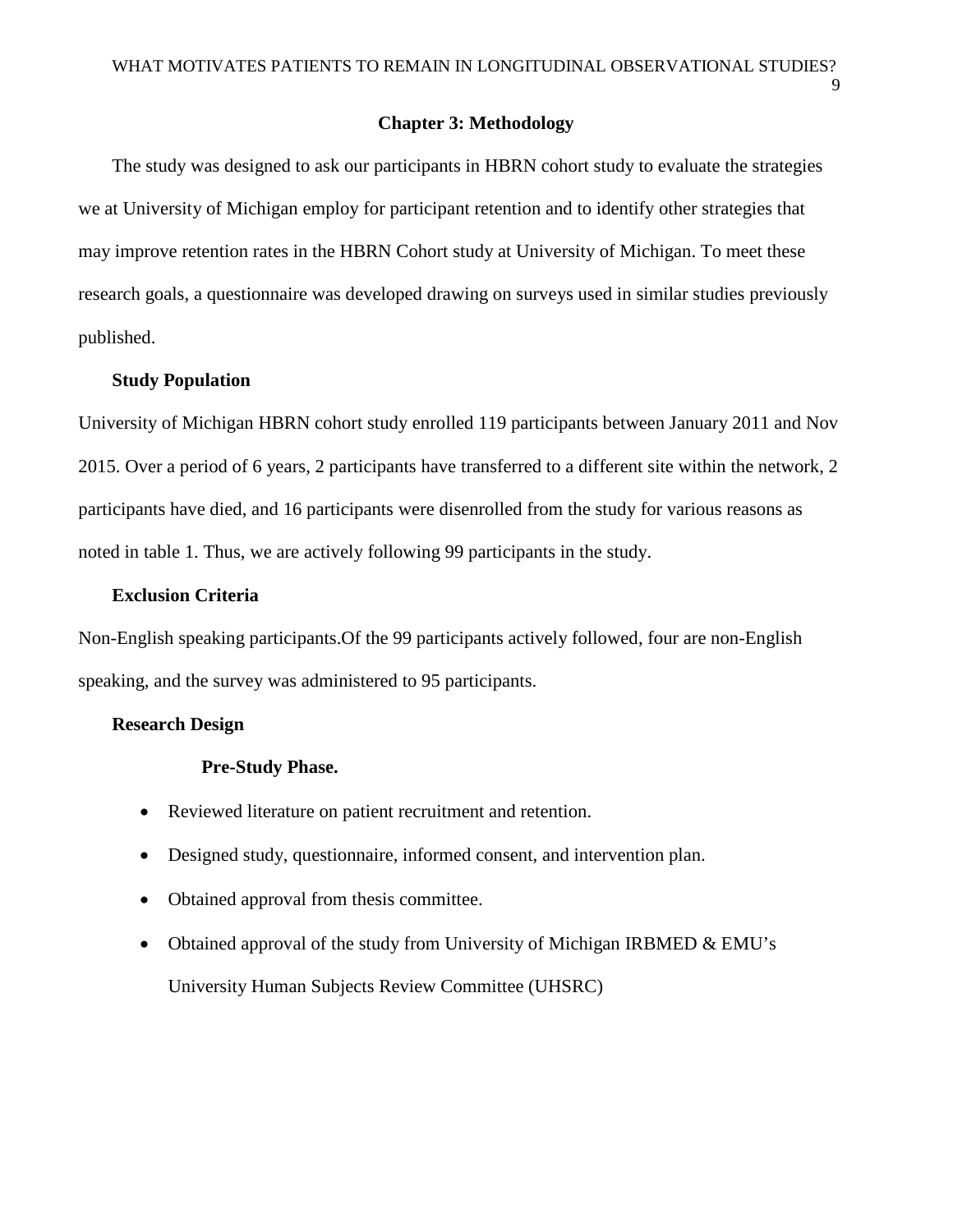#### **Study Phase.**

*Survey.* The survey included demographic information and questions to capture patient's affinity to participate in research, their motivation and demotivation to participate in the HBRN Cohort study, and the likelihood they will stay in the study, which is expected to continue until late 2019. *Conduct of survey*. Permission to conduct this survey was obtained from University of Michigan IRB (Appendix A) and EMU's UHSRC (Appendix B). The study was deemed exempt by both IRB under **EXEMPTION #2 of the 45 CFR 46.101.(b):**Research involving the use of educational tests (cognitive, diagnostic, aptitude, achievement), survey procedures, interview procedures or observation of public behavior, unless: (i) information obtained is recorded in such a manner that human subjects can be identified, directly or through identifiers linked to the subjects; and (ii) any disclosure of the human subjects' responses outside the research could reasonably place the subjects at risk of criminal or civil liability or be damaging to the subjects' financial standing, employability, or reputation.

While waiting for the study approval, the survey questionnaire was created in Qualtrics and tested for compatibility to complete the survey on tablet, smart phone, and computer (laptop or desktop).

Following IRB approval from both University Of Michigan and EMU, eligible participants were identified from our HBRN database, and I called all the actively followed participants to determine if they are interested to participate in the study. Survey was rolled out on June 23, <sup>rd</sup> 2016 and was open for a month. Participants who provided verbal consent over the phone were provided the option of either completing the survey online or by regular mail. Participants who had scheduled visits during the survey period and who consented completed the survey during the study visit. For participants who preferred to complete the written (paper and pencil) survey, survey questionnaire was sent via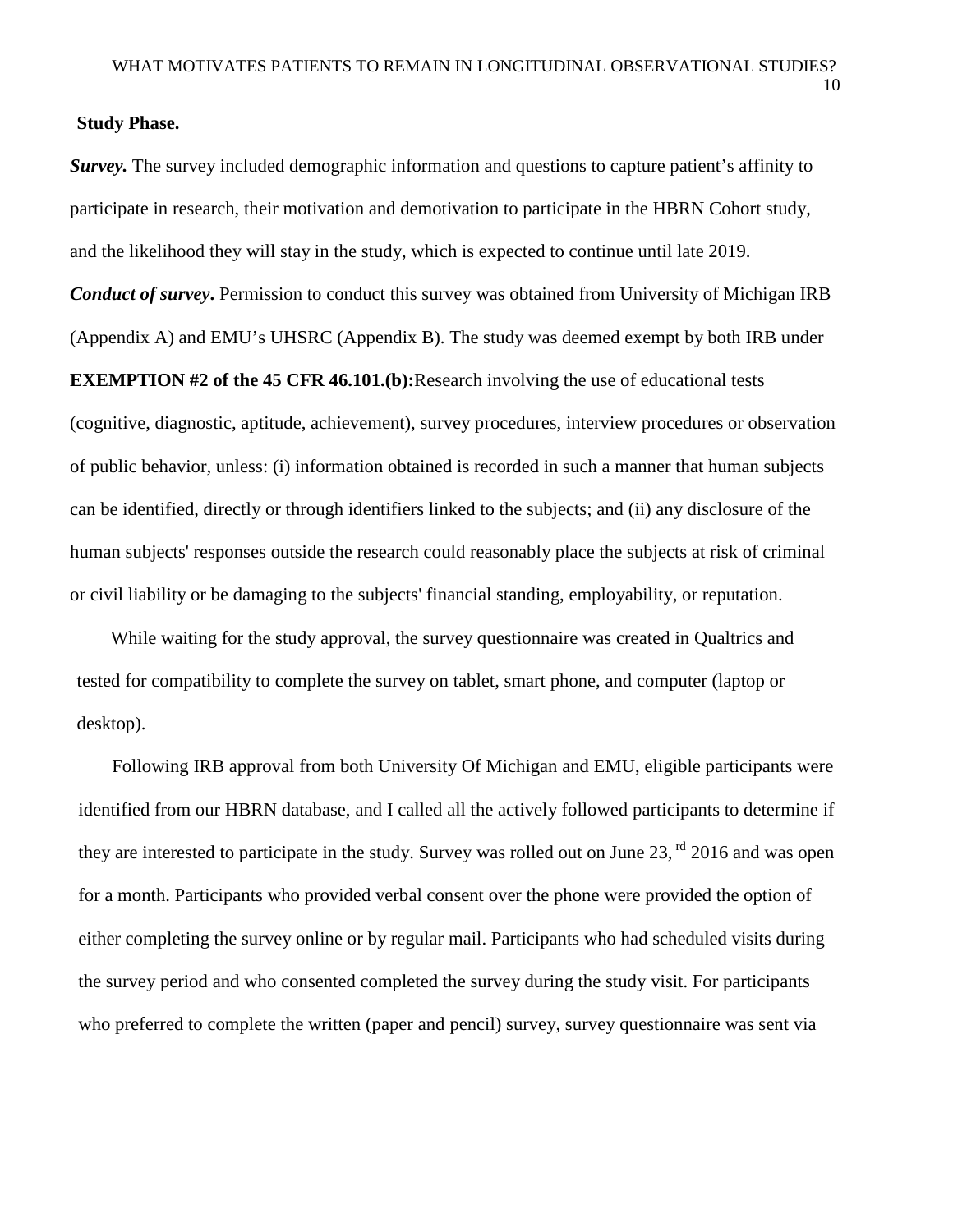11

mail and pre-addressed stamped envelope was provided to return the survey. For participants who preferred to answer the questions online, a link to the survey was sent to the participant via an email.

The UHSRC and IRBMED approved Appendices C,  $D \& E$  to be used as introductions to the survey questionnaire as appropriate. The survey introductions briefly described the purpose of the study, study procedures, patients' rights, and study team contact information and invitation to participate.

#### **Survey**

Survey questionnaire (Appendix F) was used as the main and primary data gathering source for this study. The survey included seven demographic questions, seven questions on patient's affinity to participate in research studies, 13 questions on motivation to continue participation, four questions on demotivators to continue participation, and four questions to capture participants' response whether they would stay in the study untill the end, main reason they would discontinue participation, other suggestions, and comments for the study team. Most of the questions were multiple choice questions with some being open ended.

*Motivation to participate.* Participants were asked to rate retention strategies employed at the University Of Michigan for the HBRN cohort study as motivators to continue participation in the study using a 5- point Likert scale with a score of 1 being "completely disagree" to 5 being "completely agree". One additional question was asked to elicit the most important motivating factor to stay in the study.

*Demotivators to continue participation.* Four questions were asked what the participants think are major demotivators for staying in the study, and responses were recorded on a 5-point Likert scale with a score of 1 being "completely Disagree" to 5 being "completely agree".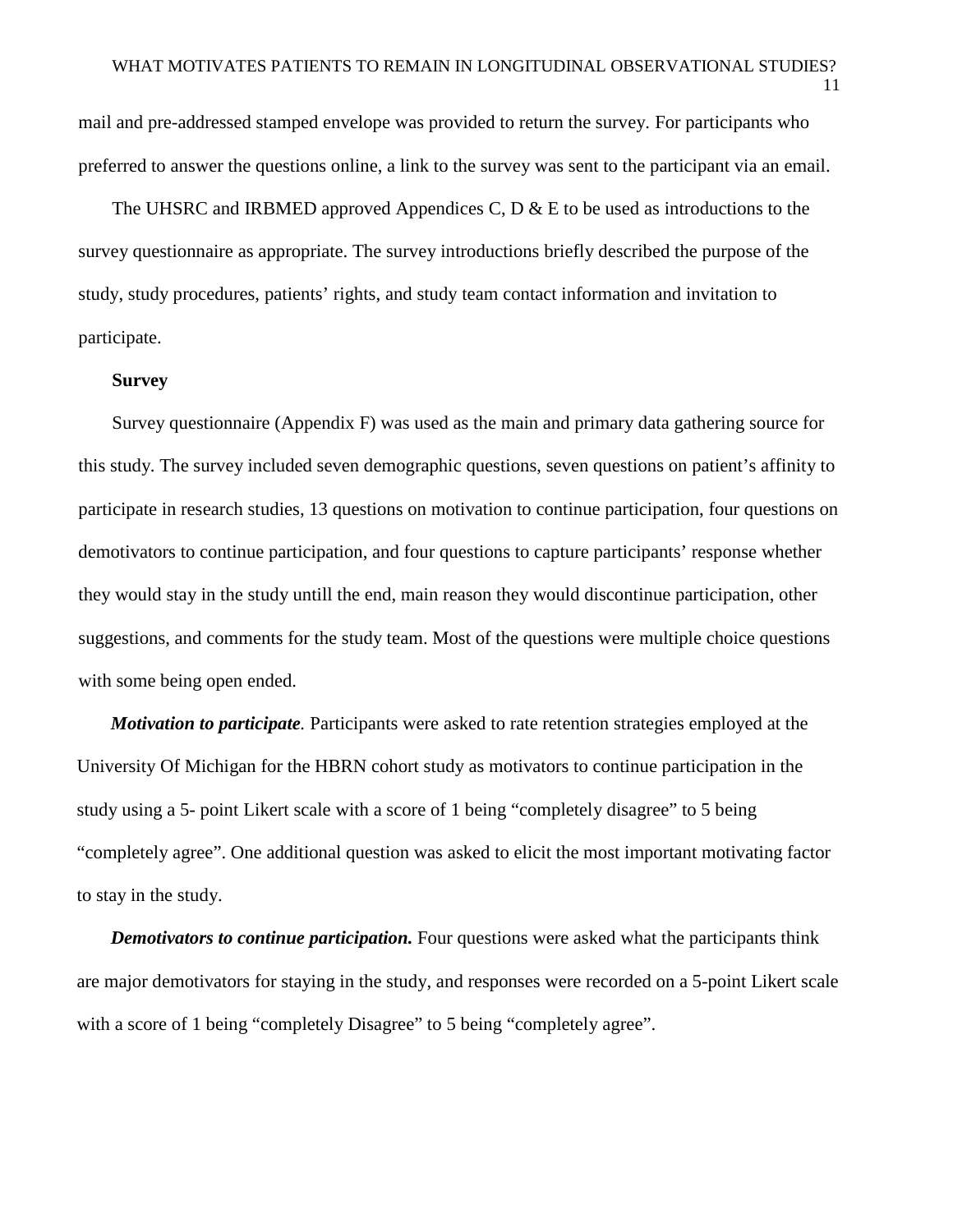*Likelihood of staying in the study*. Participants answered one question on how likely they would stay in the study that is expected to end in late 2019 on a 5-point Likert scale with 1 being "extremely likely" to 5 being "extremely unlikely". They were also asked to answer multiple choice questions on what would be the major reasons for them to discontinue participation.

Lastly, two open-ended questions were asked to seek any recommendation to further improve the experience of the research visits and to address any concerns.

### **Data Management and Analysis**

Four weeks after the survey was sent out, the study was closed and the study data analysis phase began. Responses of hard copy surveys were entered into Qualtrics so data from all participants can be combined for analysis. To preserve anonymity, the survey database did not collect any information or data (such as Internet protocol (IP) addresses) that might identify participants. Answers originally obtained on 5-point Likert scale were later condensed to three categories, i.e., from completely agree, agree, neutral, disagree, and completely disagree to agree, neutral and disagree. Similarly, the options extremely unlikely, unlikely, neutral, likely, and extremely likely were condensed to unlikely, neutral, and likely. Data were analyzed using Tableau Desktop version 9.3.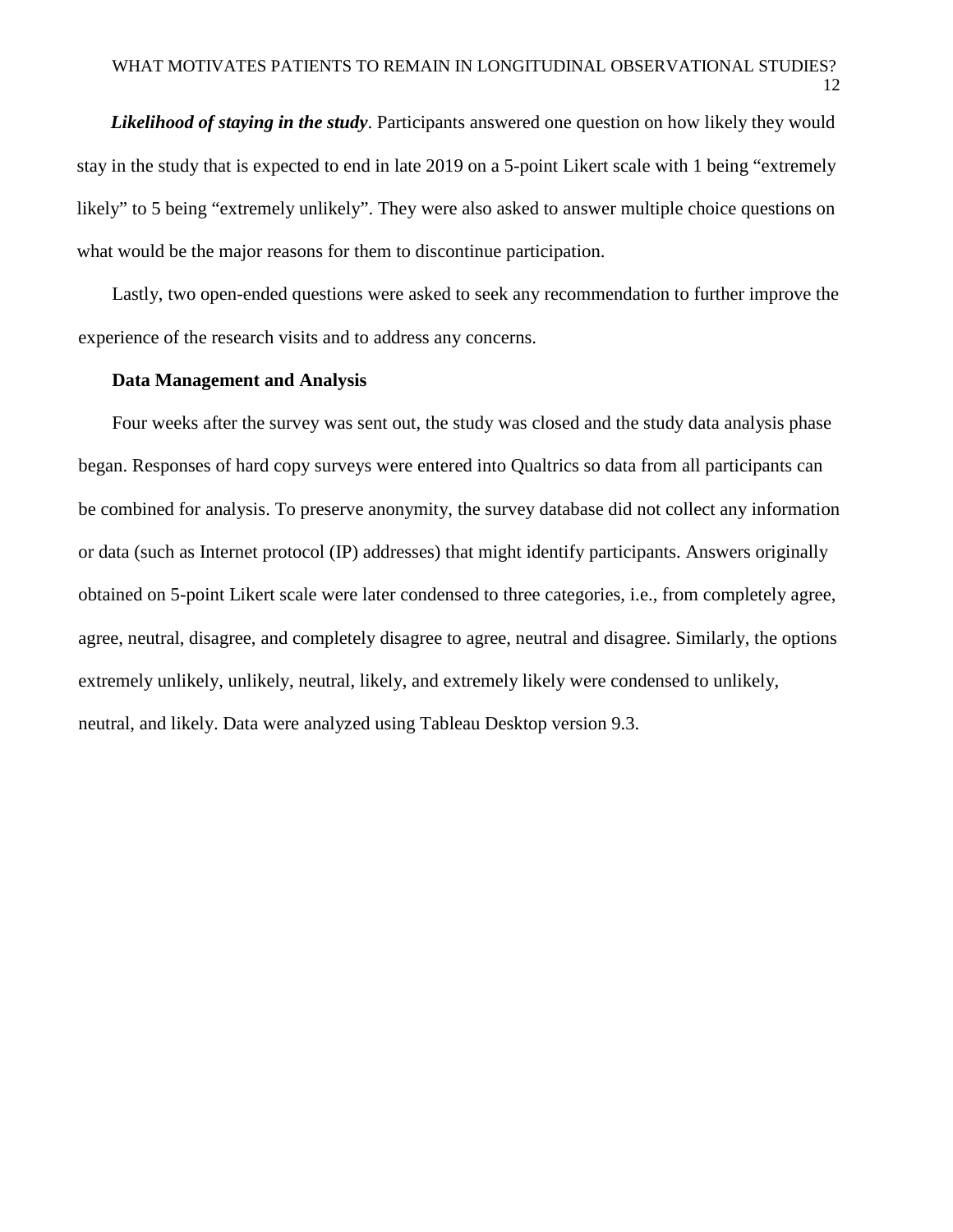#### **Chapter 4: Results and Discussion**

A total of 90 participants out of 95 invited responded to the survey for a response rate of 94.7%. The response rate is much higher than usual survey studies as we were surveying a familiar population who has been under our care since 2011. Table 3 shows the response rates for each method of survey administration. The response rate ranged from 100% for participants approached in person in the clinic to 87.5% for those who chose to return hard copy (paper and pencil) survey by mail.

Table 3

| <b>Method of Survey</b> | <b>Number sent</b> | <b>Number returned</b> | <b>Response Rate</b> |
|-------------------------|--------------------|------------------------|----------------------|
| <b>Administration</b>   |                    |                        |                      |
| Mail survey             | 8                  | 7                      | 87.5%                |
| In-person/At-visit      | 10                 | 10                     | 100%                 |
| Survey                  |                    |                        |                      |
| Electronic Survey via   | 77                 | 73                     | 94.8%                |
| Qualtrics               |                    |                        |                      |

Methods of survey administration and response rate

Four participants who completed less than 25% of the questions were excluded from data analysis. Thus, data from 86 participants were analyzed.

### **Demographics**

The demographic characteristics of the participants are summarized in Table 04. Participants were a good mix of male (51.2%) and female (46.5%), and mostly non-Hispanic. Half of the participants were between the ages of 40−60 years, median age was 46±13 years and range was 20 to 79 years. Half (50.2%) of the participants were Asian Chinese followed by White (22.4%) and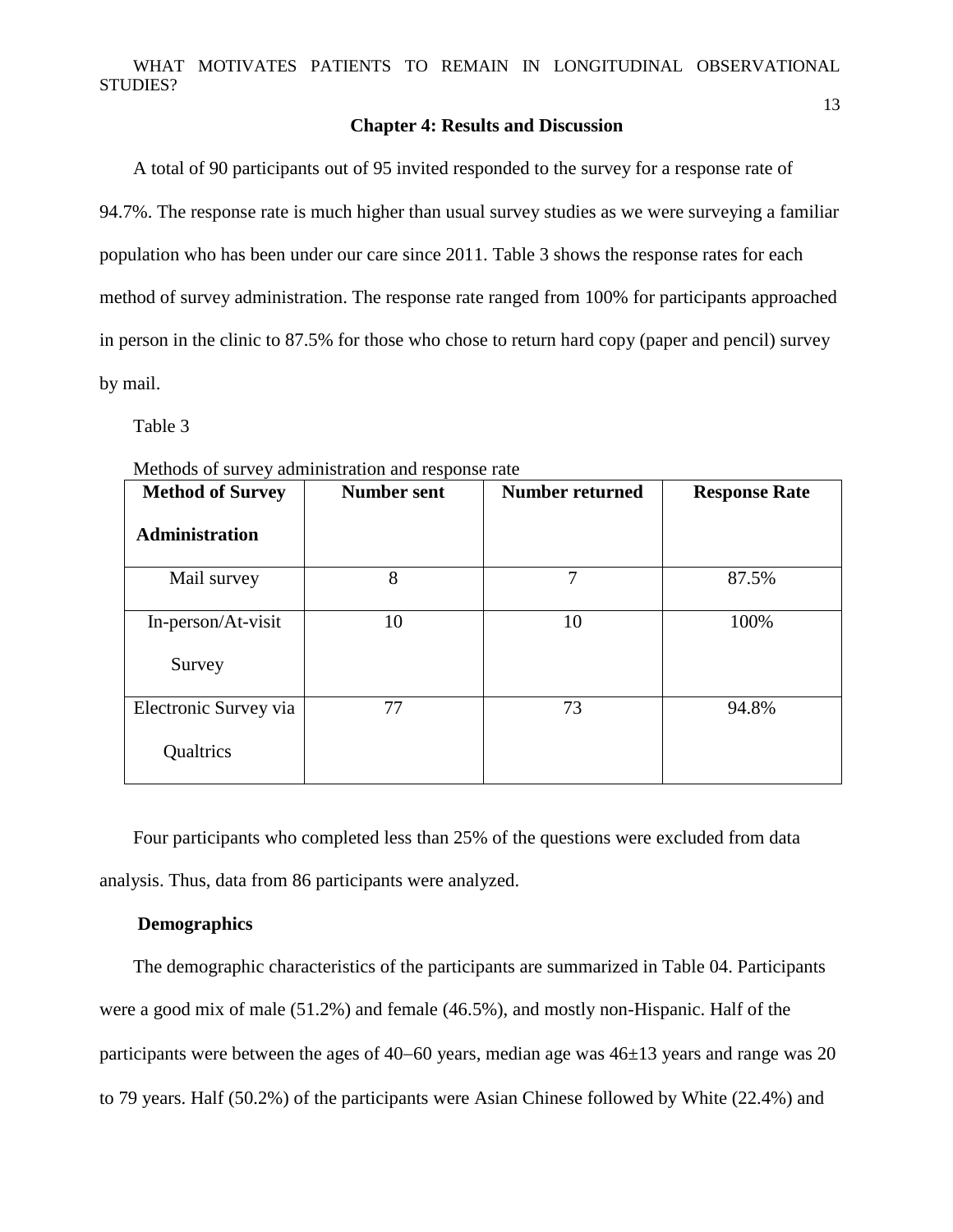Asian, non-Chinese (18%). Slightly over half (54.7%) of the participants had some graduate school or professional degree training, and only 10.5% participants had high school education or less. Almost half (45.4%) of the participants had annual income of more than \$100,000 while 18.6% had annual income  $\leq$  \$50,000. All the participants had medical insurance with the majority (87.2%) having private medical insurance and the remainder had Government medical insurance (Medicare and Medicaid).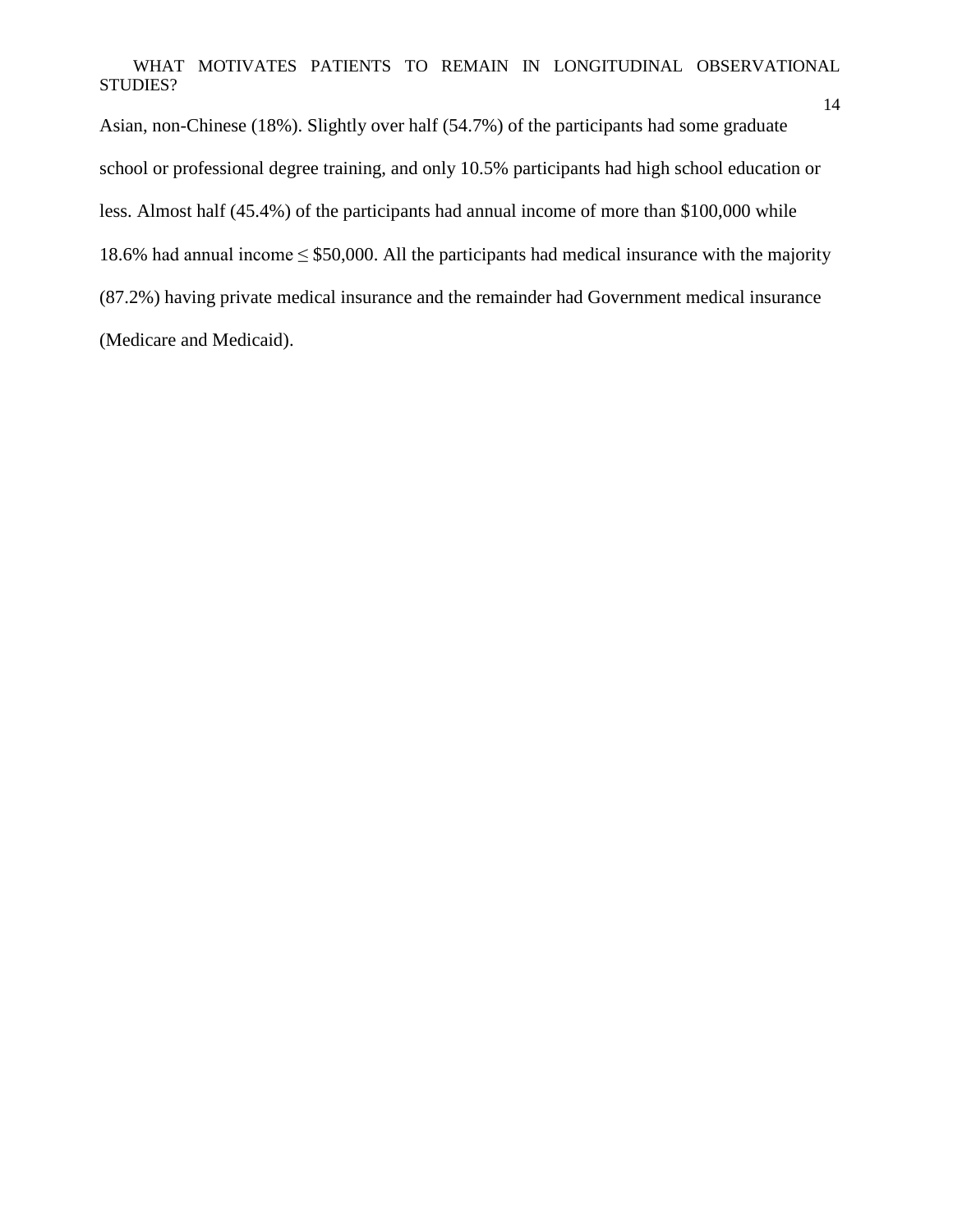Table 4

Demographic characteristics of Survey participants

|                                                                  | <b>Number</b>  |                |  |
|------------------------------------------------------------------|----------------|----------------|--|
| <i><b>Characteristic</b></i>                                     | $(N=86)$       | <b>Percent</b> |  |
| <b>Gender</b>                                                    |                |                |  |
| Female                                                           | 40             | 46.5%          |  |
| Male                                                             | 44             | 51.2%          |  |
| <b>Not Answered</b>                                              | $\overline{2}$ | 2.3%           |  |
| Age                                                              |                |                |  |
| $20-40$ years                                                    | 26             | 30.2%          |  |
| $40-60$ years                                                    | 43             | 50.0%          |  |
| $60-80$ years                                                    | 17             | 19.8%          |  |
| <b>Ethnicity</b>                                                 |                |                |  |
| Hispanic or Latino                                               | 3              | 3.5%           |  |
| Not Hispanic or Latino                                           | 78             | 90.7%          |  |
| Not Answered                                                     | 5              | 5.8%           |  |
| Race                                                             |                |                |  |
| Asian, Chinese                                                   | 38             | 50.2%          |  |
| Asian, non-Chinese                                               | 17             | 18.0%          |  |
| <b>Black or African American</b>                                 | 5              | 5.7%           |  |
| White                                                            | 22             | 22.4%          |  |
| Other                                                            | $\overline{4}$ | 3.7%           |  |
| <b>Education</b>                                                 |                |                |  |
| High school graduate or less                                     | 9              | 10.5%          |  |
| Some college & College graduate                                  | 30             | 34.9%          |  |
| Some graduate school & Graduate                                  | 47             |                |  |
| professional Degree                                              |                | 54.7%          |  |
| <b>Income</b>                                                    |                |                |  |
| Less than $$50,000$                                              | 16             | 18.6%          |  |
| \$50,001-\$100,000                                               | 23             | 26.7%          |  |
| Greater than \$100,000                                           | 39             | 45.4%          |  |
| Not Answered/Unknown                                             | 8              | 9.3%           |  |
| <b>Insurance</b>                                                 |                |                |  |
| Government medical insurance (for                                | 11             | 12.8%          |  |
| example: Medicare, Medicaid)                                     |                |                |  |
| Private medical insurance (for<br>example: HMO, PPO, Blue Cross) | 75             | 87.2%          |  |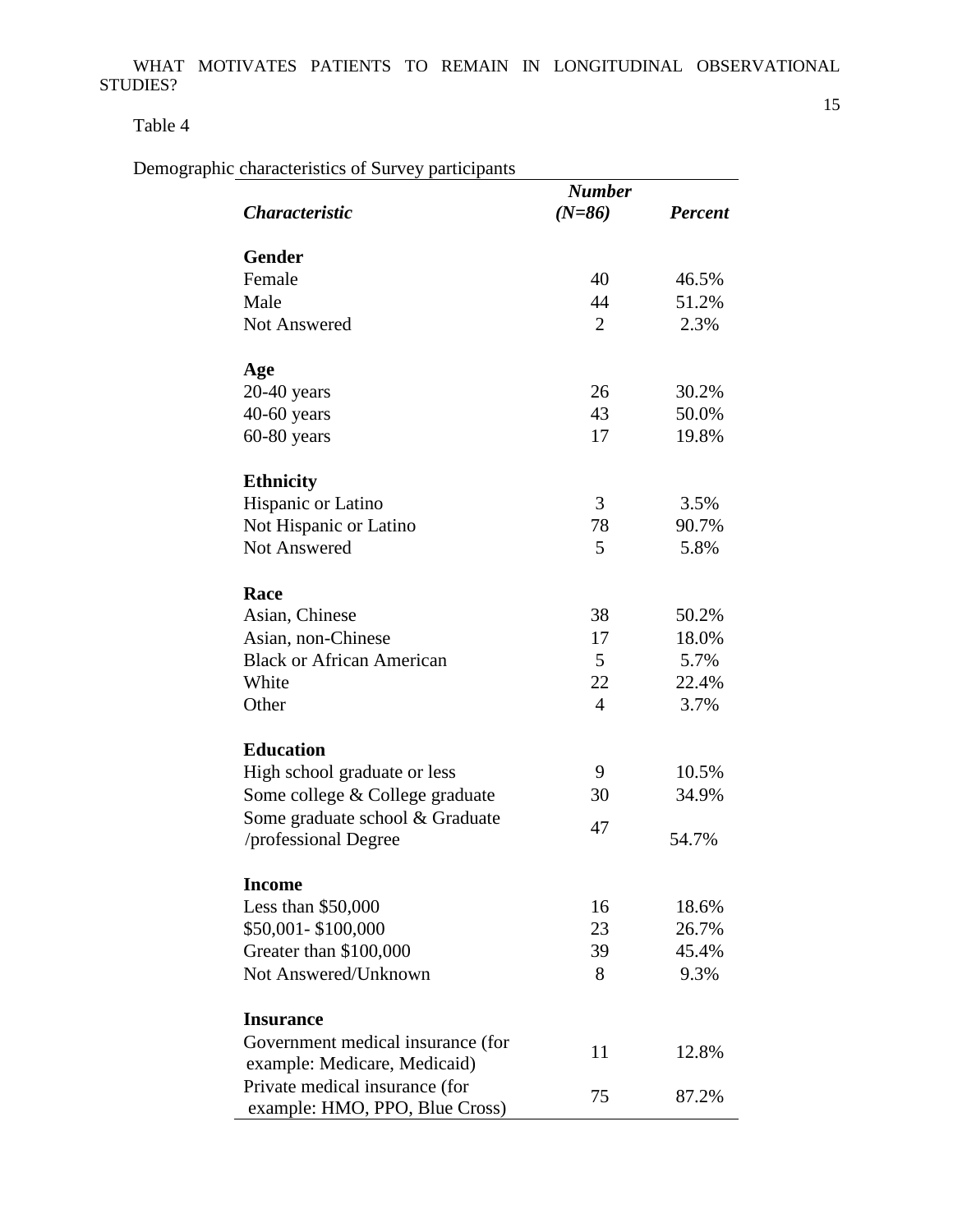### **Affinity to Participate in Research Studies**

Most (82.6%) of the participants reported they had not participated in any other research studies previously and HBRN cohort study was the first research study that they ever participated in.

### **Biggest Motivation to Sign up for the HBRN Study**

Half (52.3%) of the participants reported that the biggest motivation to sign up for the study is to help future patients in their situation, followed by perception they would get better care by participating in the study (36.1%) as shown in Figure1.



Figure 1.Motivation to sign up for HBRN study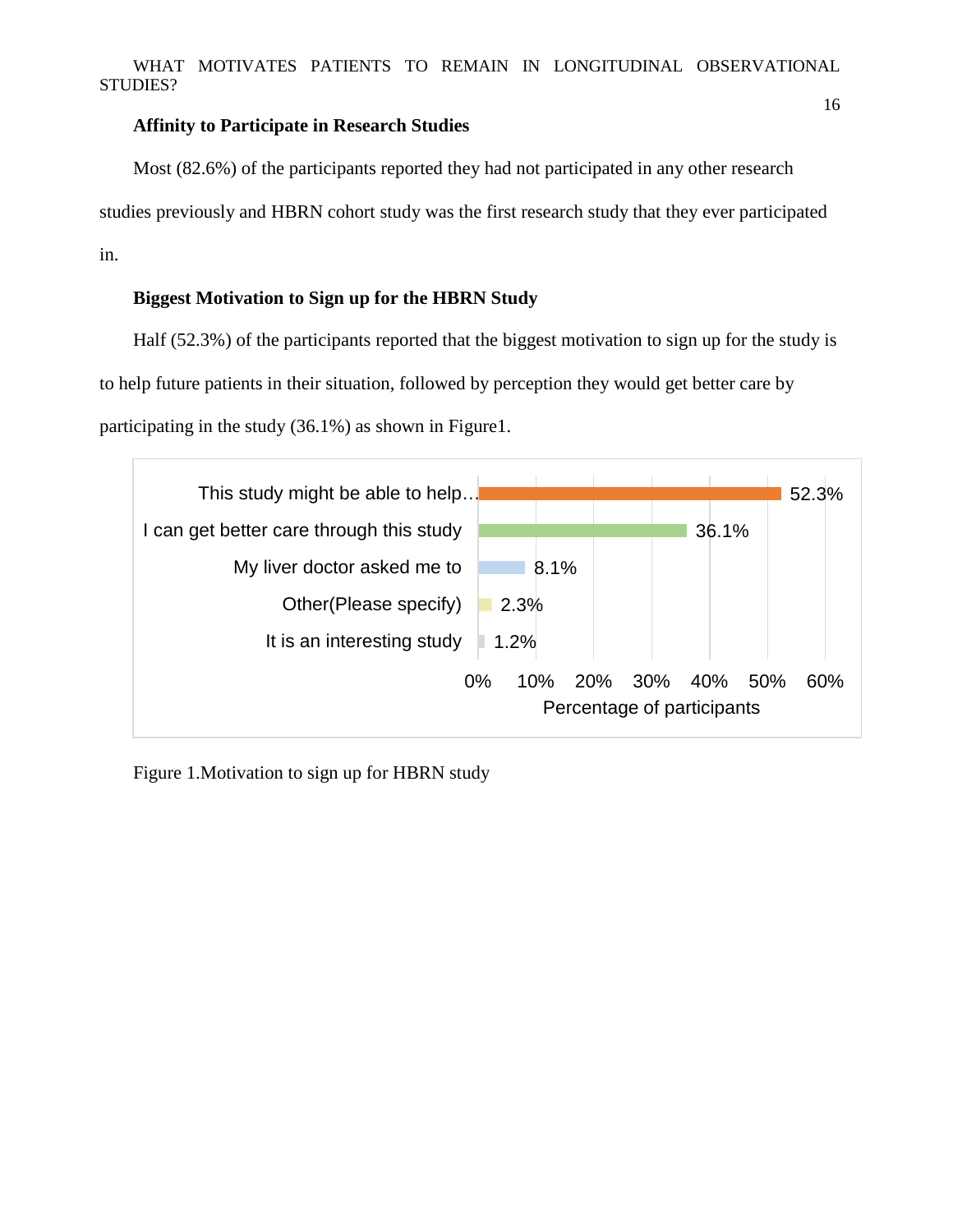### **Number of Years in HBRN study:**

Participants had been followed in HBRN cohort study for a mean of  $4.0 \pm 1.7$  years with a



range of 1−6 years as shown in Figure 2.

Figure 2. Distribution of duration of participation in the HBRN Cohort Study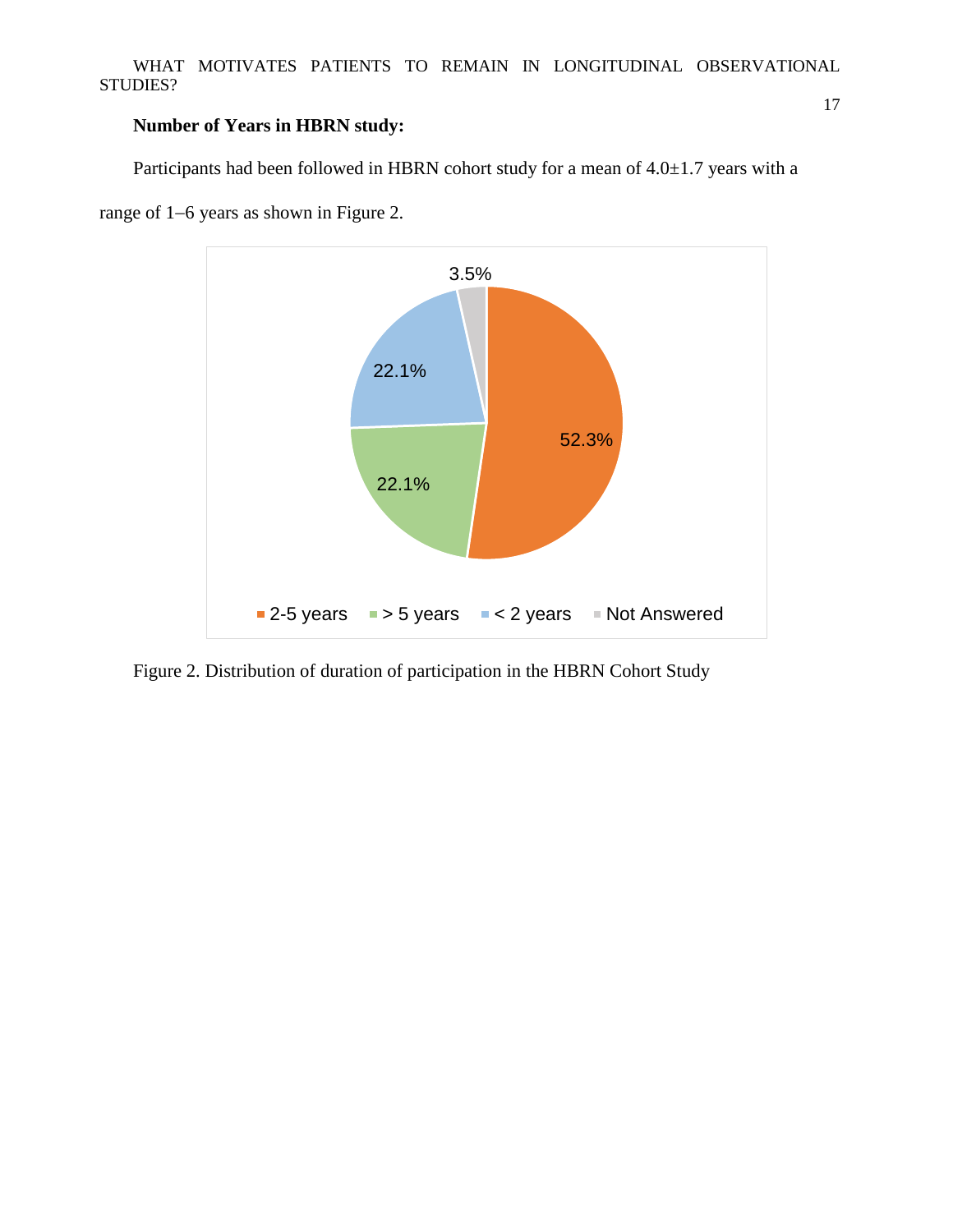#### **Missed Visits and Reasons for Missed Visits**

Nineteen (22.1%) participants reported, they had missed at least one visit during their participation in the HBRN cohort study; of these, 8 missed only one visit and 2 missed three or more visits.

The major reasons for missing visits were participants forgot their appointment (36.8%) and out of town/country at the time of the scheduled visit (15.8%). Other reasons included appointment was not at a convenient time, participant did not have a ride, and participant did not have time, or had conflicting family commitments as mentioned in Figure 3.



Figure 3.Reasons for missed visits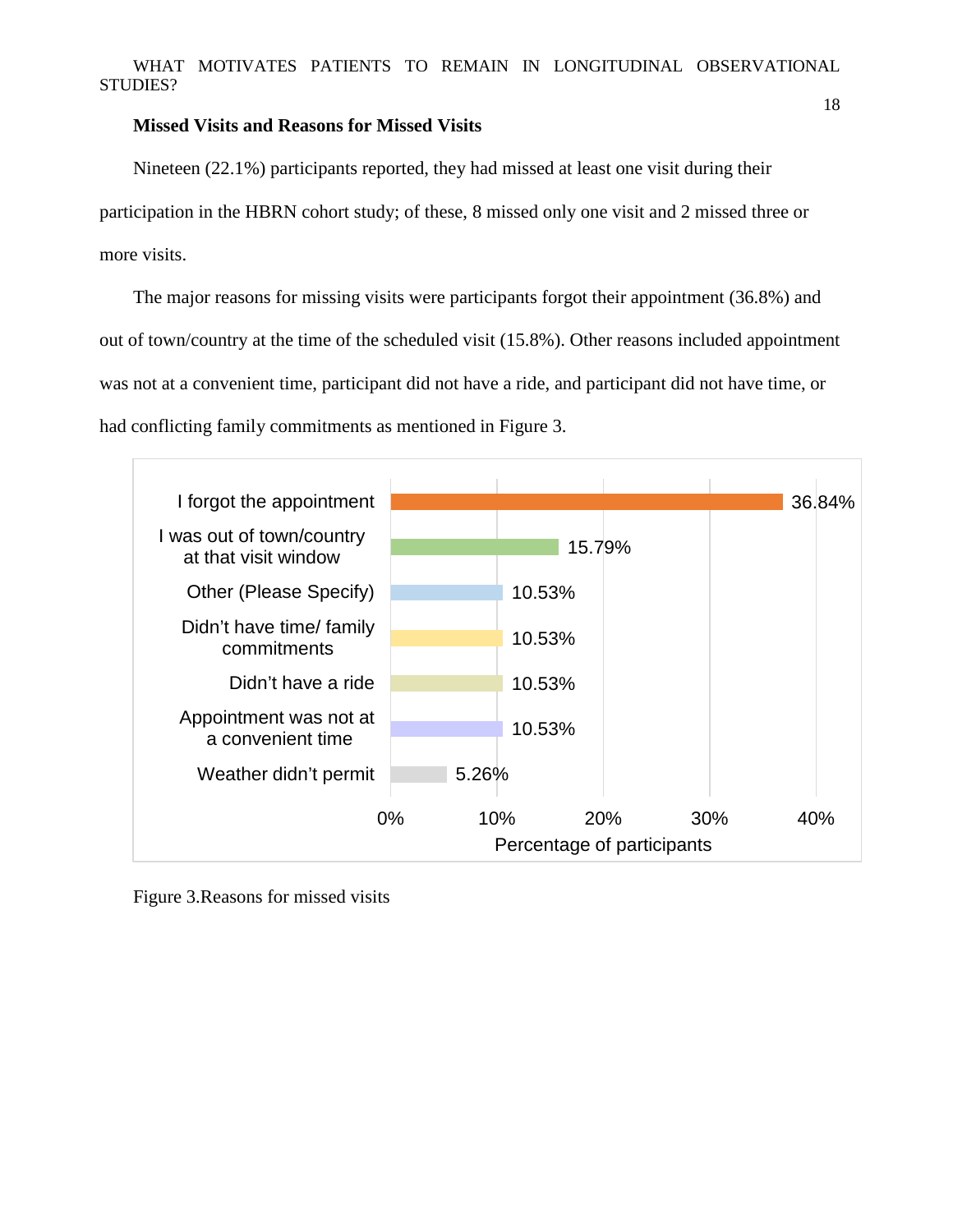### **Co-pay at Each Visit**

 Thirty-six (41.9%) participants reported they had copay at each visit, with 20%(7)of those who responded to the question on amount of copay at each visit indicating that the amount per visit was \$51−100 and 22% indicating that the amount was more than \$100 per visit (as shown in Figure 4).



Figure 4.Distribution of co-pay at each visit among the 36 participants who had co-pay requirement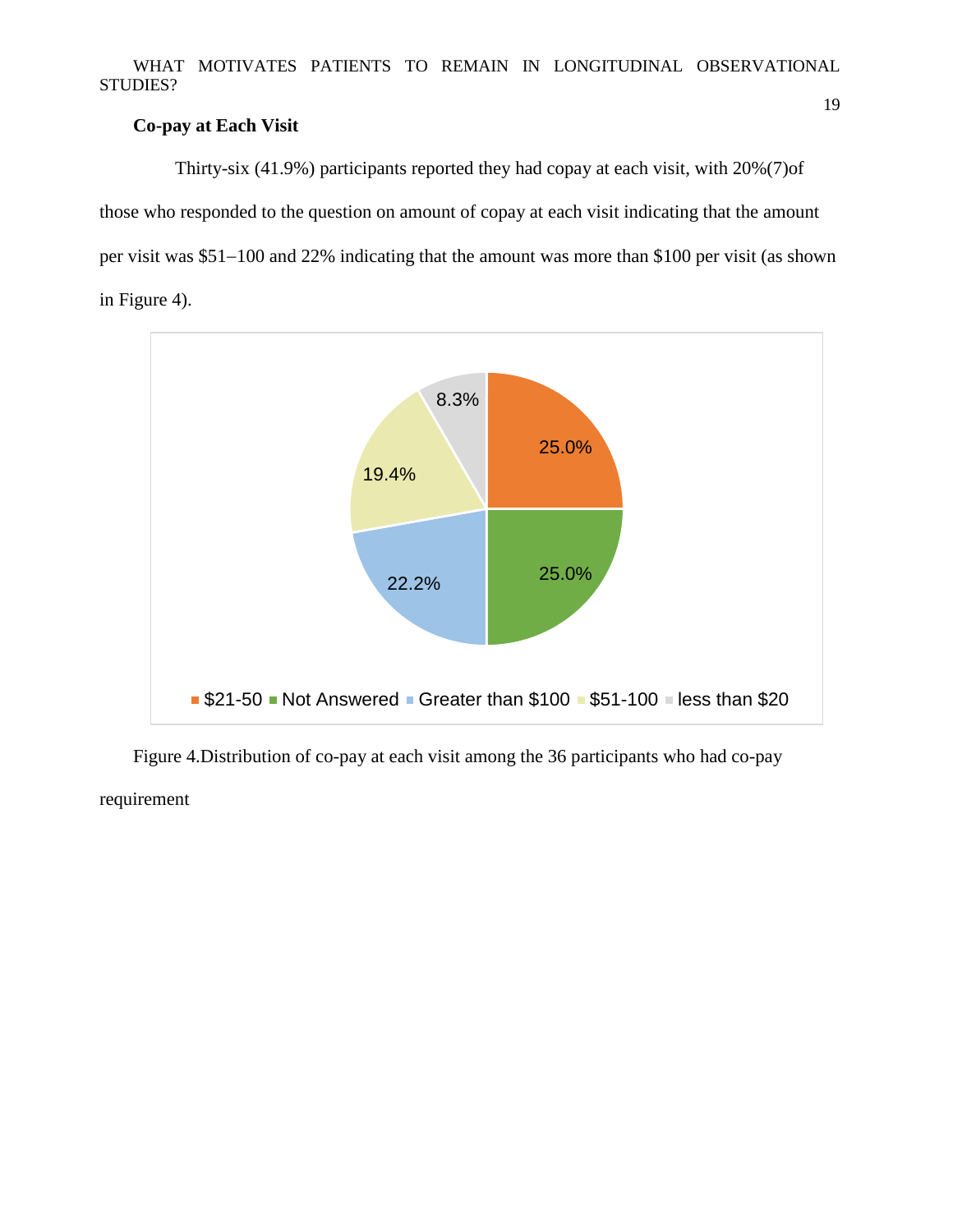#### **Motivators to Continue Participation in the HBRN Cohort Study**

Retention strategies employed at University of Michigan were categorized into 1) incentives, 2) convenience of the visits, 3) overall experience of the visits, 4)patient contact, and 5) communications. Participants were asked if they agreed that the strategies we employ at our site were motivators for their continued participation in the HBRN cohort study. Convenience, overall experience, frequent contacts, and communications with the study team were rated to be more important than incentives for continued participation in HBRN cohort study. For those who agreed financial incentives were important motivators, waiving co-pay (38.4%) was more important than financial compensation (subject fee; 18.6%) at each visit (as noted in Table 5). When asked, which is the most important motivator for continued participation in the HBRN cohort study, 41.9% indicated overall experience of participating in the study, and 37.2% indicated gaining knowledge about their disease, and 10.5% indicated ease of communications with the study team(as shown in Figure 5).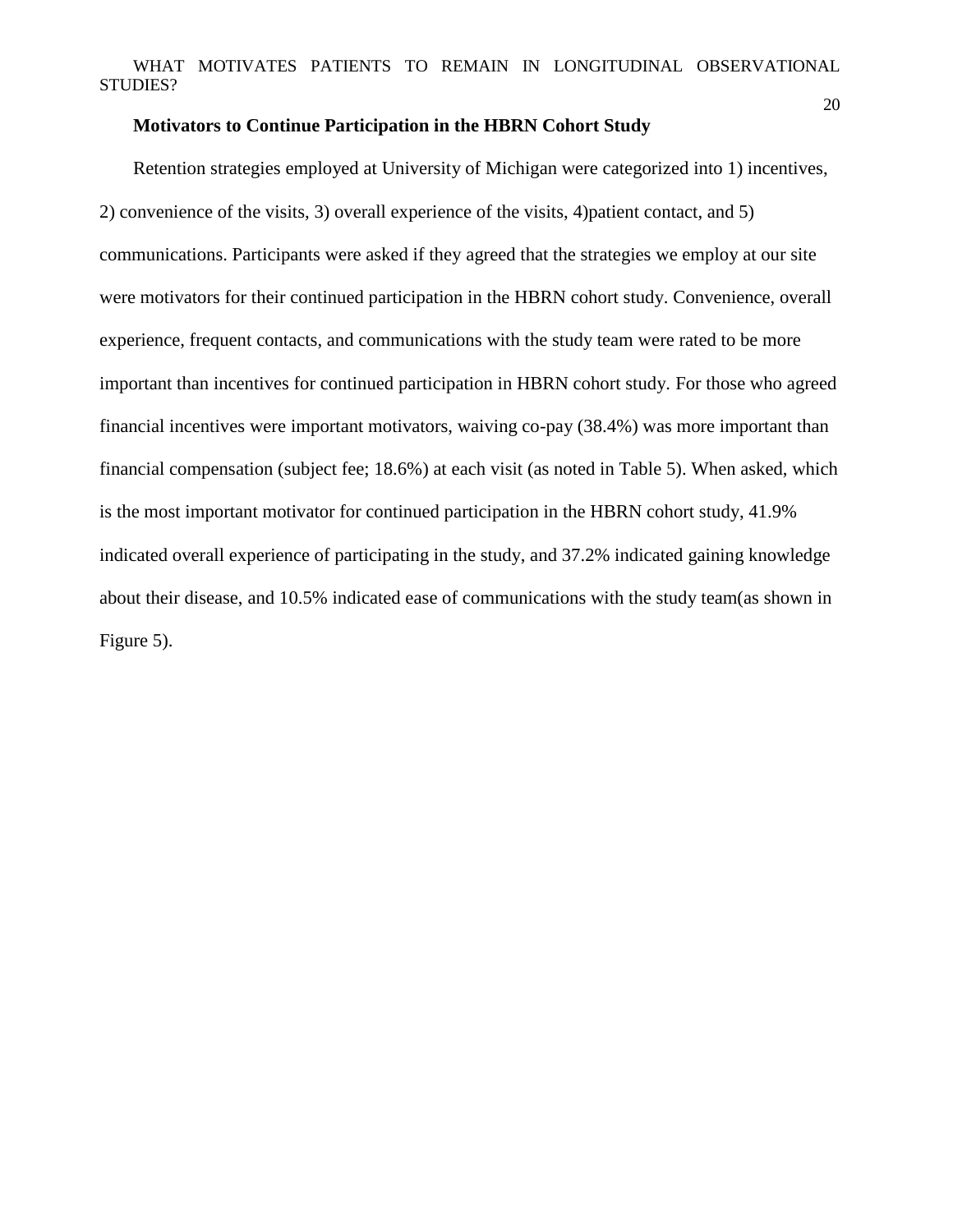## Table 5

21

Response of participants to questions on Motivators to continue participation in the HBRN Cohort study

|                                                                 |          |                |       | <b>Not</b>        |
|-----------------------------------------------------------------|----------|----------------|-------|-------------------|
|                                                                 | Agree    | <b>Neutral</b> |       | Disagree Answered |
| <b>Incentive</b>                                                |          |                |       |                   |
| Compensation (money paid) at each visit                         | 18.6%    | 33.7%          | 44.2% | 3.5%              |
| No copay to see the specialist                                  | 38.4%    | 27.9%          | 30.2% | 3.5%              |
| <b>Convenience of the visits</b>                                |          |                |       |                   |
| It is easy to schedule and to reschedule my appointments,       |          |                |       |                   |
| and they work with my calendar and are flexible                 | 65.1%    | 19.8%          | 11.6% | 3.5%              |
| Overall experience for a visit                                  |          |                |       |                   |
| Doctors spend more time with me in research visit than          |          |                |       |                   |
| they would in clinic                                            | 52.3%    | 32.6%          | 11.6% | 3.5%              |
| I feel research environment is more relaxed compared to         |          |                |       |                   |
| visits in regular clinic                                        | 64.0%    | 24.4%          | 8.1%  | 3.5%              |
| I feel that I am better cared for in research                   | 62.8%    | 24.4%          | 9.3%  | 3.5%              |
| The research team are experts in my disease                     | 84.9%    | 9.3%           | 2.3%  | 3.5%              |
| Visits are more efficient, with minimal wait times, and         |          |                |       |                   |
| blood draw is in the same place                                 | 76.7%    | 16.3%          | 3.5%  | 3.5%              |
| <b>Patient contact</b>                                          |          |                |       |                   |
| Study staff knows the best way to reach me and respects         |          |                |       |                   |
| my preferences on how to be contacted                           | 80.2%    | 14.0%          | 2.3%  | 3.5%              |
| The appointment reminder letters help me keep or                |          |                |       |                   |
| reschedule my appointment                                       | $75.6\%$ | 16.3%          | 4.7%  | 3.5%              |
| Communication                                                   |          |                |       |                   |
| I am learning more about the disease since my                   |          |                |       |                   |
| participation in the study                                      | 77.9%    | 11.6%          | 7.0%  | 3.5%              |
| The staff is easy to reach and answers my questions<br>promptly | 82.6%    | 11.6%          | 2.3%  | 3.5%              |

Results expressed as percent of participants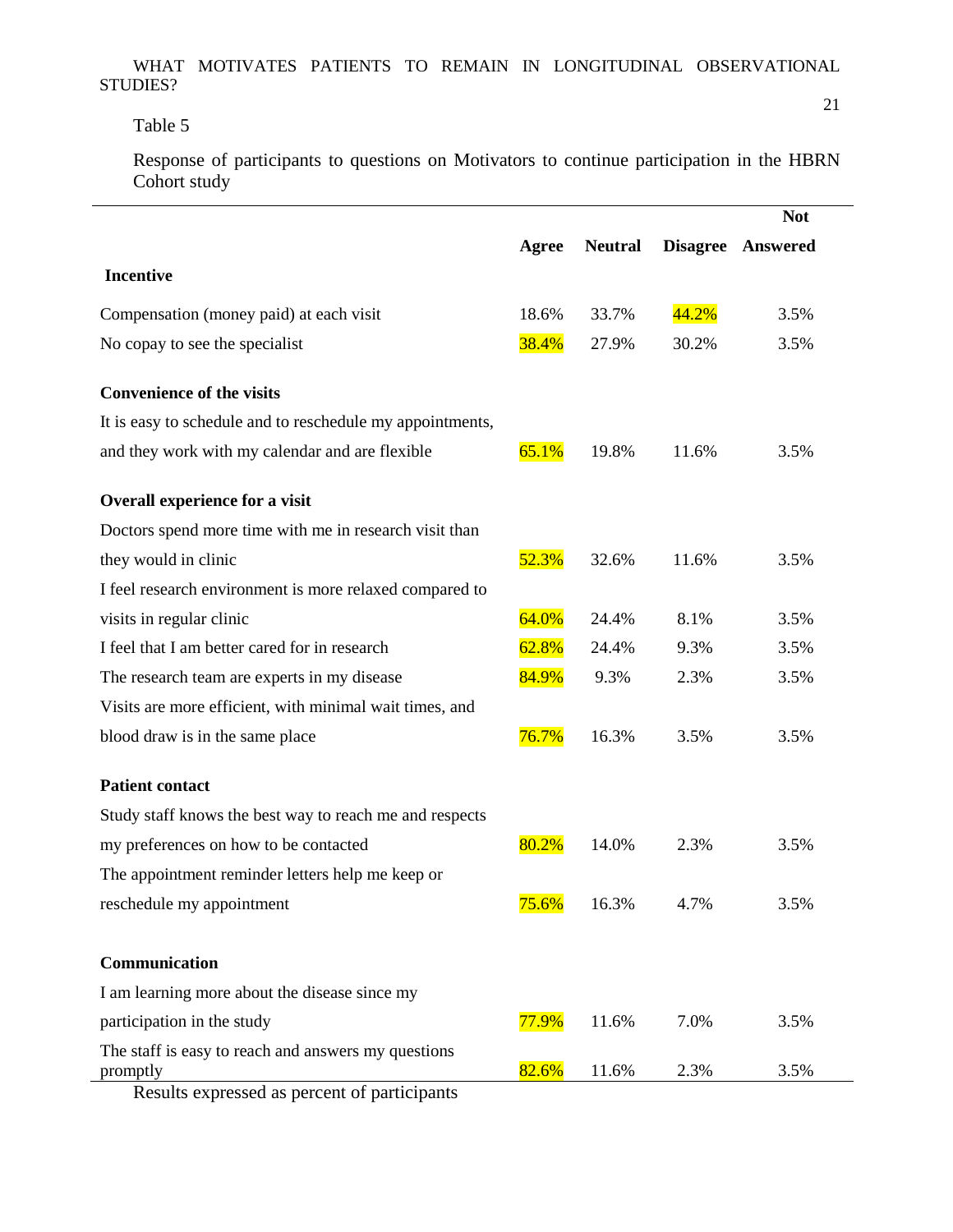

Figure 5.Main motivator to continue participation in the study

### **Demotivators to Continue Participation in the HBRN Study**

When participants were asked whether certain aspects of the study such as need for

fasting, amount of blood drawn, amount of questionnaire to be completed, and not receiving

treatment bothered them, majority (around 65%) disagreed (Table 6).

Table 6

Responses of participants to questions on demotivators to continue participation in the HBRN Cohort study

|                                                      |       |                |                | <b>Not</b> |  |
|------------------------------------------------------|-------|----------------|----------------|------------|--|
|                                                      | Agree | <b>Neutral</b> | Disagree wered |            |  |
| 8 hours of fasting at annual visits bothers me       | 10.5% | 20.9%          | 67.4%          | 1.2%       |  |
| The amount of blood drawn at each visit for research | 9.3%  | 23.3%          | 66.3%          | 1.2%       |  |
| purposes bothers me                                  |       |                |                |            |  |
| The amount of question aires to be completed for     |       | 24.4%          | 64.0%          | 1.2%       |  |
| research at each visit bothers me                    | 10.5% |                |                |            |  |
| The concept of just being observed and not getting   | 10.5% | 23.3%          | 65.1%          | 1.2%       |  |
| any treatment bothers me                             |       |                |                |            |  |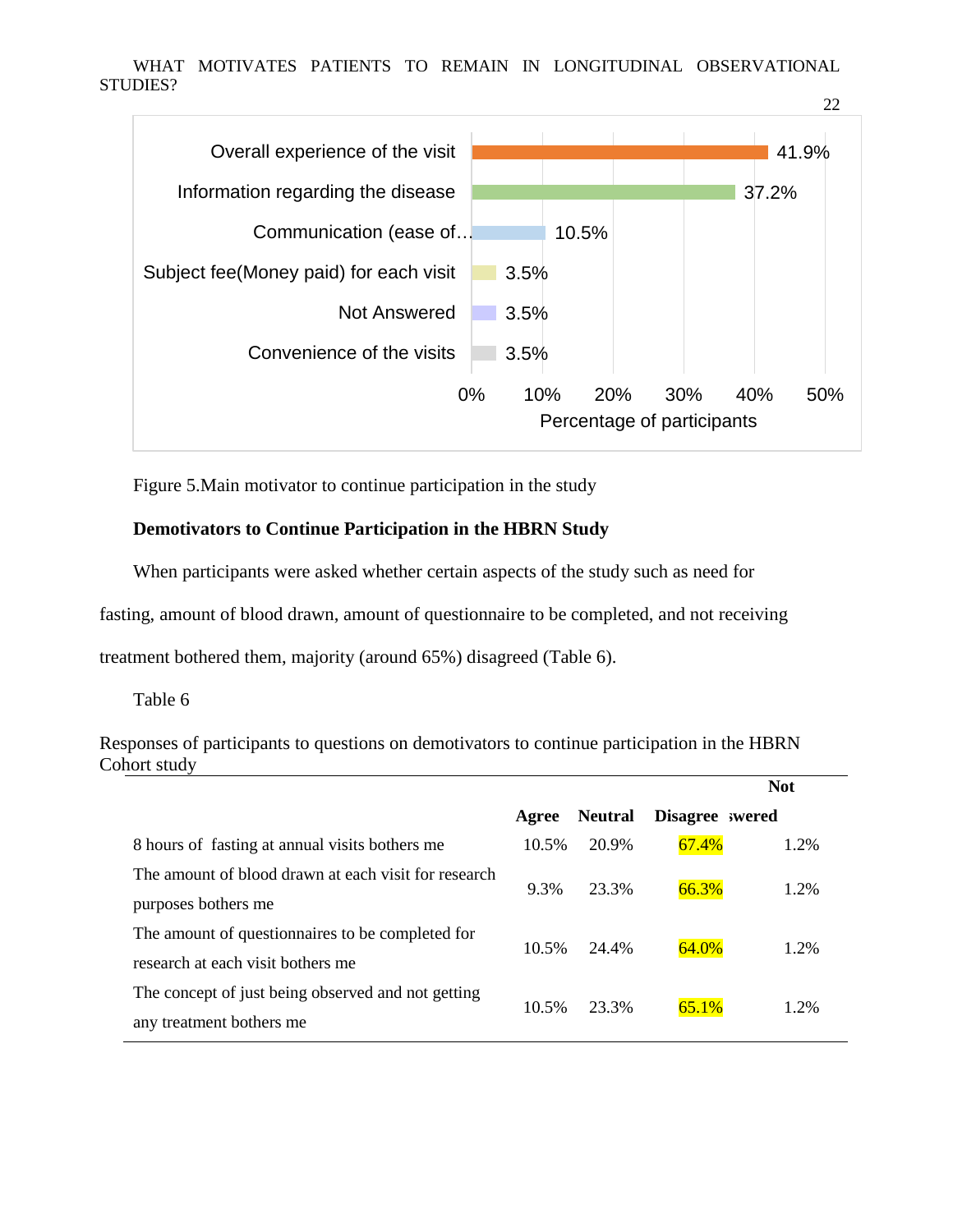### **Likelihood of Staying in the HBRN Cohort Study**

88.4% 7.0%  $2.3\%$   $^{-2.3\%}$ Likely Neutral Unlikely Not Answered

The vast majority (88.4%) of participants responded they are likely to stay in the study that is currently projected to end in late 2019, 7% were neutral, and only 2.3% said no (Figure 6).

Figure 6. Distribution or participants' response regarding likelihood of staying in the HBRN Cohort Study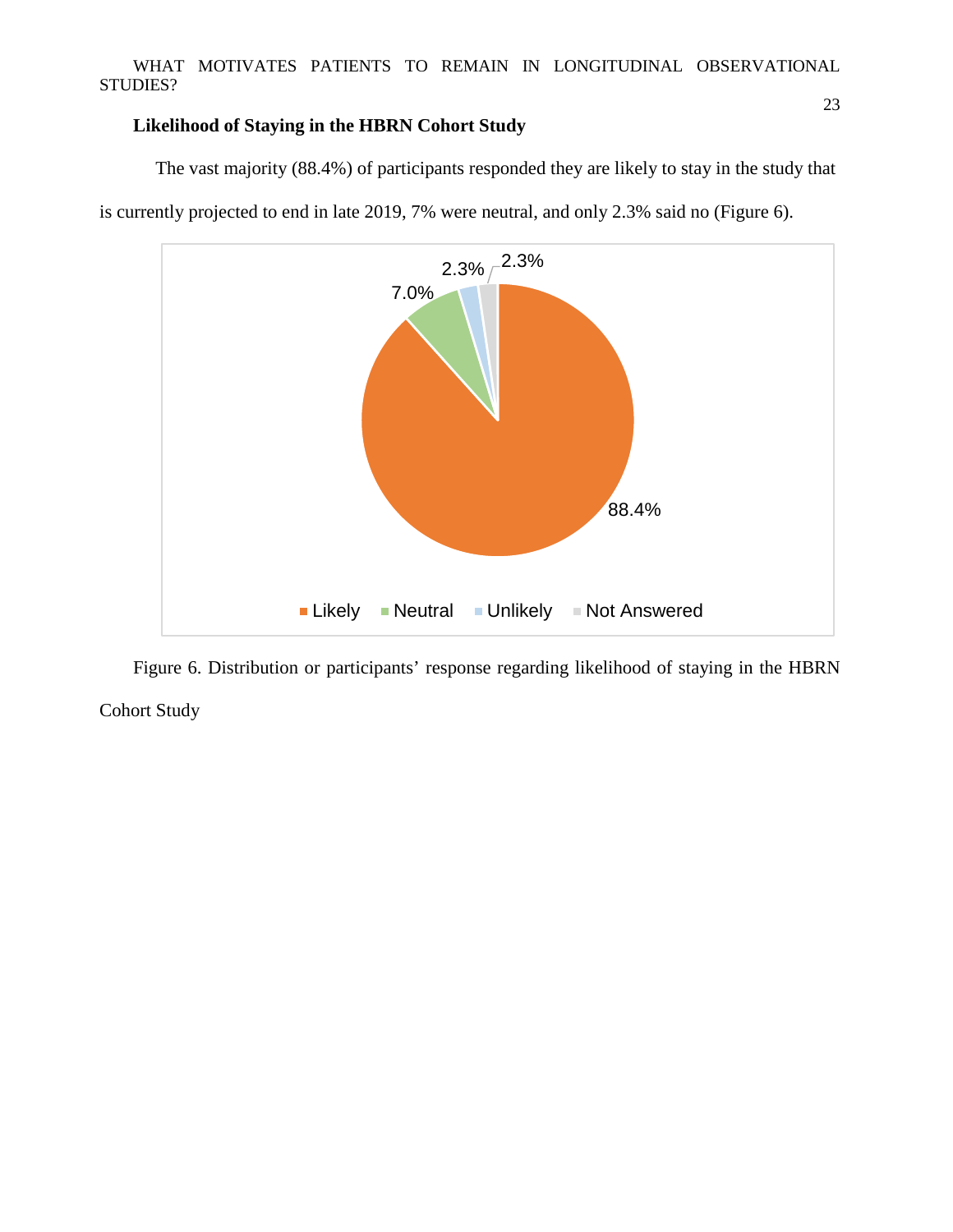#### **Main Reasons for Discontinuation in HBRN Cohort Study:**

When participants were asked what would be their main reason to discontinue participating in HBRN cohort study, the most common reason (59.3%) was if they were to move away from the study site followed by loss of insurance or high co-pay (17.5%) as shown in Figure 7.



Figure 7.Possible reasons that may lead to withdrawal from the HBRN Cohort study **Comments from Participants.** When participants were asked to provide suggestions for additional strategies that would help them stay in the study, only 33 (38.37%) responded, 15 of whom indicated no changes needed, 10 would like to have financial assistance, and 4 would like to be seen in satellite research clinics closer to their homes (as noted in Table 7). Participants were asked to provide additional written comments towards the end of the survey. Twenty-two (25.58%) did so, of these 9 participants expressed their gratitude towards the study team and/or for the opportunity to participate, 5 expressed appreciations for the study team and 4 had other suggestions for us (as noted in Table 8).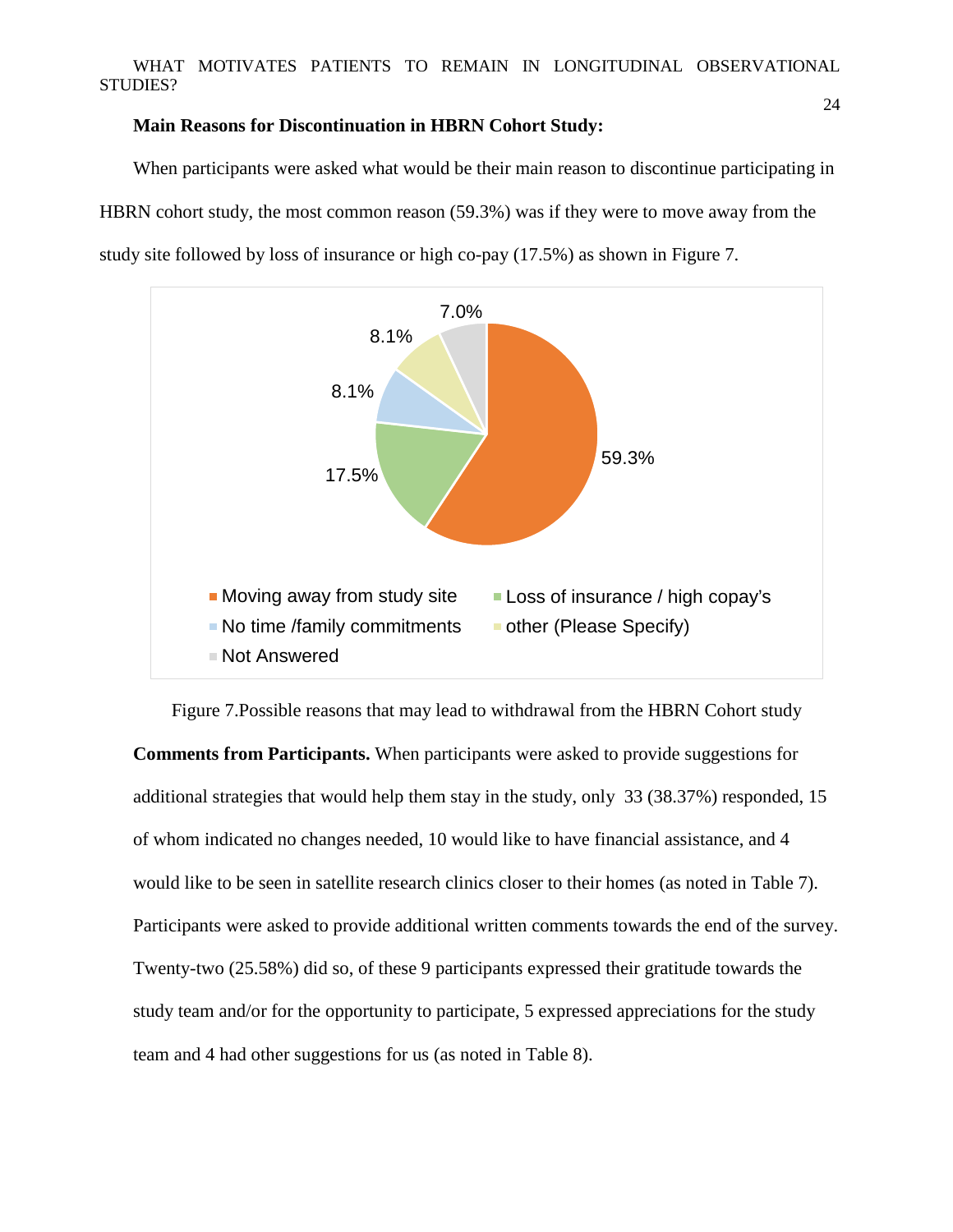Table 7

Comments from participants on what more can be provided to help them stay in the study

| <b>Comments from the patients</b>            | Count $(n=33)$ |
|----------------------------------------------|----------------|
| <b>No changes Desired</b>                    |                |
| Nothing                                      | 9              |
| Continue as is                               | $\overline{4}$ |
| Study team is doing its best                 | $\overline{2}$ |
| Total                                        | 15             |
| <b>Financial Assistance</b>                  |                |
| Cover Co-pays                                | 6              |
| More Compensation                            | 1              |
| <b>Food Vouchers</b>                         | $\mathbf{1}$   |
| Treatment if needed                          | $\mathbf{1}$   |
| Low priced Drug                              | 1              |
| Total                                        | 10             |
| <b>Satellite research clinics</b>            | $\overline{4}$ |
| Total                                        | $\overline{4}$ |
| <b>Other</b>                                 |                |
| Provide Study results                        | $\mathbf{1}$   |
| No wait time                                 | $\mathbf{1}$   |
| Transparency on which physician is seeing me | $\mathbf{1}$   |
| Provide efficient Phlebotomists              | 1              |
| Total                                        | $\overline{4}$ |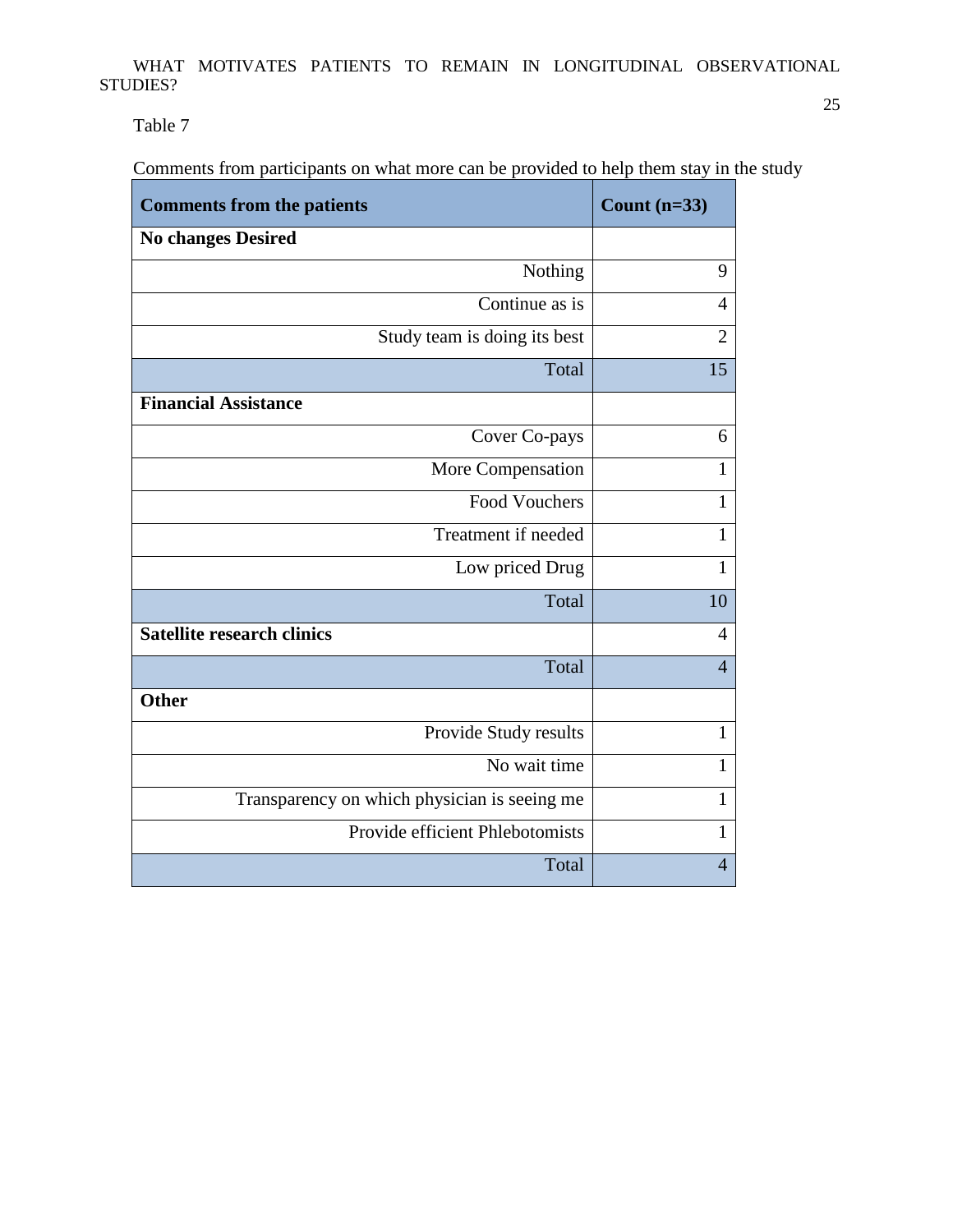Table 8

Other comments from the study Participants

|                                                         | Count          |
|---------------------------------------------------------|----------------|
| <b>Other Comments From Participants</b>                 | 22)            |
| <b>Gratitude</b>                                        |                |
| Appreciate being part of the study                      | $\overline{2}$ |
| Thank you for caring/Receiving Proper Care              | 3              |
| Thank you for studying a disease that has been somewhat |                |
| forgotten                                               | 1              |
| Happy to help                                           | 3              |
| Total                                                   | 9              |
|                                                         |                |
| <b>Appreciation For The Study Team</b>                  | 5              |
|                                                         |                |
| <b>Other</b>                                            |                |
| Provide More information regarding disease              |                |
| <b>Invent Cure</b>                                      |                |
| Provide study results on Regular basis                  |                |
| Research coordinator discusses results                  |                |
| Total                                                   | 4              |

A major goal for this survey study is to identify strategies to improve retention in the HBRN cohort study and to share best practice with other sites. Although most (88.4%) of our participants responded that they are likely to complete the study that is projected to end in late 2019, 10 participants (11.6%) have either not responded to the question, said that they are neutral or they are unlikely to complete the study. Characteristics of these 10 participants are similar to those who indicated they are likely to stay in the study (Table 9). A higher percent of participants who had been in the HBRN study for longer than 2 years indicated they are likely to stay in the study than those who joined the study more recently.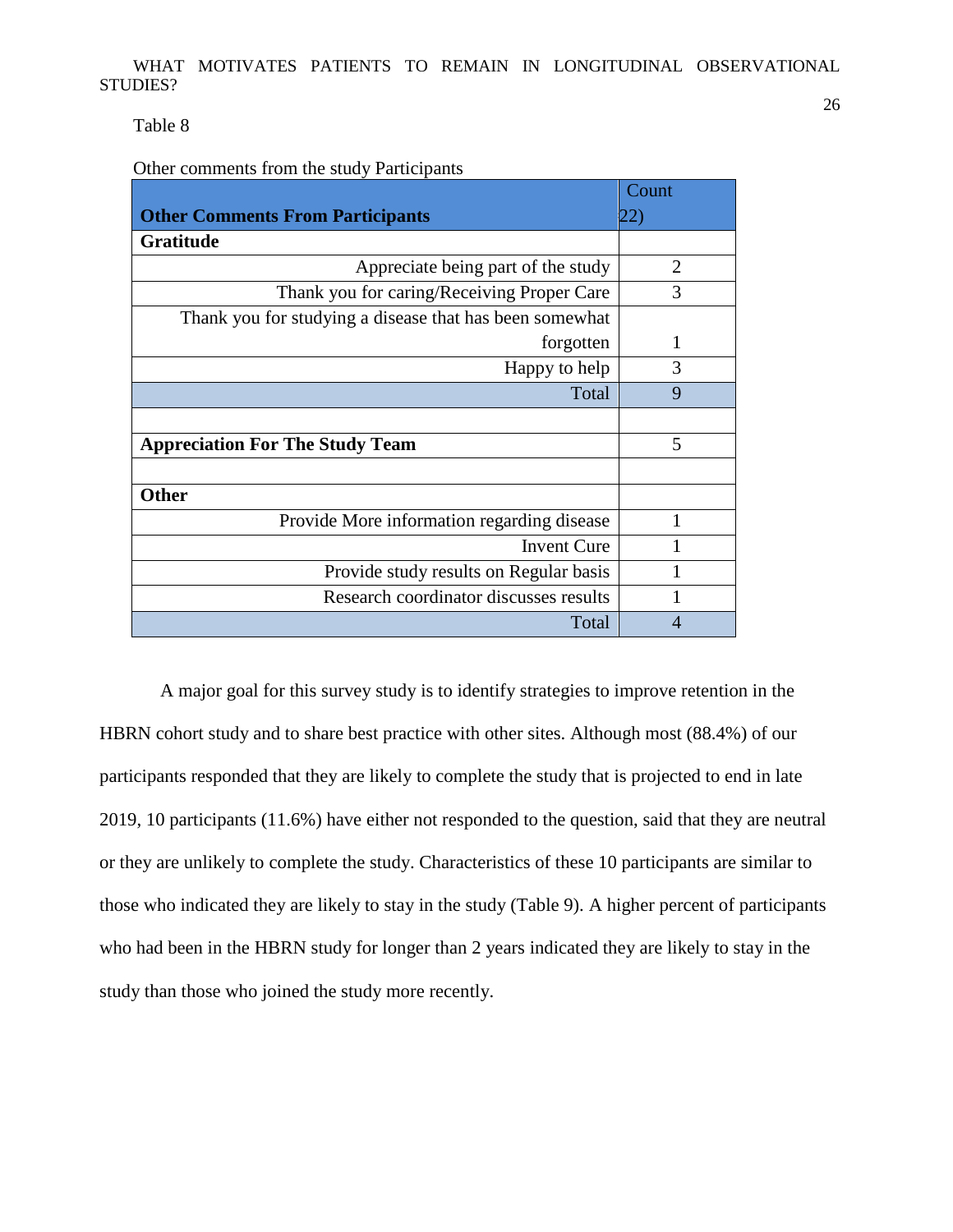Table 9

| Characteristics of participants who are likely vs. those who are unlikely to stay in the study |  |  |  |
|------------------------------------------------------------------------------------------------|--|--|--|
|                                                                                                |  |  |  |

|                                      | <b>Likely</b>  |         | <b>Unlikely</b> |         |
|--------------------------------------|----------------|---------|-----------------|---------|
| Characteristic                       | Number         | Percent | <b>Number</b>   | Percent |
| <b>Gender</b>                        |                |         |                 |         |
| Female                               | 36             | 47.37%  | 4               | 40.00%  |
| Male                                 | 38             | 50.00%  | 6               | 60.00%  |
| Not Answered                         | $\overline{2}$ | 2.63%   |                 |         |
|                                      |                |         |                 |         |
| Age groups                           |                |         |                 |         |
| $20-40$ yrs                          | 23             | 30.26%  | 3               | 30.00%  |
| 40-60 yrs                            | 38             | 50.00%  | 5               | 50.00%  |
| 60-80 yrs                            | 15             | 19.74%  | $\overline{2}$  | 20.00%  |
|                                      |                |         |                 |         |
| <b>Ethnicity</b>                     |                |         |                 |         |
| Hispanic or Latino                   | $\overline{2}$ | 2.63%   | 1               | 10.00%  |
| Not Hispanic or Latino               | 69             | 90.79%  | 9               | 90.00%  |
| Not Answered                         | 5              | 6.58%   |                 |         |
| Race                                 |                |         |                 |         |
| Asian, Chinese                       | 36             | 47.37%  | $\overline{2}$  | 20.00%  |
| Asian, non-Chinese                   | 15             | 19.74%  | $\overline{2}$  | 20.00%  |
| <b>Black or African American</b>     | 4              | 5.26%   | $\mathbf{1}$    | 10.00%  |
| Other                                | 3              | 3.95%   | 1               | 10.00%  |
| White                                | 18             | 23.68%  | 4               | 40.00%  |
|                                      |                |         |                 |         |
| Highest level of school you attended |                |         |                 |         |
| High school graduate or less         | 8              | 10.53%  | 1               | 10.00%  |
| Some college & College graduate      | 28             | 36.84%  | 2               | 20.00%  |
| Some graduate school & Graduate /    |                |         |                 |         |
| professional Degree                  | 40             | 52.63%  | $\overline{7}$  | 70.00%  |
| Total household income (\$) per year |                |         |                 |         |
| Less than \$50,000                   | 15             | 19.74%  | 1               | 10.00%  |
| \$50,001-\$100,000                   | 20             | 26.32%  | 3               | 30.00%  |
| Greater than \$100,000               | 35             | 46.05%  | 4               | 40.00%  |
| Not Answered/ Unknown                | 6              | 7.89%   | $\overline{2}$  | 20.00%  |
|                                      |                |         |                 |         |
| <b>Health insurance status</b>       |                |         |                 |         |
| Government medical insurance         | 10             | 13.16%  | 1               | 10.00%  |
| Private medical insurance            | 66             | 86.84%  | 9               | 90.00%  |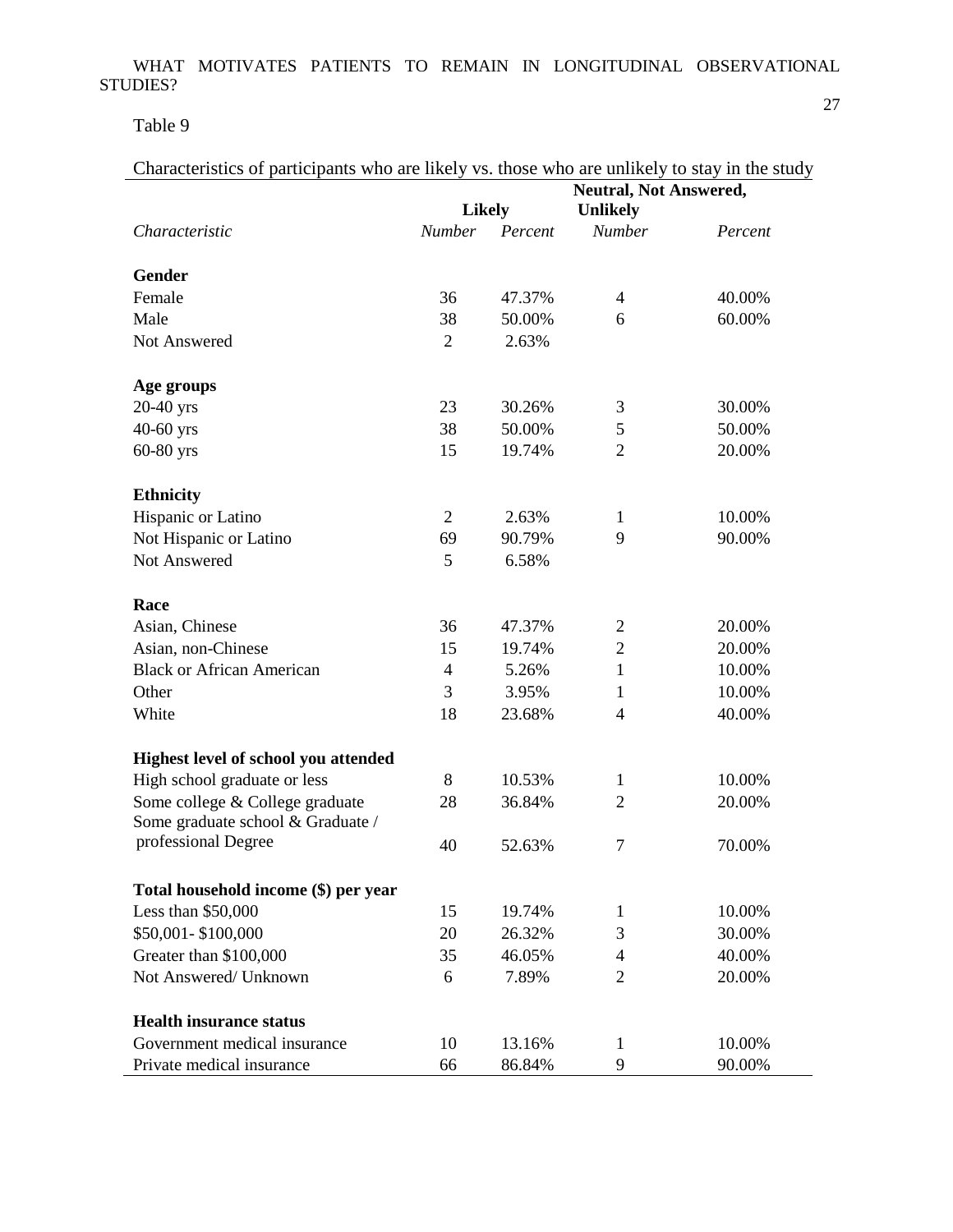Table 9 (continued)

| Number of years in the study |    |        |          |        |
|------------------------------|----|--------|----------|--------|
| $<$ 2 years                  | 14 | 18.42% |          | 50.00% |
| $>=$ 2 years                 | 60 | 78.94% | $\Delta$ | 40.00% |
| Not answered                 |    | 2.63%  |          | 10.00% |

To understand which participants are more likely to have missed study visits, characteristics of the participants who reported having missed at least one visit in the HBRN cohort study were compared to those who reported they had never missed a visit. (Table 10, Figure 8). Younger age was the most important factor associated with having missed a visit.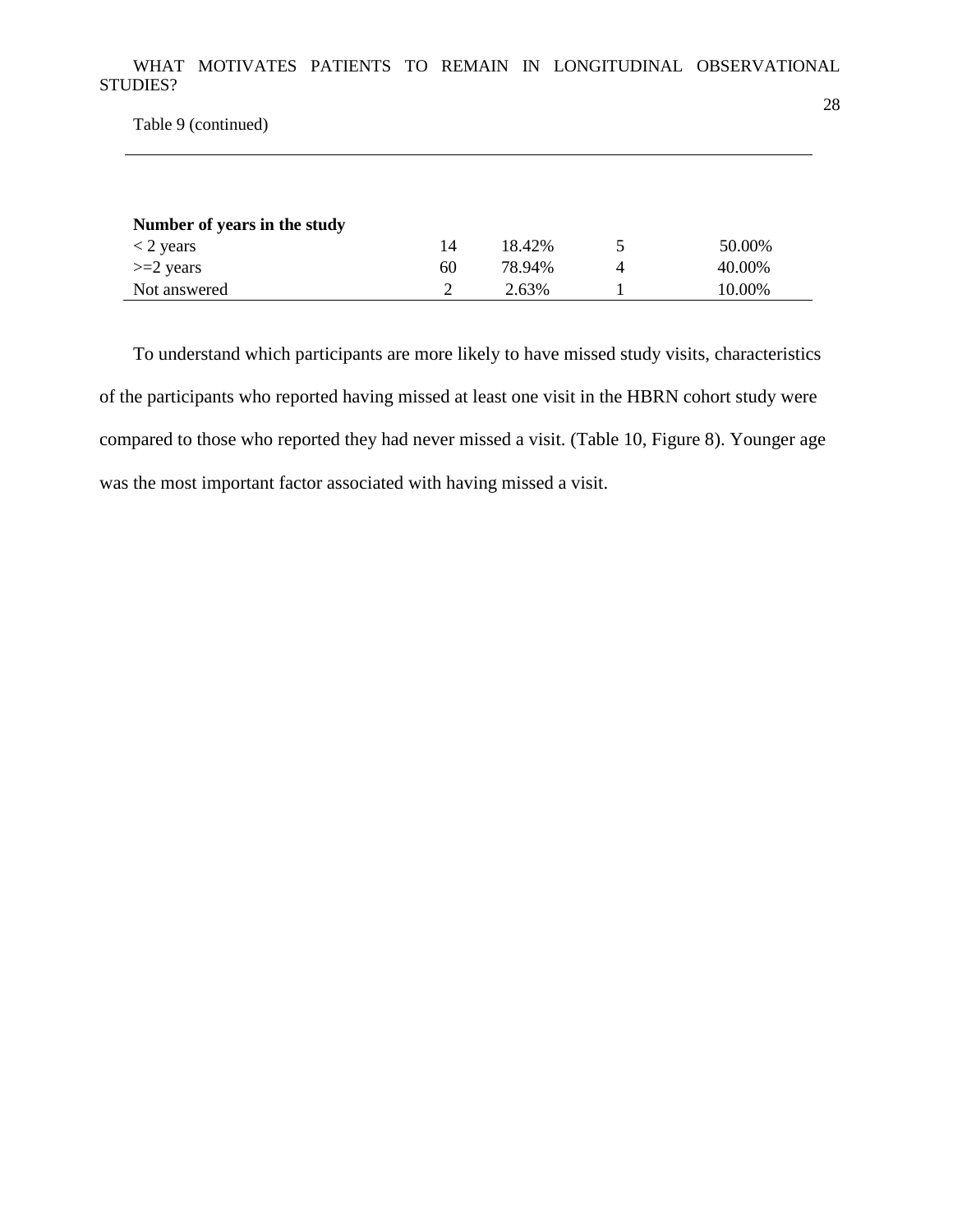Table 10

Comparison of participants with vs. without missed visits in the HBRN

|                                                | N <sub>0</sub> |                | Yes            |                |
|------------------------------------------------|----------------|----------------|----------------|----------------|
| Characteristic                                 |                | Number Percent |                | Number Percent |
|                                                |                |                |                |                |
| <b>Gender</b>                                  |                |                |                |                |
| Female                                         | 29             | 43.3%          | 11             | 57.9%          |
| Male                                           | 38             | 56.7%          | 6              | 31.6%          |
| Not Answered                                   |                |                | $\overline{2}$ | 10.5%          |
| Age groups                                     |                |                |                |                |
| $20-40$ years                                  | 18             | 26.9%          | 8              | 42.1%          |
| $40-60$ years                                  | 33             | 49.3%          | 10             | 52.6%          |
| $60-80$ years                                  | 16             | 23.9%          | $\mathbf{1}$   | 5.3%           |
| <b>Ethnicity</b>                               |                |                |                |                |
| Hispanic or Latino                             | $\overline{2}$ | 3.0%           | $\mathbf{1}$   | 5.3%           |
| Not Hispanic or Latino                         | 63             | 94.0%          | 15             | 79.0%          |
| Not Answered                                   | $\overline{2}$ | 3.0%           | 3              | 15.8%          |
| Race                                           |                |                |                |                |
| Asian, Chinese                                 | 31             | 46.3%          | 7              | 36.8%          |
| Asian, non-Chinese                             | 13             | 19.4%          | $\overline{4}$ | 21.1%          |
| <b>Black or African American</b>               | $\overline{2}$ | 3.0%           | 3              | 15.8%          |
| Other                                          | 3              | 4.5%           | $\mathbf{1}$   | 5.3%           |
| White                                          | 18             | 26.9%          | 4              | 21.1%          |
| Highest level of school you attended           |                |                |                |                |
| High school graduate or less                   | 8              | 11.9%          | $\mathbf{1}$   | 5.3%           |
| Some college & College graduate                | 24             | 35.8%          | 6              | 31.6%          |
| Some graduate school & Graduate / Professional |                |                |                |                |
| degree                                         | 35             | 52.2%          | 12             | 63.2%          |
|                                                |                |                |                |                |
| Total household income (\$) per year           |                |                |                |                |
| Less than $$50,000$                            | 13             | 19.4%          | 3              | 15.8%          |
| \$50,001-\$100,000                             | 19             | 28.4%          | $\overline{4}$ | 21.1%          |
| Greater than \$100,000                         | 29             | 43.3%          | 10             | 52.6%          |
| Not Answered/ Unknown                          | 6              | 9.0%           | $\overline{2}$ | 10.5%          |
| <b>Health insurance status</b>                 |                |                |                |                |
| Government medical insurance                   | 10             | 14.9%          | 1              | 5.3%           |
| Private medical insurance                      | 57             | 85.1%          | 18             | 94.7%          |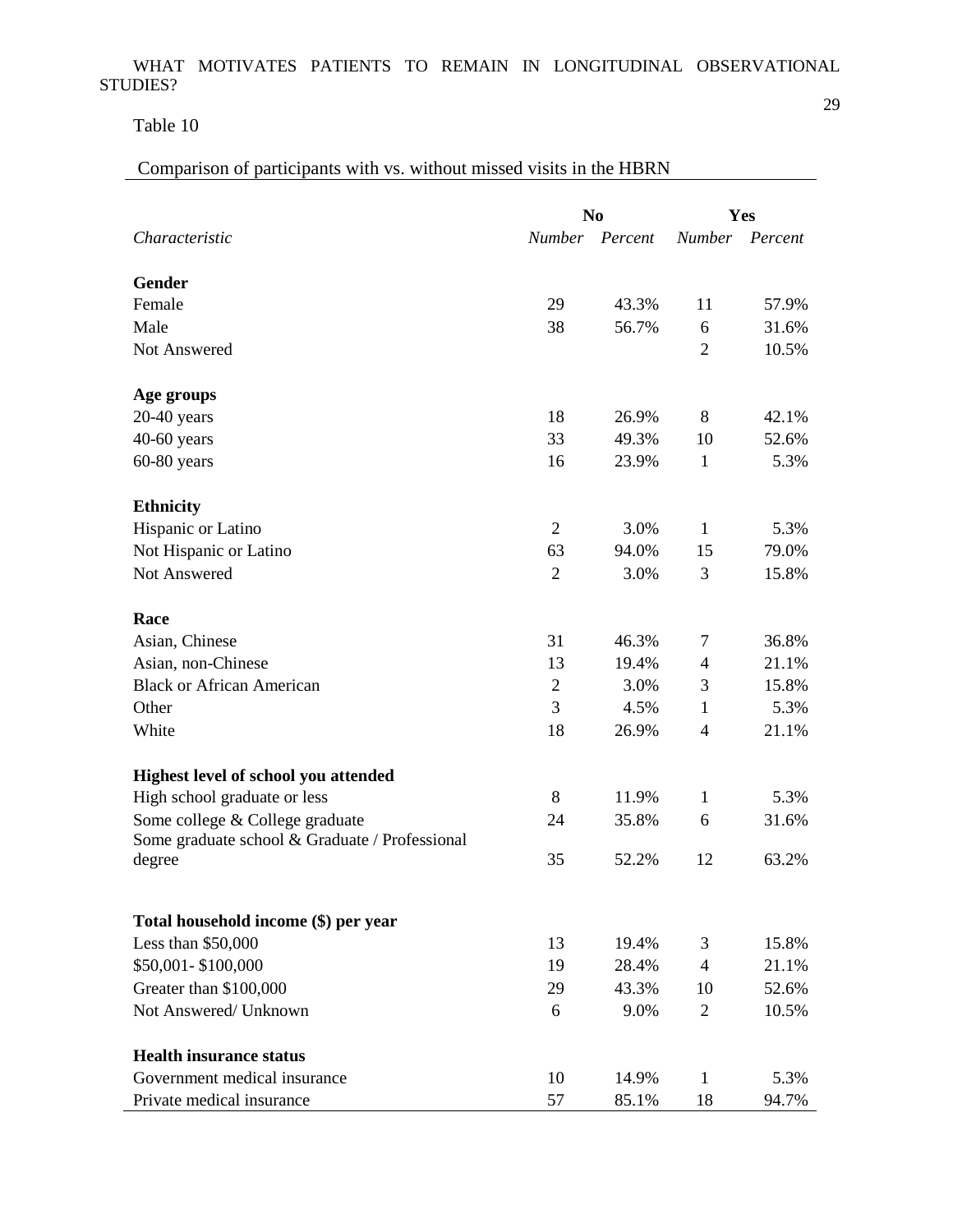### **Discussion**

The goals of this survey study are to determine HBRN Cohort Study participants' evaluation of the University of Michigan retention strategies, to identify other strategies that will improve retention rate among HBRN Cohort Study participants at University of Michigan and to develop best practices for retention in the HBRN Cohort Study that can be shared with other sites.

Our response rate of 94.7% was much higher than most survey studies likely related to our long relationship with the participants and multiple modalities of completing the survey (hard copy in person at study visit, by return mail, or electronic link via email).

Our study population differs from the general population in the U.S. in having a high proportion of Asians, with high education level, and high income, and 100% having some form of health insurance. In the United States, the prevalence of chronic hepatitis B is low in the general population but 10-fold higher among Asians thus explaining the high proportion of Asians in this survey study (Roberts et al., 2016). The high education level and high income level among our participants might be related to the location of our study site in a college town. Because the HBRN cohort study is an observational study with standard of care testing billed to participant insurance, it is not surprising that 100% of our participants have some form of health insurance.

Although the HBRN Cohort Study is an observational study we conducted study visits at our clinical research unit instead of the regular clinic. The clinical research unit differs from the regular clinic in that the unit is equipped with a lab, and staffed by specially trained nurses and medical assistants in addition to the HBRN research team. This set-up allows efficient evaluation of participants, and blood draw and sample processing at the same location. The spacious facility also provides a more relaxed environment for participants and ample private space for completion of questionnaire.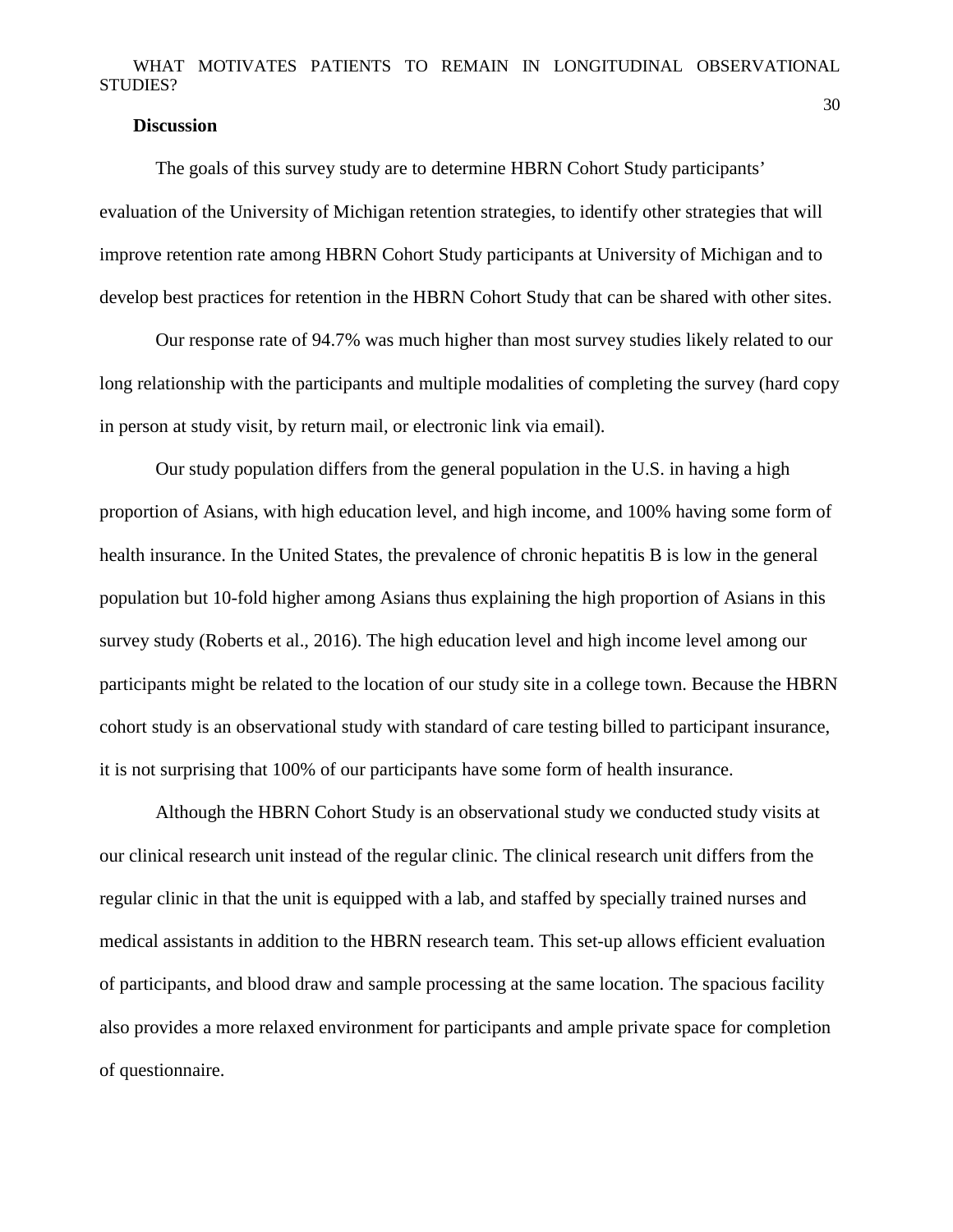Our unique set-up may explain why the retention rate at our site is substantially higher than the overall retention rate of HBRN Cohort Study. In addition to the resources available through the clinical research unit, we also adopted several strategies from inception of the study, including emphasizing on investigator meeting the participants at each visit and having the same study coordinator in charge of the study. This allows us to build a strong relationship with the participants. We also adopt many strategies to optimize communications and to facilitate scheduling and rescheduling of study visits including flexibility in scheduling appointments, sending reminder letters, planning future visits in advance, responding to participants' questions and concerns promptly, and checking for changes in participants' contact information at each visit. Finally, the principal investigator who is a world renowned expert in hepatitis B and a native Chinese who can speak Chinese is on hand to evaluate the participants at more than 50% of the study visits and provides updates on hepatitis B and the study to the participants. Indeed, the overall experience of study visits was the most important reason why participants remain in the study whereas financial incentive was a minor factor. However, co-pays remained a hurdle for some participants. Although we do not charge (neither insurance carrier nor participant) for the office visits, blood tests are performed at each visit for all participants and ultrasounds for a subgroup of participants. Almost half of our participants reported they had co-pays for these tests that can exceed \$100 per visit though similar copays would be required if the participants were monitored in clinical practice. We have tried to mitigate this by covering tests for participants who have temporary lapse in their insurance or when participants have unusually high co-pays. In addition, we refer participants to social services to help their financial situation when appropriate. For participants whose insurance changed during the study and their new insurance makes us out of network, we work with participants' primary care physician to order the labs and get them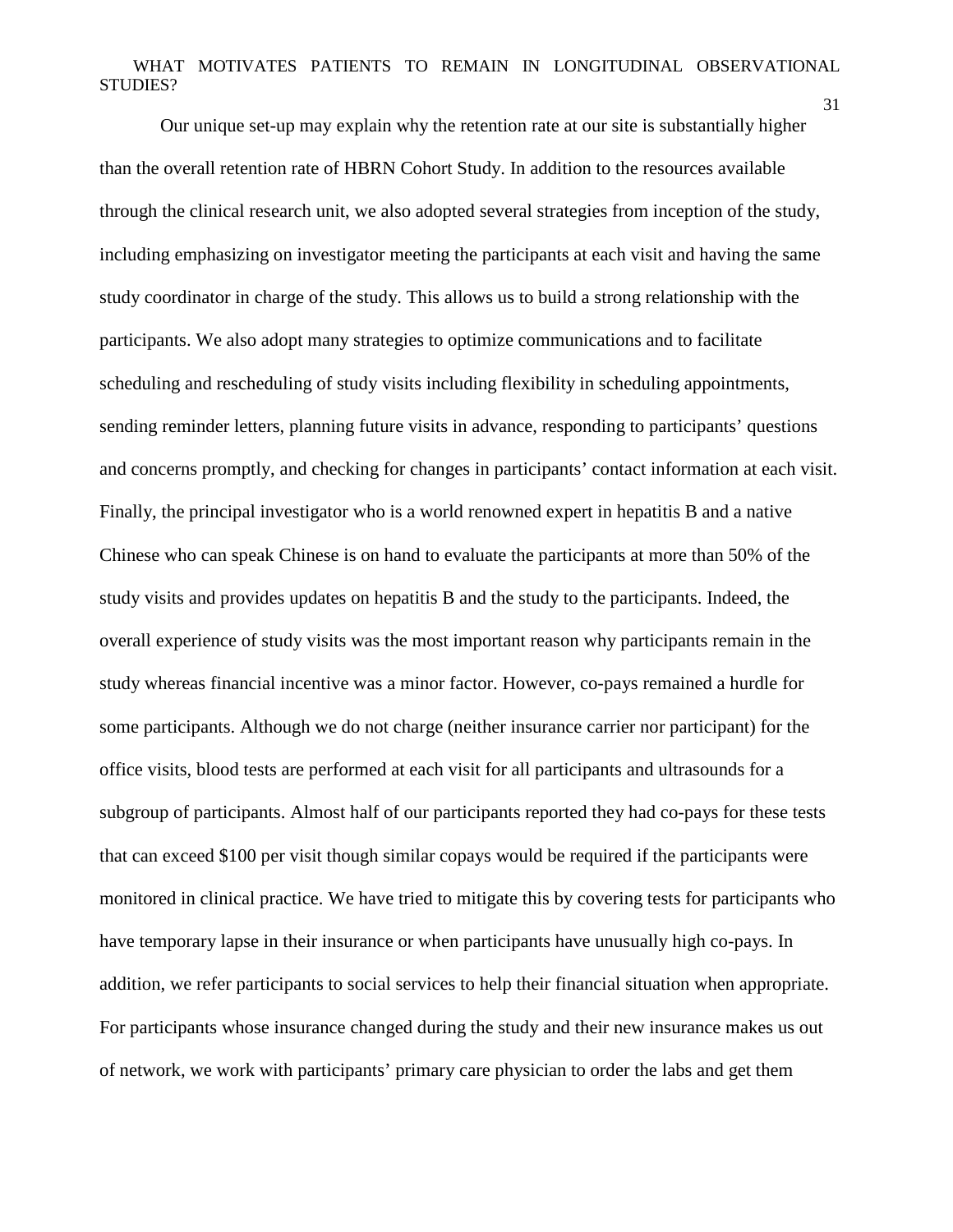32

drawn locally. Elimination of co-pays was more important for our participants than the \$25 subject fee which we offer after completing each visit; whether responses would be different if a higher amount of subject fee is provided is unclear. Overall experience of the study visits and provision of information regarding the disease were the two most important motivating factors for continued participation in the HBRN cohort study. Compared to clinical trials, observational studies do not offer free medications or testing instead observational studies involve lengthy office visits, multiple questionnaires to be answered, and blood draws for research with no direct benefit to the participants. Nevertheless, only 10% of our participants were bothered by these study procedures. Clearly explaining the purpose of the study, visits and procedures required, and risks and benefits upfront minimize participant resent or regret after consenting. Half of our participants responded that they signed up for the study to help future patients with the same disease and not for their own personal gain.

Although only 11% of our participants may not stay until the end of the study, understanding participants' concerns and removing those barriers are important to maximize retention.

#### **Strategies that can be implemented to maintain and to improve retention rate at our**

**site.** Overall experience at the study visit is the most important motivator our participants stay in the study, and we will strive to maintain the quality of this experience. In addition, based on the survey results we will implement several new strategies to enhance that experience. These include the following:

> 1) Provide flow sheet with serial test results and study newsletter to participants when they check-in.This strategy will encourage participants to review their past results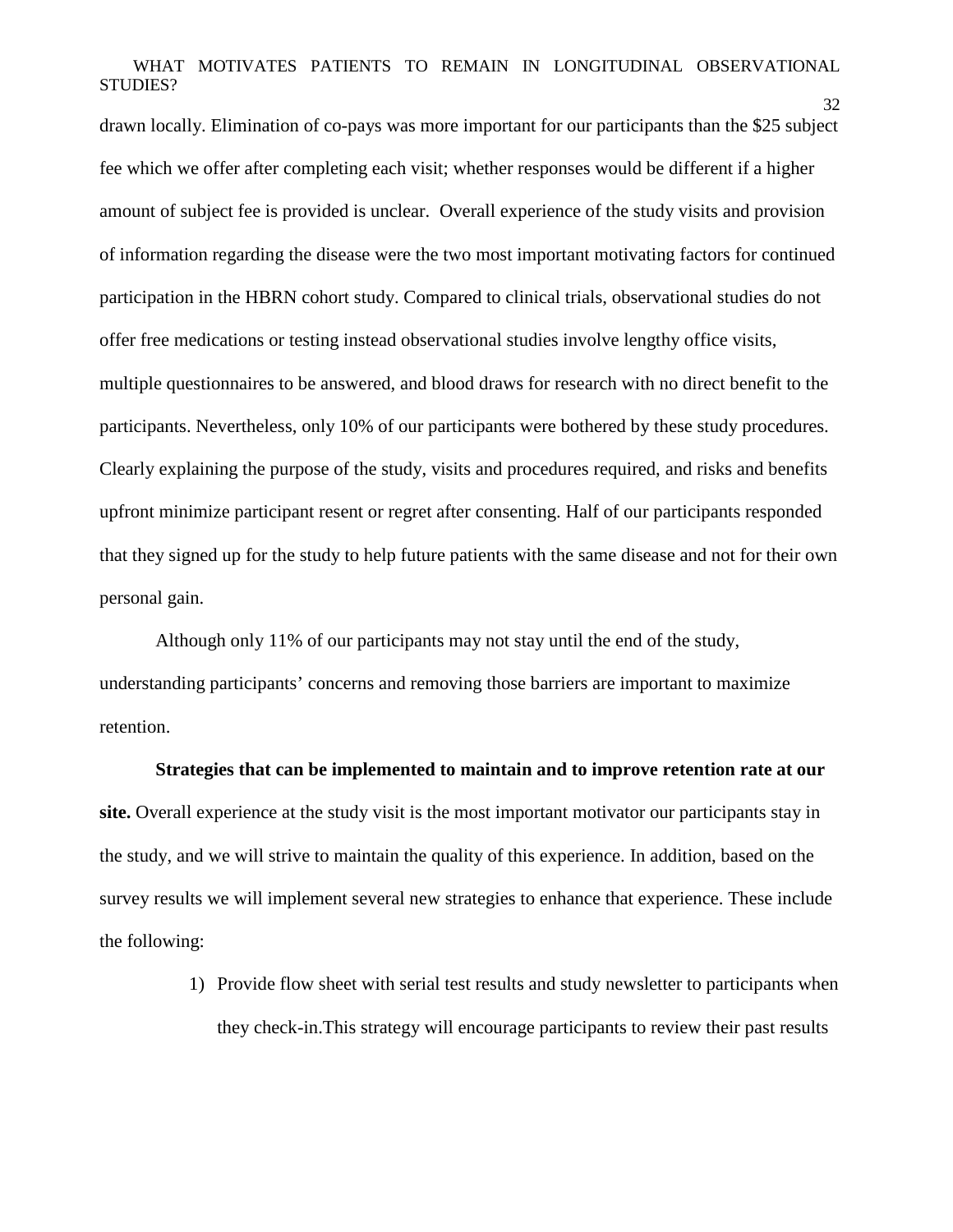and to read the newsletter and stimulate them to ask more questions and have a better understanding of their disease and the study.

33

- 2) Continue to mail reminder appointment letters to all participants 2 weeks before appointment and to add phone or email reminder to participants 1−2 days before the scheduled visit date.
- 3) Review patient care study budget and determine whether it is possible to cover or waive co-pays for participants with high co-pays or financial hardship.

**Best practices for retention in the HBRN cohort study***.* Though having a dedicated research clinic may not be feasible for every site involved in the study, several of the strategies that work well for our site can be easily implemented at other sites where participants are seen in clinics by multiple providers who may not be part of the research team:

- 1) Informing participants who they will be seeing at the next visit and having the same study coordinator seeing participants at each visit will help develop strong relationship with patients.
- 2) If participants raise concerns about high co-pays, evaluating if some tests can be deferred to the next visit or done locally.
- 3) When ordering labs, reviewing the labs ordered with participants to reassure them the tests are required labs for monitoring their health and not just for research.
- 4) If participants relocate, transfer cares to another HBRN site if possible, if not, encourage the participants to participate remotely. Even though the participant can't be physically seen and the study would be missing physical exam information and research bloods, it is still possible to capture useful data such as labs, progression of liver disease, and initiation or discontinuation of treatment for hepatitis B.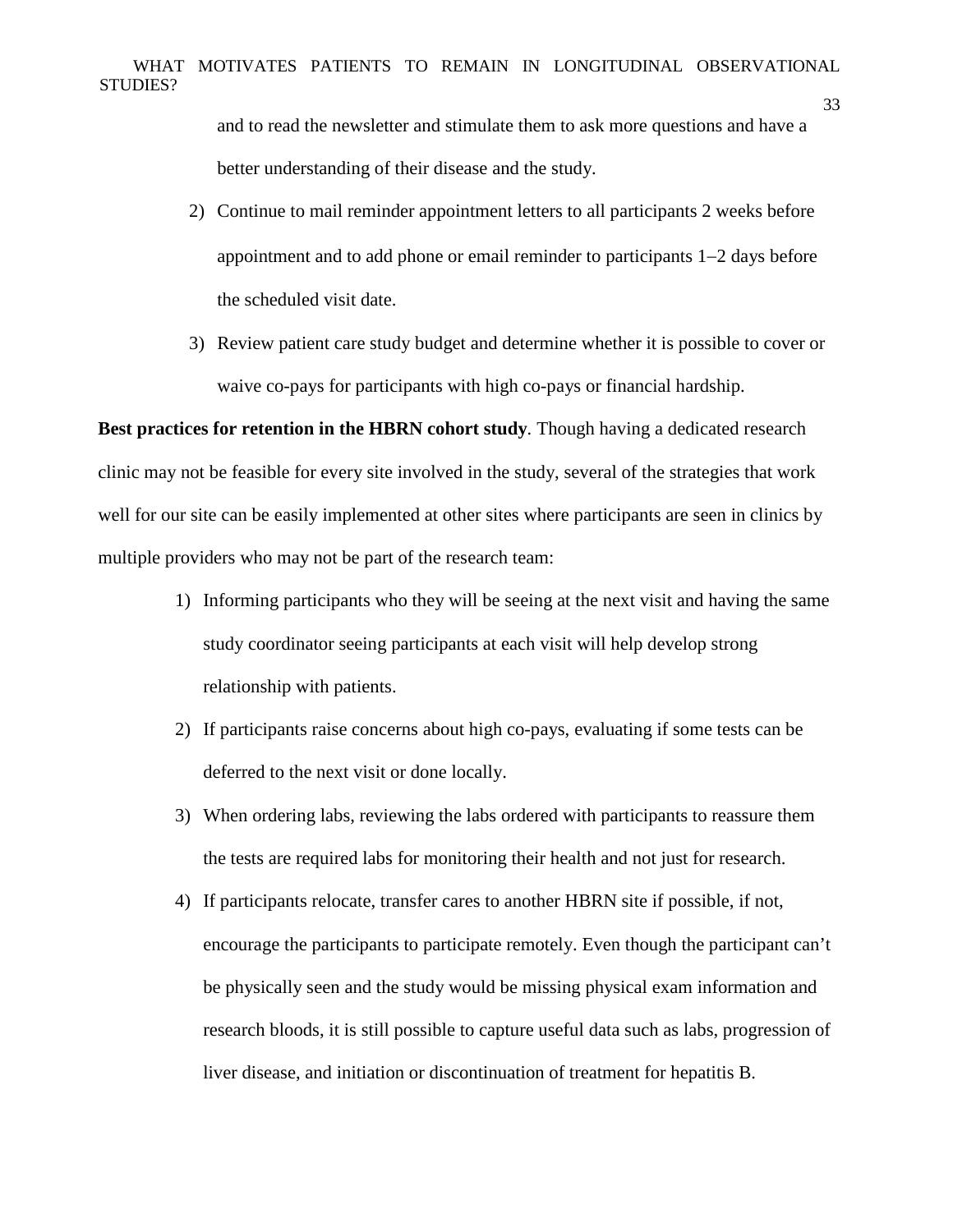- 5) Review study visit window and compare to scheduled clinic follow-up appointment and work with the clinical team to minimize missed visits.
- 6) Remind patients of their upcoming follow-up clinic visits and remind them they will also be seen for the study.
- 7) Provide study coordinators phone number for easy access, facilitate communications with clinical team, and respond to questions related to the research study promptly.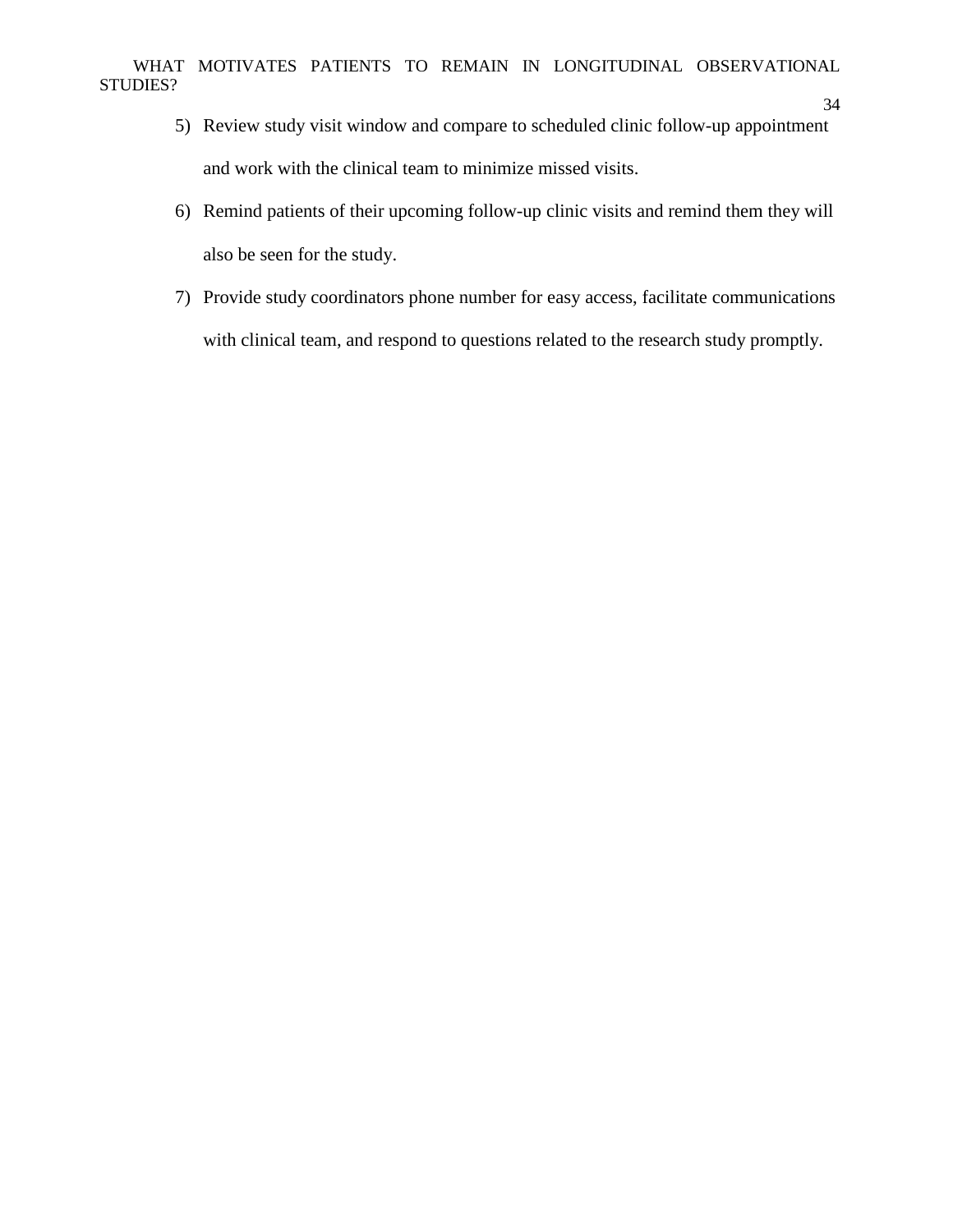### **Chapter 5: Conclusion**

Providing a pleasant experience to the participants at each visit, engaging in good communication with participants, establishing a strong trusting patient-doctor relationship, minimizing turnover of staff, using specialized phlebotomists for blood draw, decreasing wait time at the visits, and providing information about their health and progress of the study are motivating factors important to our participants. Though incentives (monetary and non-monetary) are not important to most participants, a substantial proportion would like to see decrease or waiving of copays but implementation will be difficult due to budget constraints. Having a physician that is expert in their disease and a familiar study team is a very good motivating factor for participants to come back. Study teams should also identify participants that frequently miss their visits and put special efforts in retaining these participants. These study results will be shared with the entire network with the goal of improving retention at all sites.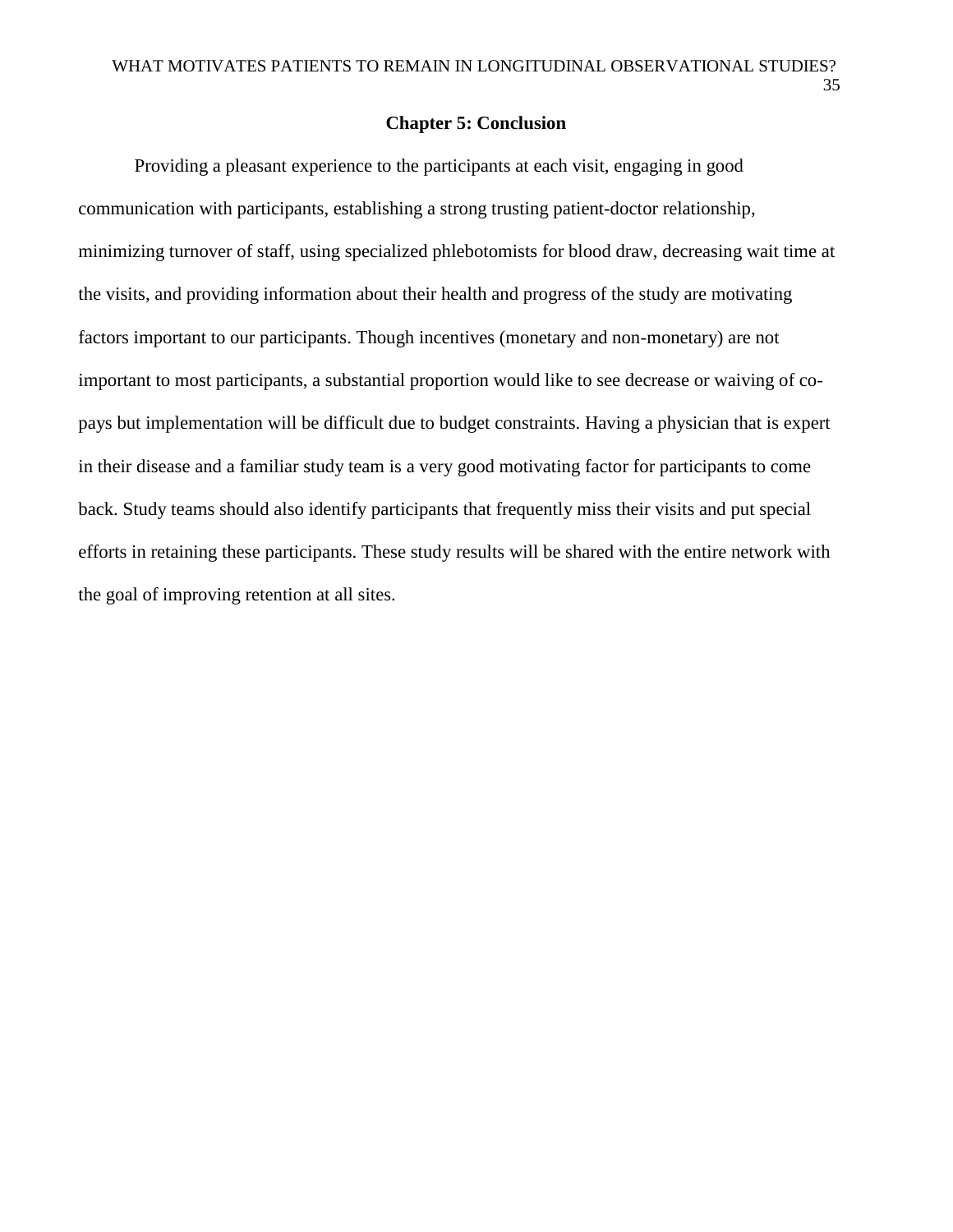#### References

- Amico, K. R. (2009). Percent total attrition: a poor metric for study rigor in hosted intervention designs. *Am J Public Health, 99*(9), 1567-1575. doi:10.2105/AJPH.2008.134767
- Booker, C. L., Harding, S., & Benzeval, M. (2011). A systematic review of the effect of retention methods in population-based cohort studies. *BMC Public Health, 11*, 249. doi:10.1186/1471-2458-11-249
- Bower, P., Brueton, V., Gamble, C., Treweek, S., Smith, C. T., Young, B., & Williamson, P. (2014). Interventions to improve recruitment and retention in clinical trials: a survey and workshop to assess current practice and future priorities. *Trials, 15*, 399. doi:10.1186/1745-6215-15-399
- Breslow, N. E., Day, N. E., Gart, J. J., Estève, J., Benhamou, E., Raymond, L., . . . International Agency for Research on Cancer. (1987). *Statistical methods in cancer research*. Lyon: International Agency for Research on Cancer.
- Butler, J., 3rd, Quinn, S. C., Fryer, C. S., Garza, M. A., Kim, K. H., & Thomas, S. B. (2013). Characterizing researchers by strategies used for retaining minority participants: results of a national survey. *Contemp Clin Trials, 36*(1), 61-67. doi:10.1016/j.cct.2013.05.014
- Coggon, D. D., Rose, G. A., & Barker, D. J. P. (2003). *Epidemiology for the uninitiated* (5th ed. / D. Coggon, Geoffrey Rose, D.J.P. Barker. ed.). London: BMJ.
- Friedman, L. M., Furberg, C., & DeMets, D. L. (2010). *Fundamentals of clinical trials* (4th ed.). New York: Springer.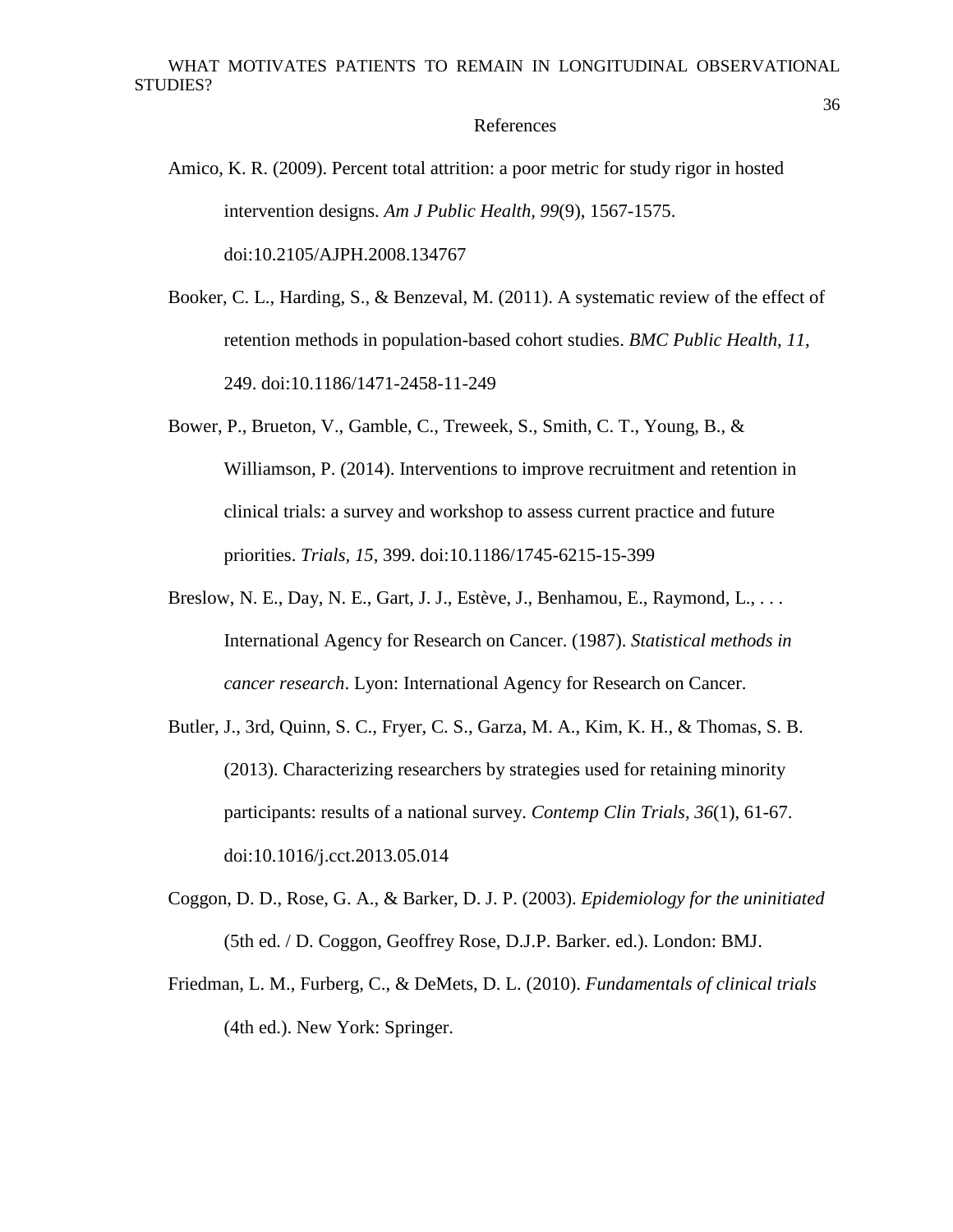Hunt, J. R., & White, E. (1998). Retaining and tracking cohort study members. *Epidemiol Rev, 20*(1), 57-70.

- Mann, C. J. (2003). Observational research methods. Research design II: cohort, cross sectional, and case-control studies. *Emerg Med J, 20*(1), 54-60.
- McSweeney, J. C., Pettey, C. M., Fischer, E. P., & Spellman, A. (2009). Going the distance: overcoming challenges in recruitment and retention of Black and White women in multisite, longitudinal study of predictors of coronary heart disease. *Res Gerontol Nurs, 2*(4), 256-264. doi:10.3928/19404921-20090803-01
- Nicholson, L. M., Schwirian, P. M., Klein, E. G., Skybo, T., Murray-Johnson, L., Eneli, I., . . . Groner, J. A. (2011). Recruitment and retention strategies in longitudinal clinical studies with low-income populations. *Contemp Clin Trials, 32*(3), 353- 362. doi:10.1016/j.cct.2011.01.007
- Roberts, H., Kruszon-Moran, D., Ly, K. N., Hughes, E., Iqbal, K., Jiles, R. B., & Holmberg, S. D. (2016). Prevalence of chronic hepatitis B virus (HBV) infection in U.S. households: National Health and Nutrition Examination Survey (NHANES), 1988-2012. *Hepatology, 63*(2), 388-397. doi:10.1002/hep.28109
- Steinhauser, K. E., Clipp, E. C., Hays, J. C., Olsen, M., Arnold, R., Christakis, N. A., ... Tulsky, J. A. (2006). Identifying, recruiting, and retaining seriously-ill patients and their caregivers in longitudinal research. *Palliat Med, 20*(8), 745-754. doi:10.1177/0269216306073112
- Szklo, M., & Nieto, F. J. (2014). *Epidemiology : beyond the basics* (3rd ed.). Burlington, Mass.: Jones & Bartlett Learning.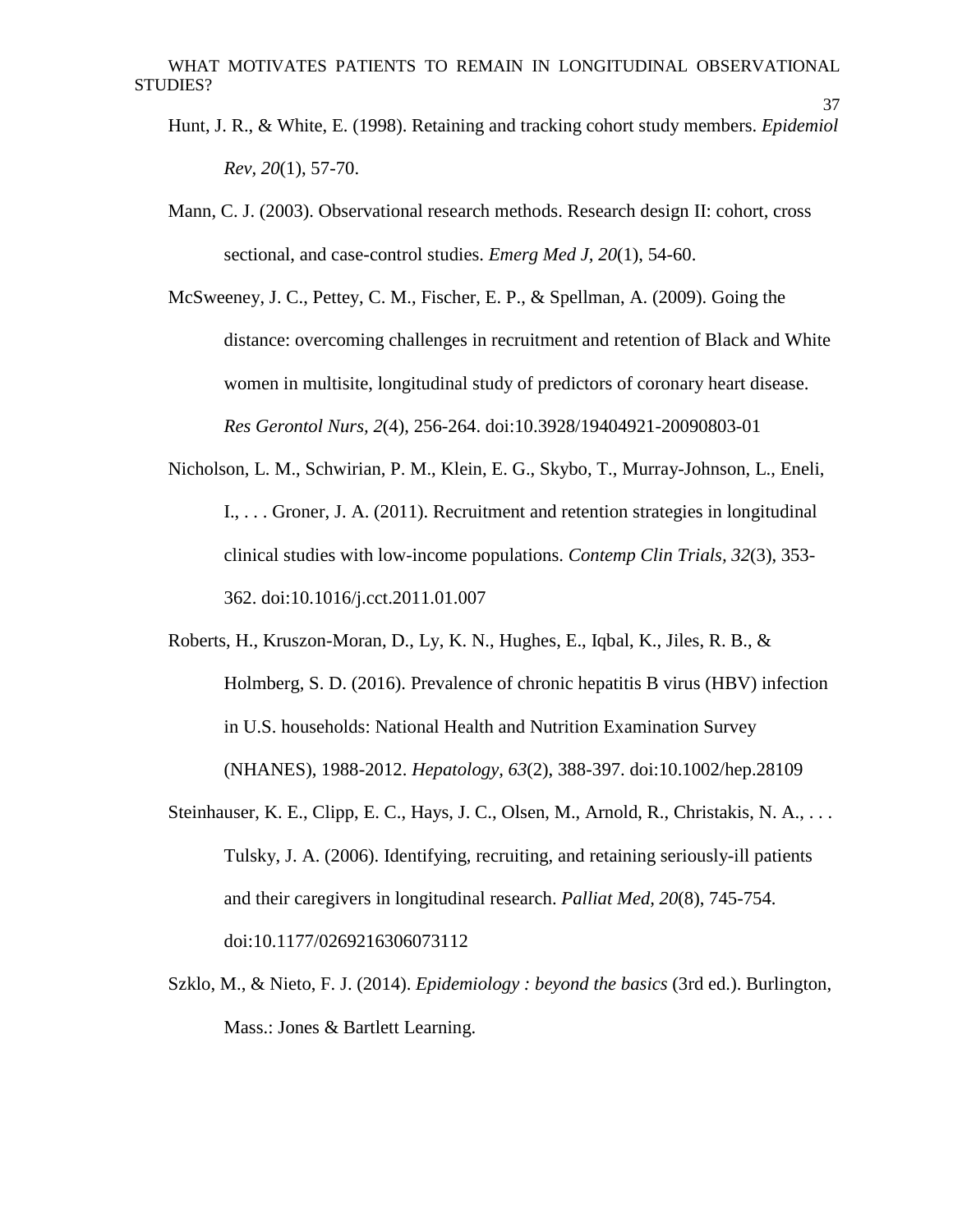38

Tansey, C. M., Matte, A. L., Needham, D., & Herridge, M. S. (2007). Review of retention strategies in longitudinal studies and application to follow-up of ICU survivors. *Intensive Care Med, 33*(12), 2051-2057. doi:10.1007/s00134-007- 0817-6

Tupasi, T. E., Garfin, A. M., Kurbatova, E. V., Mangan, J. M., Orillaza-Chi, R., Naval, L. C., . . . Sarol, J. N., Jr. (2016). Factors Associated with Loss to Follow-up during Treatment for Multidrug-Resistant Tuberculosis, the Philippines, 2012-2014. *Emerg Infect Dis, 22*(3), 491-502. doi:10.3201/eid2203.151788

Walker, J., Fairley, C. K., Urban, E., Chen, M. Y., Bradshaw, C., Walker, S. M., . . . Hocking, J. S. (2011). Maximising retention in a longitudinal study of genital Chlamydia trachomatis among young women in Australia. *BMC Public Health, 11*(1), 1-8. doi:10.1186/1471-2458-11-156

Wijk, E. v. (2014). Recruitment and retention of vulnerable populations: Lessons learned from a longitudinal qualitative study. *The Qualitative Report, Volume 19*( Article 56), 1-21.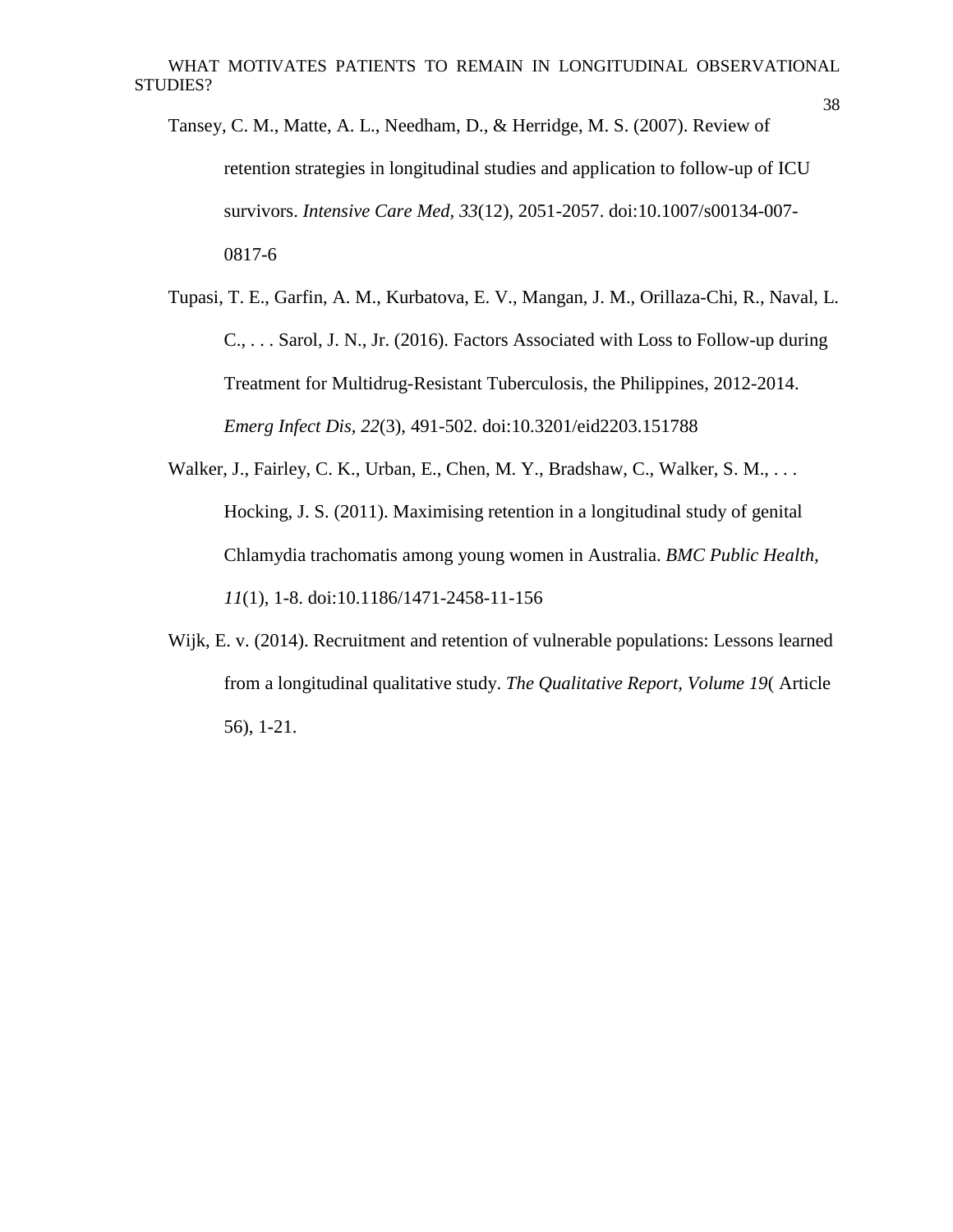Appendix A: University Of Michigan IRBMED (Institutional Review Board) Notice of

Exemption



+ Medical School Institutional Review Board (IRBMED) + 2800 Plymouth Road, Building 520, Suite 3214, Ann Arbor, M1 48109-2800 + phone (734) 763 4768 + fax (734) 763 9603 irbmed@umich.edu

| To: Anna Lok      |                  |
|-------------------|------------------|
| From:             |                  |
| Michael<br>Alan   | Geisser<br>Sugar |
| Cc:               |                  |
| Sravanthi<br>Anna | Kaza<br>Lok      |

Subject: Notice of Exemption for [HUM00116670]

#### SUBMISSION INFORMATION:

Title: Survey of HBRN Cohort patients Full Study Title (if applicable): What motivates patients to remain in longitudinal observational studies? Study eResearch ID: HUM00116670 Date of this Notification from IRB: 6/13/2016 Date of IRB Exempt Determination: 6/13/2016 UM Federalwide Assurance: FWA00004969 (For the current FWA expiration date, please visit the UM HRPP Webpage)

#### **IRB EXEMPTION STATUS:**

The IRBMED has reviewed the study referenced above and determined that, as currently described, it is exempt from ongoing IRB review, per the following federal exemption category:

#### EXEMPTION #2 of the 45 CFR 46.101.(b):

Research involving the use of educational tests (cognitive, diagnostic, aptitude, achievement), survey procedures, interview procedures or observation of public behavior, unless: (i) information obtained is recorded in such a

https://errm.umich.edu/ERRM/Doc/0/EAAE7K3OMMG4FCST9TQS66DEBD/fromString.html[6/13/2016 9:45:11 AM]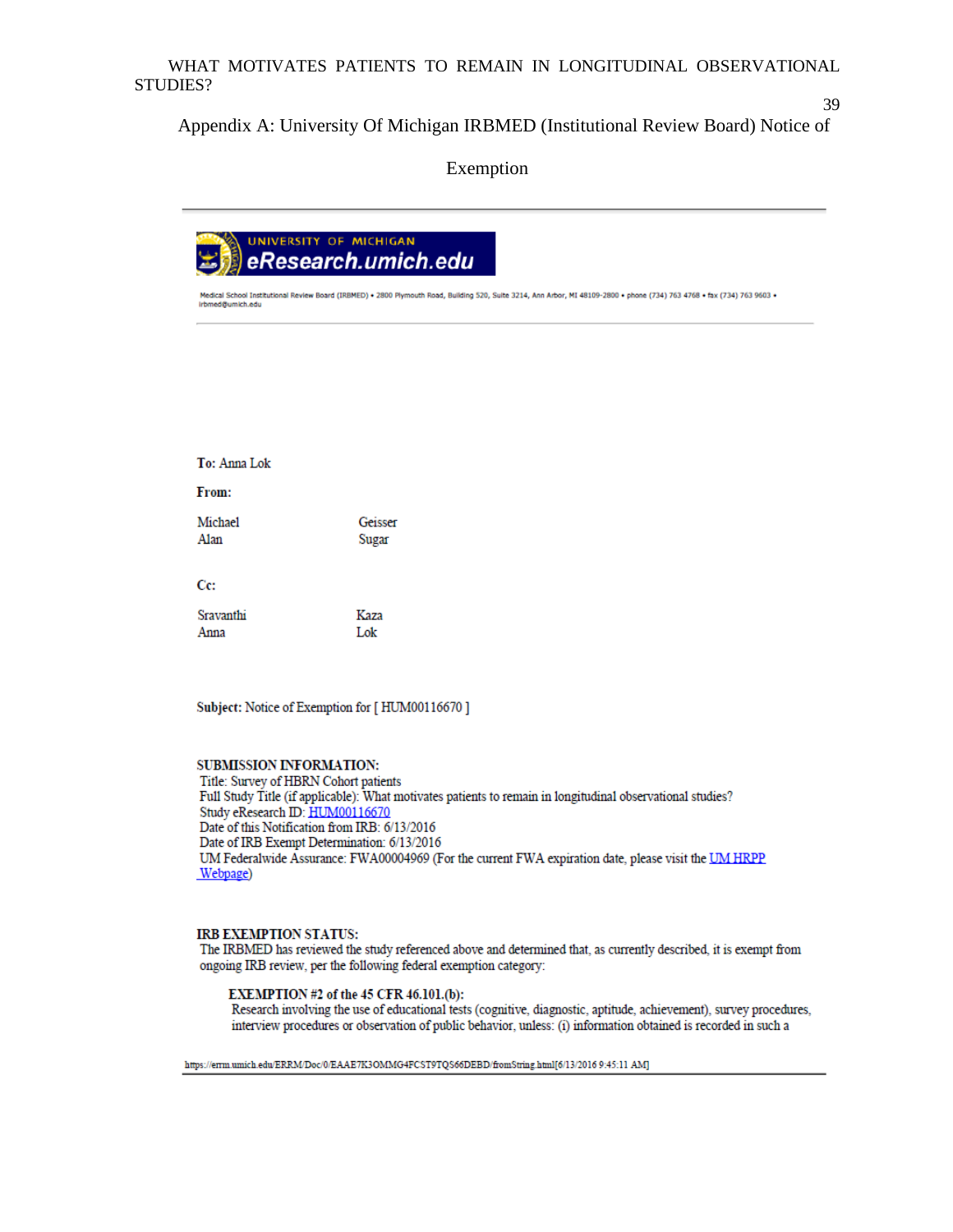manner that human subjects can be identified, directly or through identifiers linked to the subjects; and (ii) any disclosure of the human subjects' responses outside the research could reasonably place the subjects at risk of criminal or civil liability or be damaging to the subjects' financial standing, employability, or reputation.

Note that the study is considered exempt as long as any changes to the use of human subjects (including their data) remain within the scope of the exemption category above. Any proposed changes that may exceed the scope of this category, or the approval conditions of any other non-IRB reviewing committees, must be submitted as an amendment through eResearch.

Although an exemption determination eliminates the need for ongoing IRB review and approval, you still have an obligation to understand and abide by generally accepted principles of responsible and ethical conduct of research. Examples of these principles can be found in the Belmont Report as well as in guidance from professional societies and scientific organizations.

#### SUBMITTING AMENDMENTS VIA eRESEARCH:

You can access the online forms for amendments in the eResearch workspace for this exempt study, referenced above.

#### **ACCESSING EXEMPT STUDIES IN eRESEARCH:**

Click the "Exempt and Not Regulated" tab in your eResearch home workspace to access this exempt study.

Kichal & Sam

**Michael Geisser** Co-chair, IRBMED

**Alan Sugar** Co-chair, IRBMED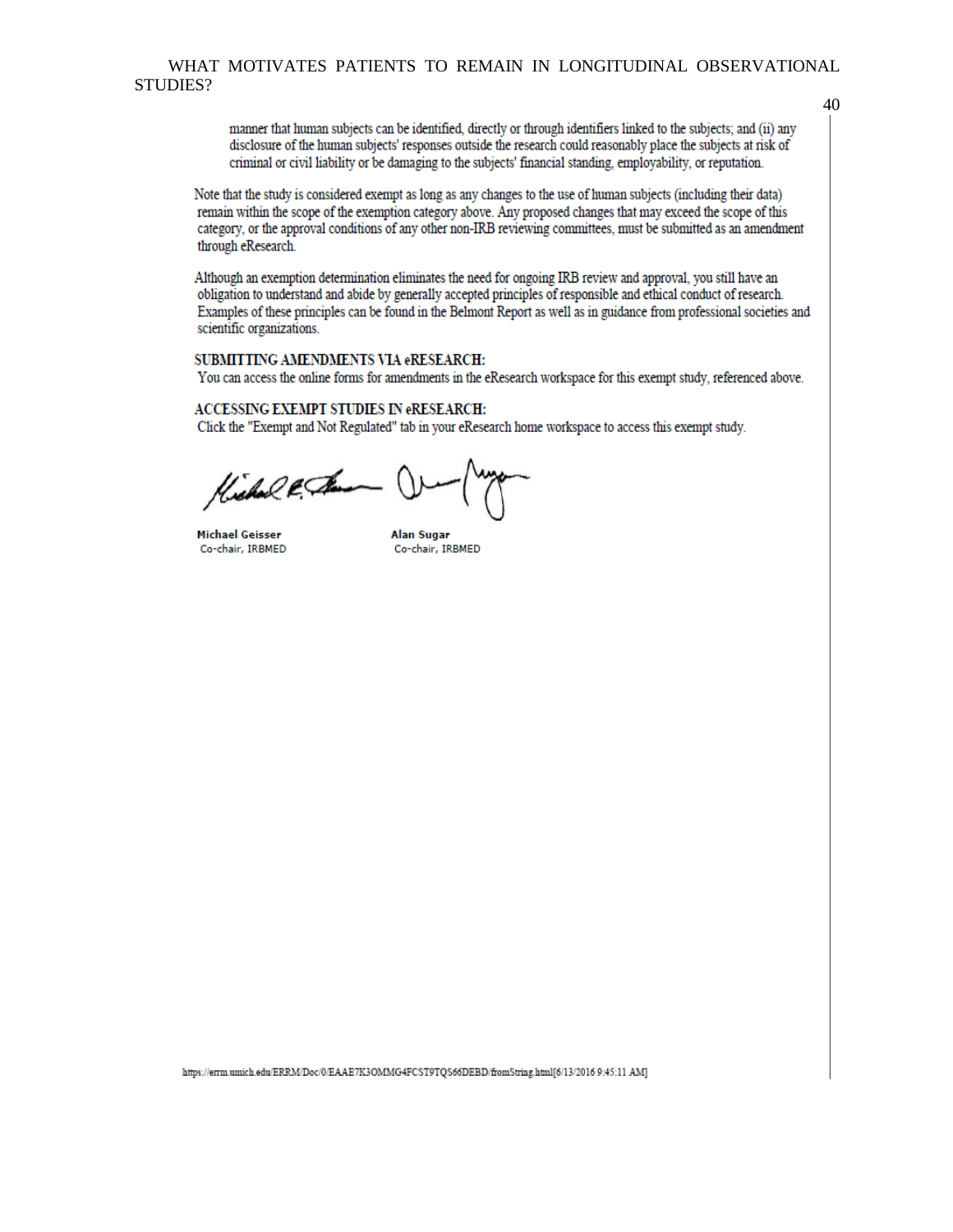41

#### Appendix B: University Human Subjects Review Committee (UHSRC) Notice of

Exemption

# **RESEARCH** @ EMU

|        | <b>UHSRC Determination:</b><br><b>EXEMPT</b>                                                  |
|--------|-----------------------------------------------------------------------------------------------|
| DATE:  | <b>June 22, 2016</b>                                                                          |
| TO:    | Sravanthi Kaza<br><b>Department of Health Sciences</b><br><b>Eastern Michigan University</b>  |
| Re:    | UHSRC: #920504-1<br>Category: Exempt category 2<br>Approval Date: June 22, 2016               |
| Title: | What motivates patients to remain in longitudinal observational studies?                      |
|        | Your research project, entitled What motivates patients to remain in longitudinal observation |

ial studies?, has been determined Exempt in accordance with federal regulation 45 CFR 46.102. UHSRC policy states that you, as the Principal Investigator, are responsible for protecting the rights and welfare of your research subjects and conducting your research as described in your protocol.

Renewals: Exempt protocols do not need to be renewed. When the project is completed, please submit the Human Subjects Study Completion Form (access through IRBNet on the UHSRC website).

Modifications: You may make minor changes (e.g., study staff changes, sample size changes, contact information changes, etc.) without submitting for review. However, if you plan to make changes that alter study design or any study instruments, you must submit a Human Subjects Approval Request Form and obtain approval prior to implementation. The form is available through IRBNet on the UHSRC website.

Problems: All major deviations from the reviewed protocol, unanticipated problems, adverse events, subject complaints, or other problems that may increase the risk to human subjects or change the category of review must be reported to the UHSRC via an Event Report form, available through IRBNet on the UHSRC website

Follow-up: If your Exempt project is not completed and closed after three years, the UHSRC office will contact you regarding the status of the project.

Please use the UHSRC number listed above on any forms submitted that relate to this project, or on any correspondence with the UHSRC office.

Good luck in your research. If we can be of further assistance, please contact us at 734-487-3090 or via e-mail at human.subjects@emich.edu. Thank you for your cooperation.

#### Sincerely,

Sonia Chawla, PhD Research Compliance Officer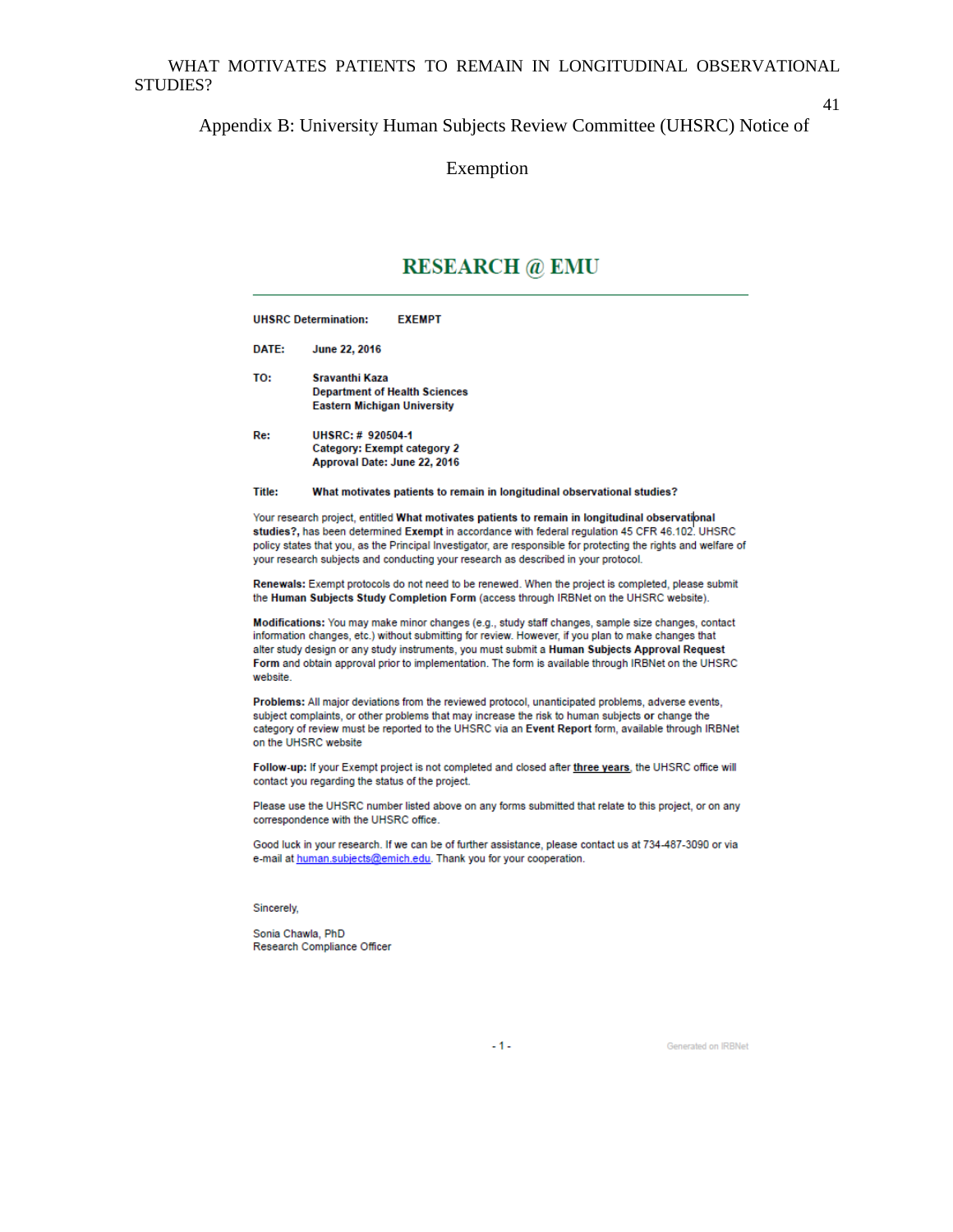#### Appendix C: Introduction to Survey through Qualtrics



#### **PATIENT SURVEY**

Study Team: Anna Lok, MD

University of Michigan, Internal Medicine-Gastroenterology

Sravanthi Kaza, B.Pharm,CCRP

University of Michigan, Internal Medicine-Gastroenterology

Thank you for taking the time to respond to our survey! The survey should take about 15 minutes of your time and no identifiable information will be collected.

You are being invited to participate in this study as you're currently enrolled in HBRN (Hepatitis B Network) observation study. The purpose of this study is to get a direct input from you on the strategies that are employed by University of Michigan for subject Retention and to identify strategies we can implement to improve patient retention rate.

Participating in this study is completely voluntary. You can decide not to participate. Even if you decide to participate now, you may change your mind and stop at any time. You may choose not to answer any of the survey questions for any reason.

In the questions that follow, there is no right answer. We are interested in YOUR opinion. The information you provide on this form will be kept confidential and your responses are strictly anonymous.

If you have any questions about this research study, you can contact the study coordinator, Sravanthi Kaza at sravanth@med.umich.edu, (734) 615-3853.

By completing and submitting this survey, you are indicating your consent to participate in the study. Your participation is appreciated.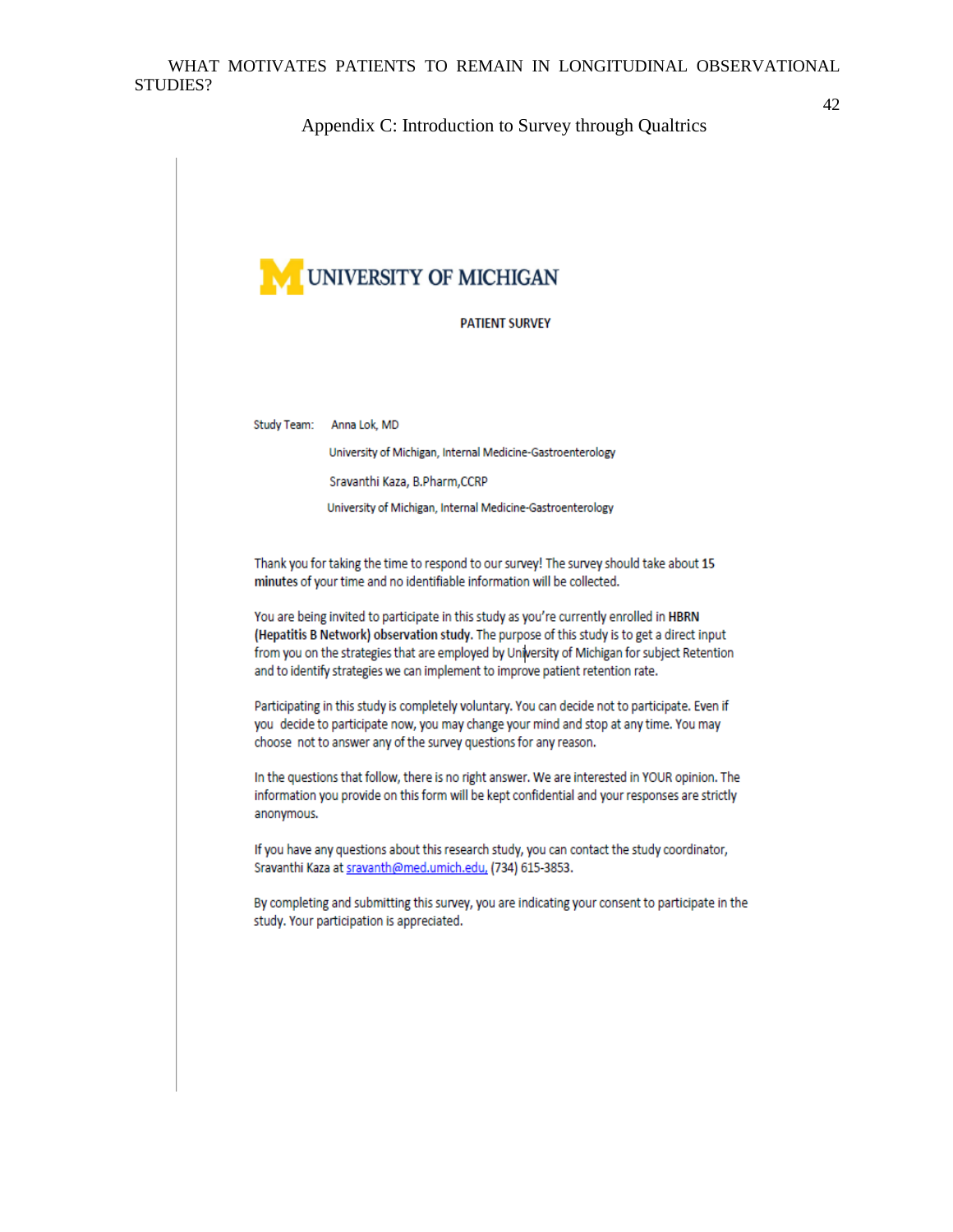Appendix D: Introduction to Survey: In Person

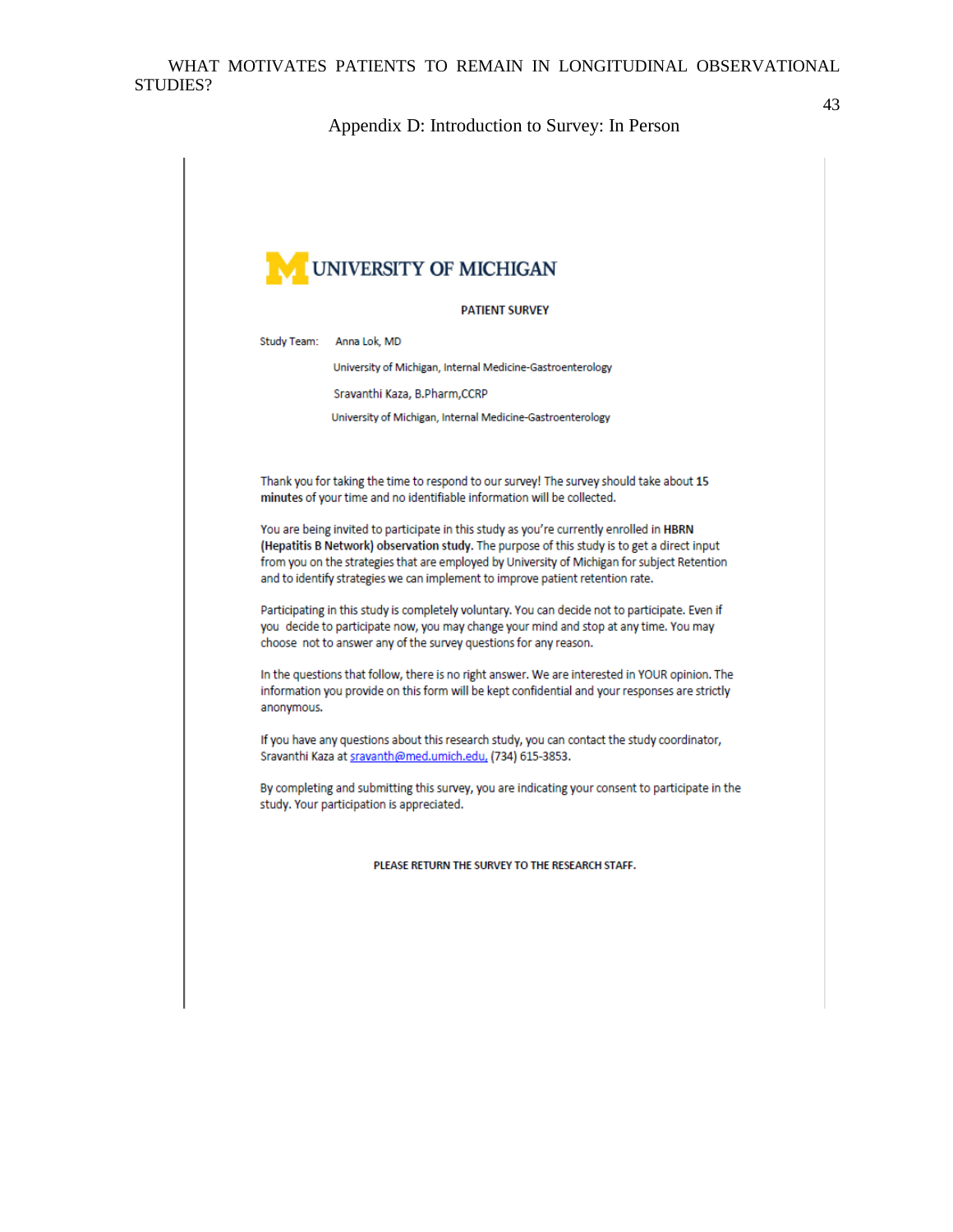Appendix E: Introduction to Survey: By Mail

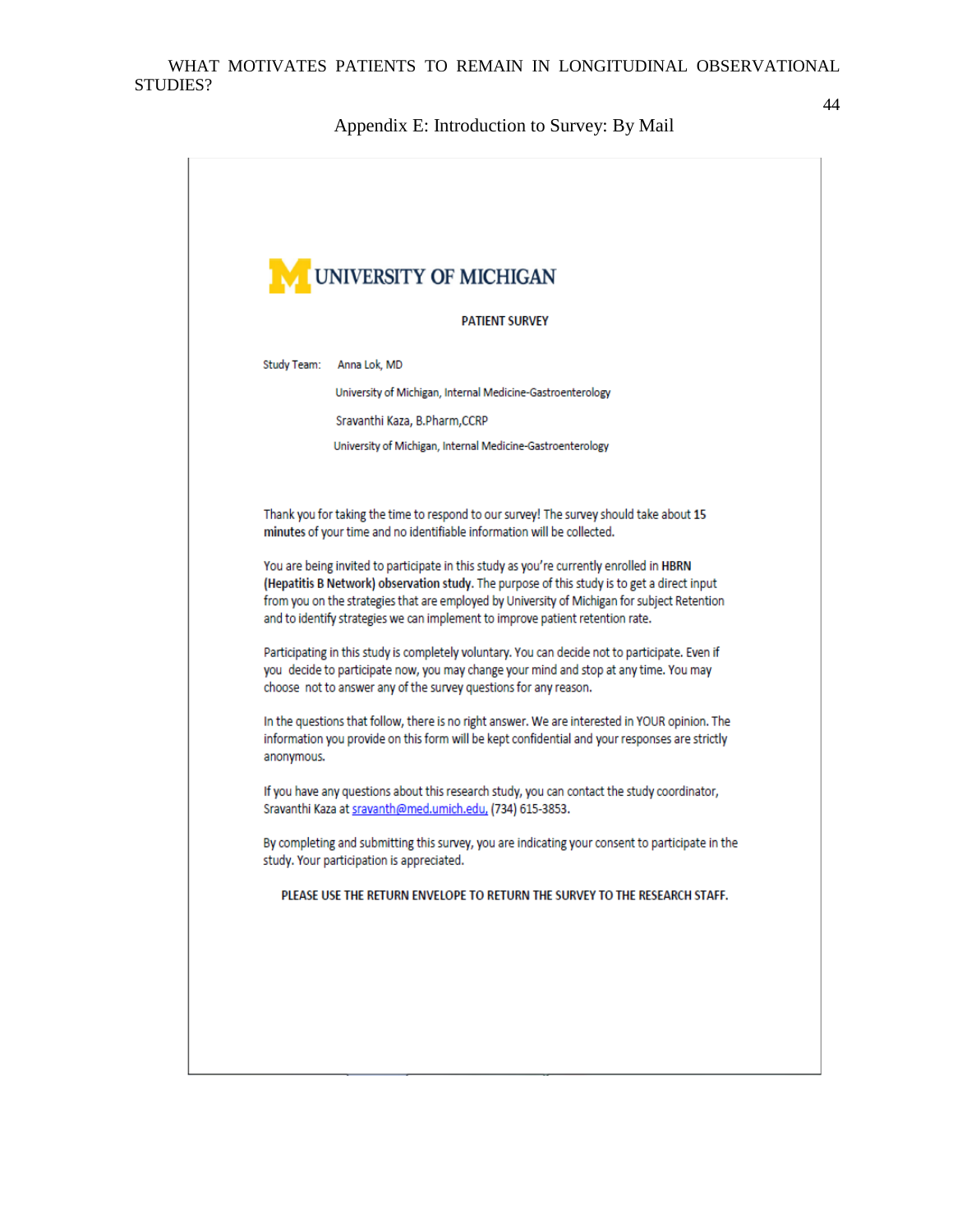Appendix F: Survey questions

# **Questionnaire:**

## *Demographics:*

| What is you Gender? __Male __Female                |                                     |
|----------------------------------------------------|-------------------------------------|
| How old are you?                                   |                                     |
| Which best describes your race?                    |                                     |
| __ White                                           | __ American Indian or Alaska Native |
| Black or African American                          | Native Hawaiian or Other Pacific    |
| Islander                                           |                                     |
| __ Asian, Chinese                                  | $\overline{\phantom{a}}$ Other      |
| __ Asian, non-Chinese                              |                                     |
| Which best describes your ethnicity?               |                                     |
| - Hispanic or Latino                               | Not Hispanic or Latino              |
| What is the highest level of school you attended?  |                                     |
| __ Some high school or less                        | ___ College graduate                |
| __ High school graduate                            | __ Some graduate school             |
| __ Some college                                    | __ Graduate / Professional Degree   |
| What is your total household income (\$) per year? |                                     |
| $\_\_\_\$ Less than \$25,000                       | $\frac{\$75,001-100,000}{}$         |
| $\frac{\$25,001-50,000}{\$}$                       | $\sim$ More than \$100,000          |
| $$50,001-75,000$                                   | <b>Unknown</b>                      |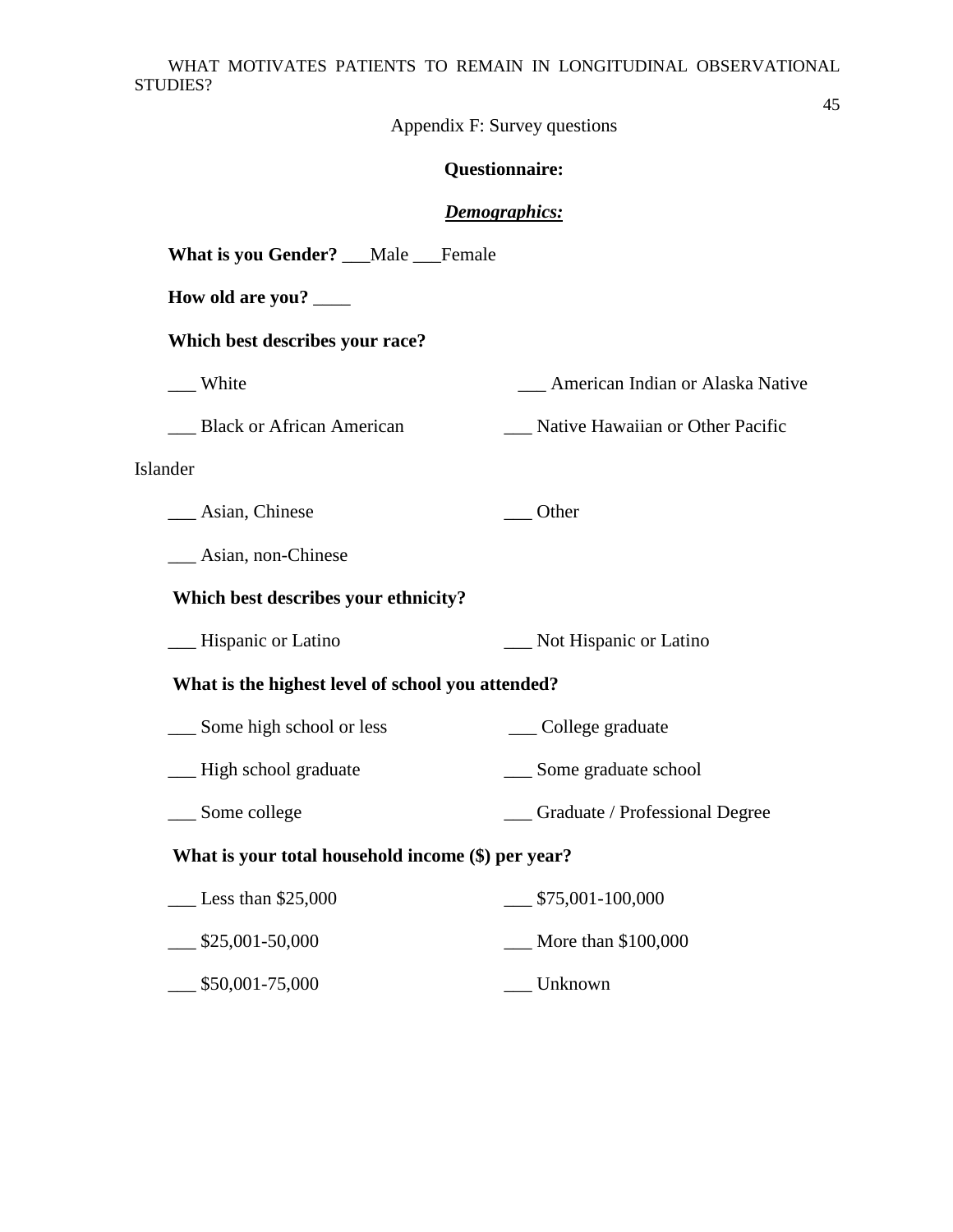**Which of the following best describes your health insurance status?** *(May select more than one)*

46

\_\_\_ I have government medical insurance (for example: Medicare, Medicaid)

\_\_\_ I have private medical insurance (for example: HMO, PPO, Blue Cross)

\_\_\_ I do not have medical insurance

### *Affinity to participate in research studies:*

**Have you participated in any other research studies** (Other than the HBRN Cohort study)?

 $\_\_$  Yes  $\_\_$  No

**What is your biggest motivation to participate in the HBRN study** (Select One)?

*\_\_*\_ I signed up because it is an interesting study

\_\_\_ I signed up because this study might be able to help future patients in my situation.

\_\_\_I signed up because I can get better care through this study

\_\_\_I signed up because my liver doctor asked me to

\_\_\_I signed up because of the compensation (money) for participation.

\_\_\_Other reasons: \_\_\_\_\_\_\_\_\_\_

**How long have you been participating in the HBRN study?** \_\_\_\_ years

**Have you missed any visits as part of the HBRN study?** \_\_\_Yes \_\_\_\_No

If Yes,

How many visits have you missed? \_\_\_\_\_\_\_

What is the main reason for you to miss the visit/s?

\_\_\_ I forgot the appointment

\_\_\_ Appointment was not at a convenient time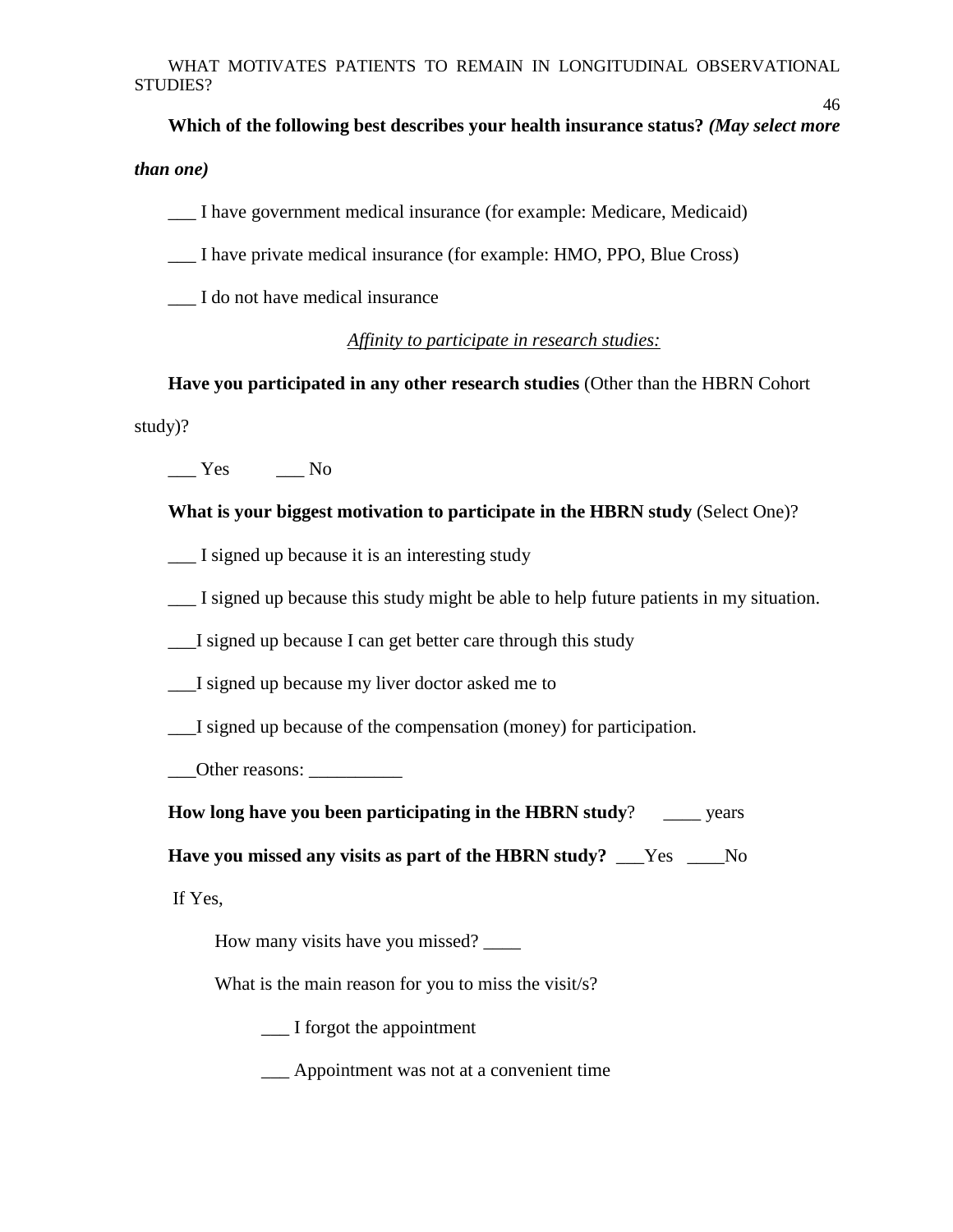\_\_\_ Weather didn't permit

\_\_\_ Didn't have time/ family commitments

\_\_\_ Didn't have a ride

\_\_\_ I was out of town/country at that visit window

\_\_\_ I was dealing with other major health problem

\_\_\_Other

If other , please Specify \_\_\_\_\_\_\_\_\_\_\_\_\_\_\_\_\_\_\_

**What is the distance from your home to University of Michigan Hospital**?

\_\_\_\_\_\_\_\_\_\_(approx. miles) \_\_\_\_\_\_\_\_\_(driving time – minutes)

**Do you have copays for the tests we order at each HBRN visit for standard of care** 

**purposes?** 

 $\_\_$  Yes  $\_\_$  No

If Yes,

What is the average amount you pay per visit \_\_\_\_\_\_ (in USD)?

**Are you currently receiving any treatment (Medication) for Hepatitis B?** \_\_\_ Yes

 $\sqrt{N}$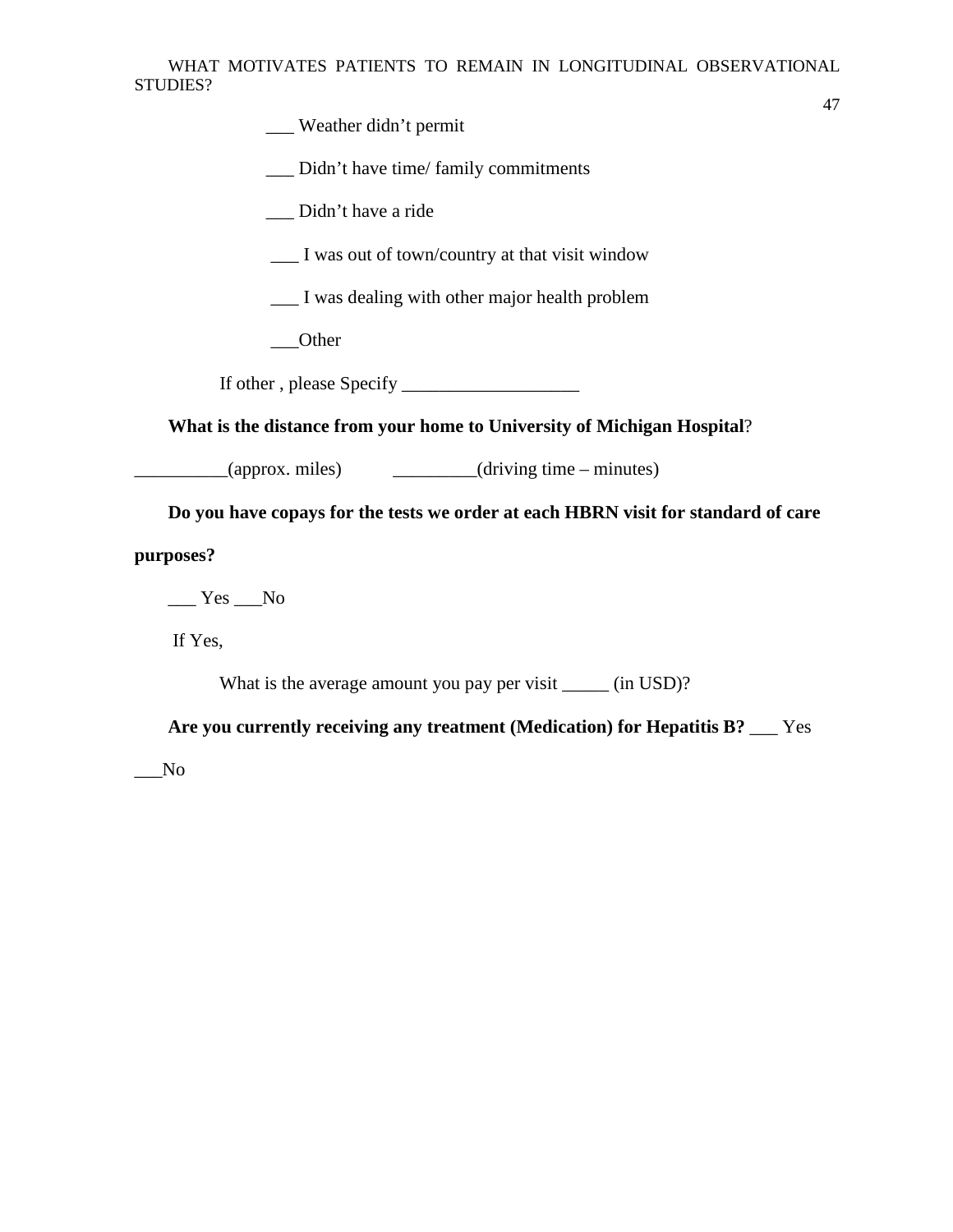### *Motivation to continue Participation*

For each statement below related to your *motivation to continue participation in the* 

*HBRN Cohort study*, please indicate how much you agree or disagree. Rate on Scale of 1

(completely Disagree) to 5(Completely Agree).Choose only **One** response for each statement.

|                                                                                                           | Completely<br>disagree<br>(1) | Somewhat<br>disagree<br>(2) | <b>Neutral</b><br>(3) | Somewhat<br>agree<br>(4) | Completel<br>y agree<br>(5) |
|-----------------------------------------------------------------------------------------------------------|-------------------------------|-----------------------------|-----------------------|--------------------------|-----------------------------|
| <b>Incentive</b>                                                                                          |                               |                             |                       |                          |                             |
| Compensation (money paid) at each visit<br>tivates me to come back                                        | $\mathbf{1}$                  | $\overline{2}$              | 3                     | $\overline{4}$           | 5                           |
| No copay to see the specialist motivates<br>to come back                                                  | $\mathbf{1}$                  | $\overline{2}$              | 3                     | $\overline{4}$           | 5                           |
| <b>Convenience of the visits</b>                                                                          |                               |                             |                       |                          |                             |
| It is easy to schedule and to reschedule<br>appointments, and they work with my<br>endar and are flexible | $\mathbf{1}$                  | $\overline{2}$              | 3                     | $\overline{4}$           | 5                           |
| Overall experience for the visit                                                                          |                               |                             |                       |                          |                             |
| Visits are more efficient, with minimal<br>t times, and blood draw is in the same<br><b>c</b>             | $\mathbf{1}$                  | $\overline{2}$              | 3                     | $\overline{4}$           | 5                           |
| Doctors spend more time with me in<br>earch visit than they would in clinic                               | $\mathbf{1}$                  | $\overline{2}$              | 3                     | $\overline{4}$           | 5                           |
| I feel research environment is more<br>xed compared to visits in Regular clinic                           | $\mathbf{1}$                  | $\overline{2}$              | 3                     | $\overline{4}$           | 5                           |
| I feel that I am better cared for in<br>earch                                                             | $\mathbf{1}$                  | $\overline{2}$              | 3                     | $\overline{4}$           | 5                           |
| The research team are experts in my<br>ease                                                               | $\mathbf{1}$                  | $\overline{2}$              | 3                     | $\overline{4}$           | 5                           |
|                                                                                                           |                               |                             |                       |                          |                             |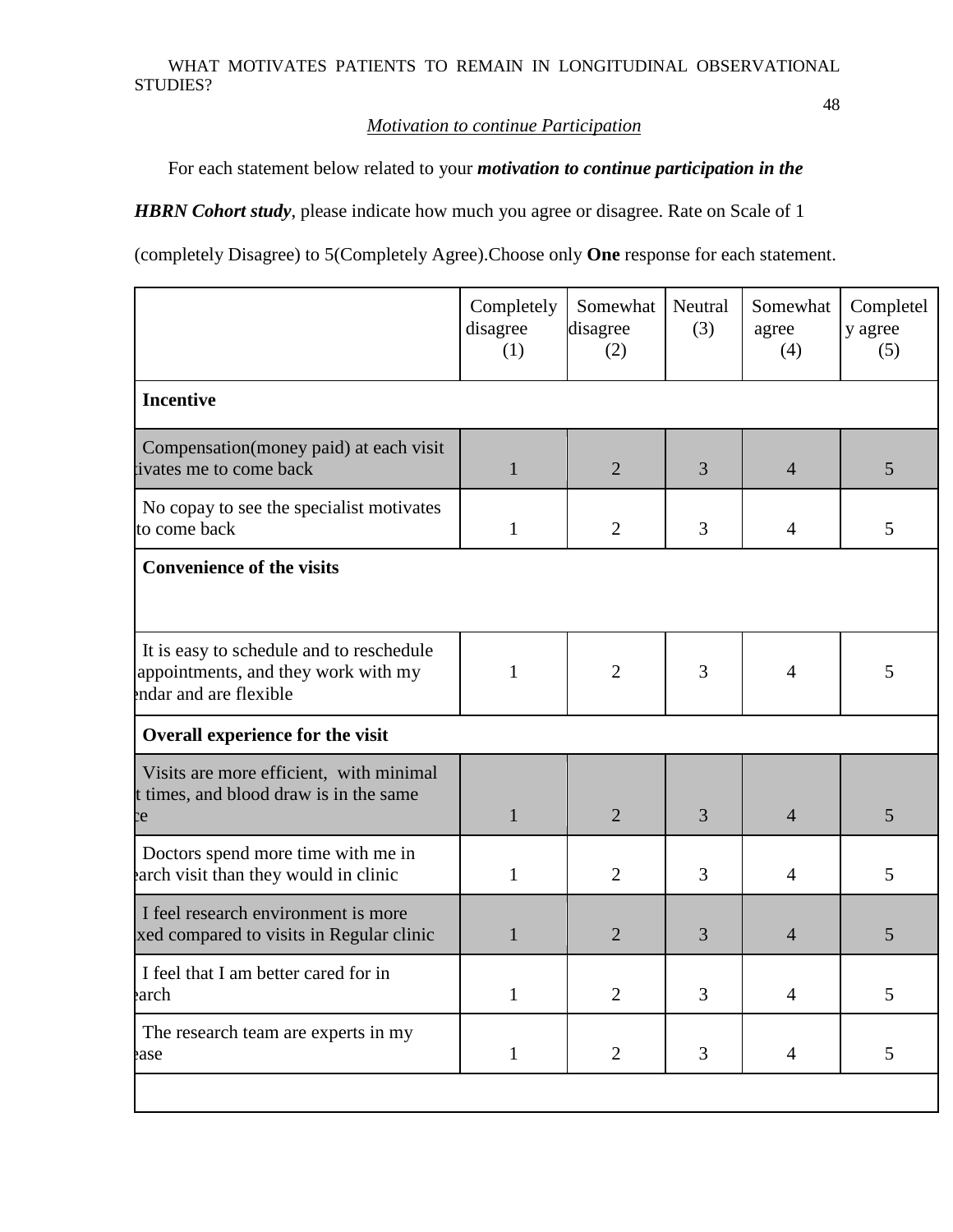| <b>Patient contact</b>                                                                        |                             |   |  |
|-----------------------------------------------------------------------------------------------|-----------------------------|---|--|
| The appointment reminder letters help<br>to keep or reschedule my appointment.                | $\mathcal{D}_{\cdot}$       | 3 |  |
| Study staff knows the best way to reach<br>and respects my preferences on how to be<br>tacted | $\mathcal{D}_{\mathcal{L}}$ | 3 |  |
| Communication                                                                                 |                             |   |  |
| The staff is easy to reach and answers<br>questions promptly                                  | $\mathcal{D}_{\cdot}$       | 3 |  |
| I am learning more about the disease<br>be my participation in the study.                     |                             |   |  |

# **Which factor is most motivating for you to stay in the study? (Select one)**

- \_\_ Subject fee for each visit
- \_\_\_ Convenience of the visits
- \_\_\_ Overall experience of the visit
- \_\_\_ Communication (ease of communication with study team)
- \_\_\_ Information regarding the disease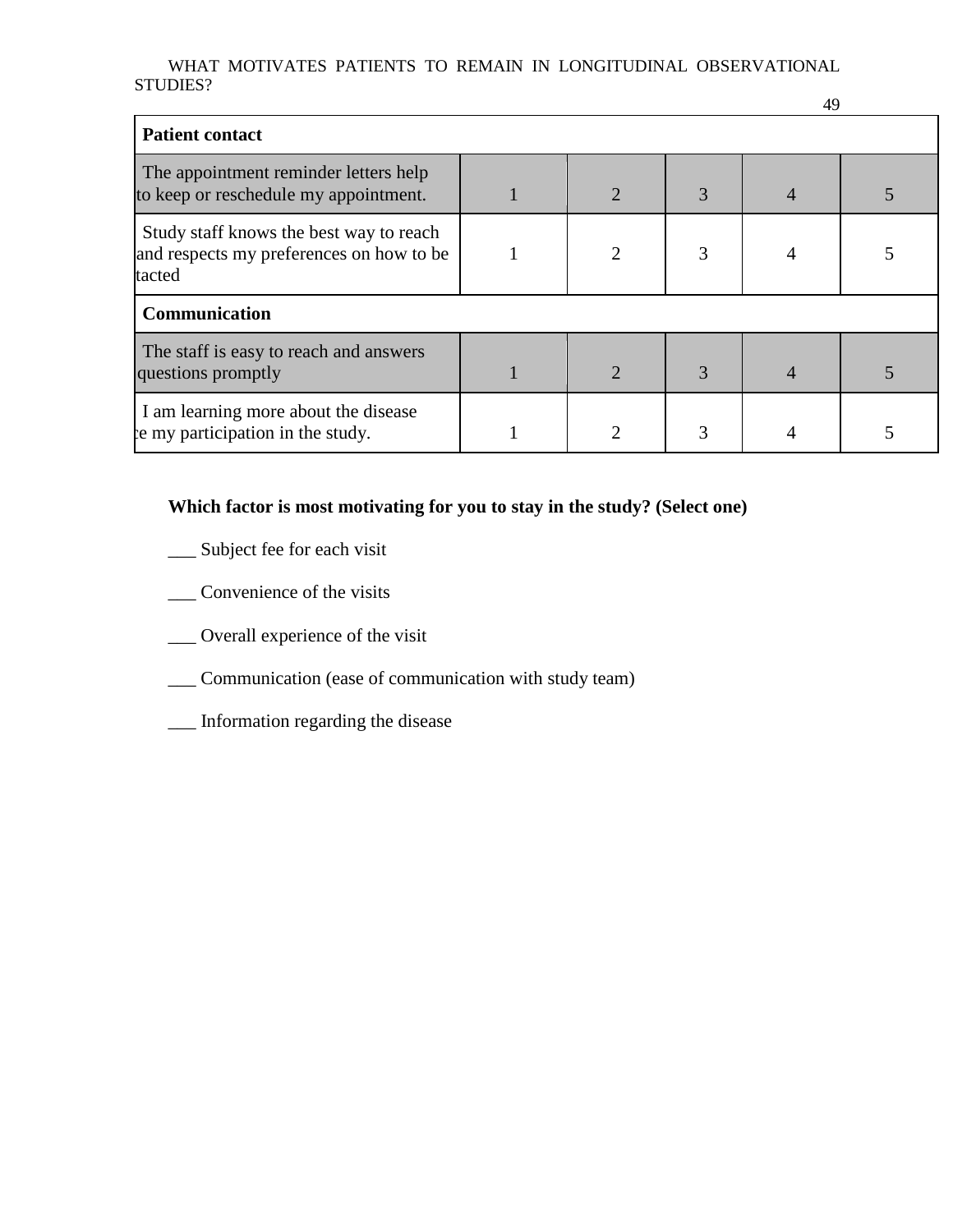50

*Demotivators to continue Participation in observational studies like HBRN Cohort study*

For each statement below related to your **de-***motivators to continue participation in the* 

*HBRN Cohort study*, please indicate how much you agree or disagree. Rate on Scale of 1

(completely Disagree) to 5(Completely Agree).Choose only **One** response for each statement.

|                                                                                  | Completely<br>disagree<br>(1) | Somewhat<br>disagree<br>(2) | Neutral<br>(3) | Somewhat<br>agree<br>(4) | Completely<br>agree<br>(5) |
|----------------------------------------------------------------------------------|-------------------------------|-----------------------------|----------------|--------------------------|----------------------------|
| 8 hours of fasting at annual visits<br>hers me                                   | 1                             | $\overline{2}$              | 3              | 4                        | 5                          |
| The amount of blood drawn at each visit<br>research purposes bothers me          |                               | $\overline{2}$              | 3              | 4                        | 5                          |
| The amount of question aires to be<br>apleted for research at each visit bothers |                               | $\overline{2}$              | 3              | 4                        | 5                          |
| The concept of just being observed and<br>getting any treatment bothers me       |                               | $\overline{2}$              | 3              | 4                        | 5                          |

# **Please answer the question below.** Rate on Scale of 1 (Extremely unlikely) to 5

(Extremely likely). Choose only **one** response.

|                                                                                        | Extremely<br>likely<br>(1) | Unlikely<br>(2) | Neutral<br>(3) | likely<br>(4) | Extremely<br>likely<br>(5) |
|----------------------------------------------------------------------------------------|----------------------------|-----------------|----------------|---------------|----------------------------|
| How Likely will you stay in the study till the<br>currently projected to be late 2019? |                            | $\overline{2}$  | 3              | 4             |                            |